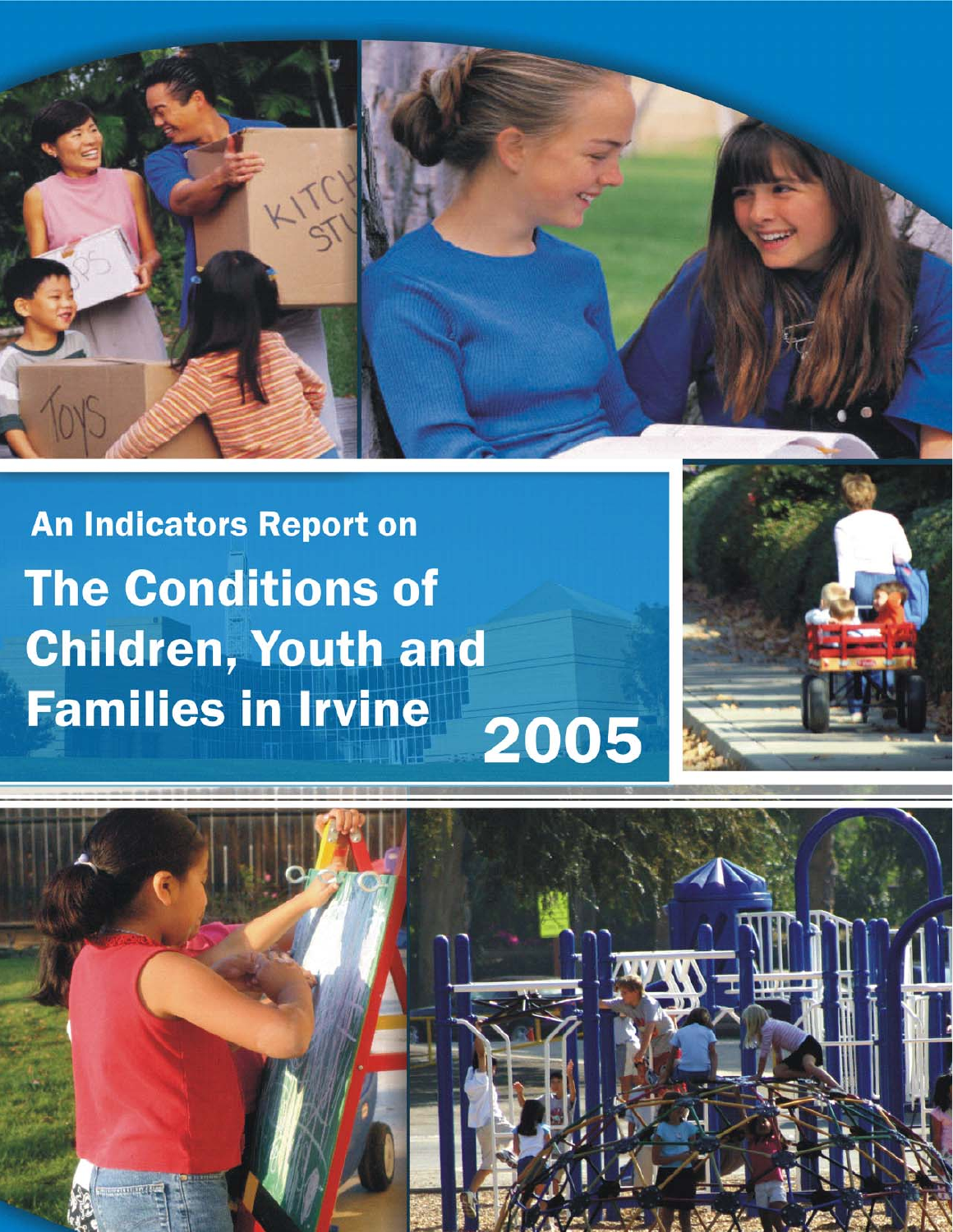The staff of Children and Family Futures (CFF) would like to express our appreciation to City and Irvine Unified School District staff who helped compile the data for this report, We especially want to thank Dr. Lisa Henson of FOR Families, and Nancy Colocino and Pat McKenzie of IUSD. CFF is responsible for all interpretation of the data.

We also appreciate the extensive work done in recent years by Cal State Fullerton's Center for Community Collaboration and its director, Michelle Berelowitz, in developing the format for the annual Conditions of Children report, which we have adapted for use in this indicators report.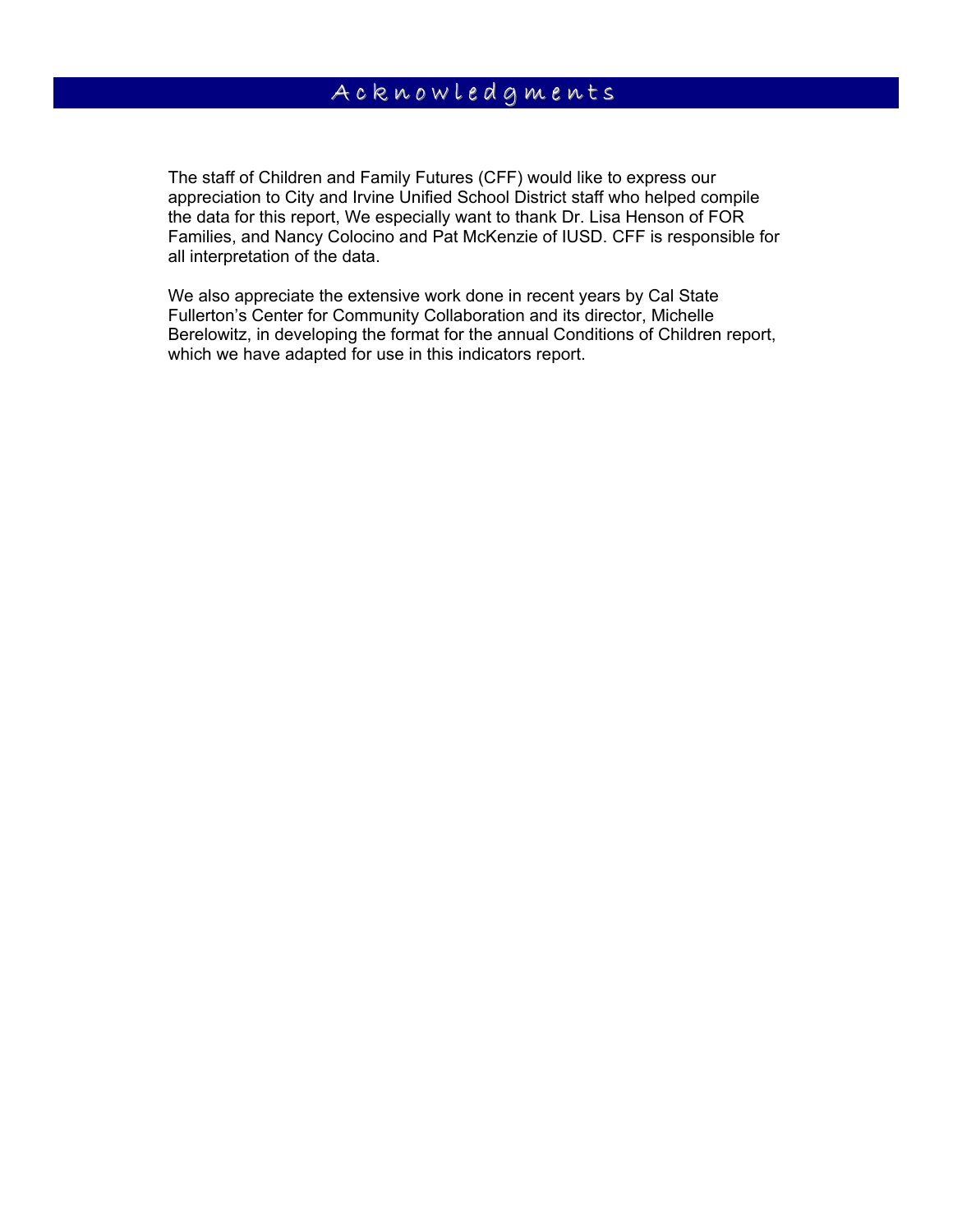# Table of Contents

| Indicators at a Glance <b>Entitled and State of the Contract of Automaking Contract and State and Automaking Contract and Automaking Contract and Automaking Contract and Automaking Contract and Automaking Contract and Automa</b> |  |
|--------------------------------------------------------------------------------------------------------------------------------------------------------------------------------------------------------------------------------------|--|
|                                                                                                                                                                                                                                      |  |
|                                                                                                                                                                                                                                      |  |
|                                                                                                                                                                                                                                      |  |
|                                                                                                                                                                                                                                      |  |
|                                                                                                                                                                                                                                      |  |
|                                                                                                                                                                                                                                      |  |
|                                                                                                                                                                                                                                      |  |
|                                                                                                                                                                                                                                      |  |
|                                                                                                                                                                                                                                      |  |
|                                                                                                                                                                                                                                      |  |
|                                                                                                                                                                                                                                      |  |
|                                                                                                                                                                                                                                      |  |
|                                                                                                                                                                                                                                      |  |
|                                                                                                                                                                                                                                      |  |
|                                                                                                                                                                                                                                      |  |
|                                                                                                                                                                                                                                      |  |
| <b>Family Stability</b> 27                                                                                                                                                                                                           |  |
|                                                                                                                                                                                                                                      |  |
|                                                                                                                                                                                                                                      |  |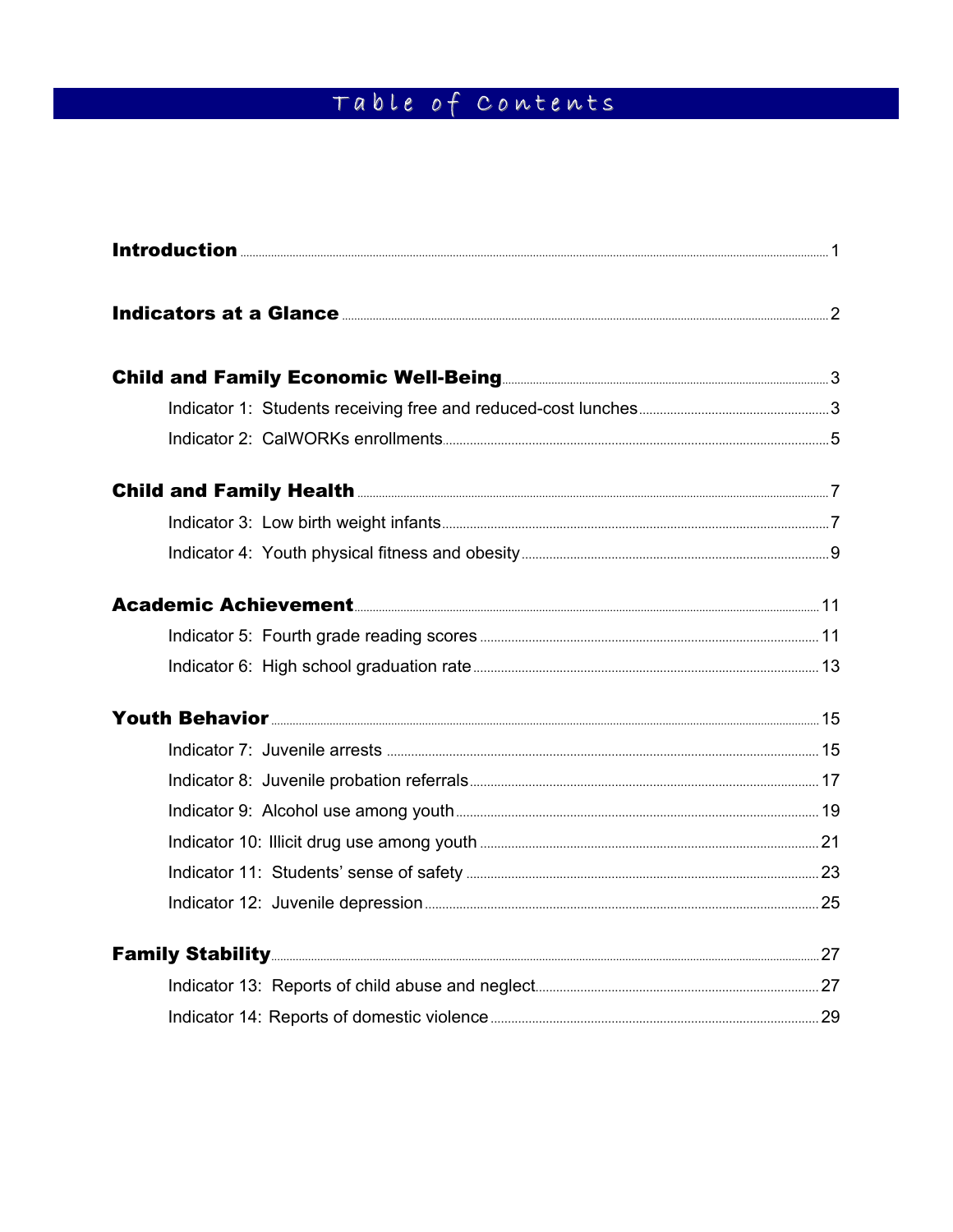| 41 |
|----|
|    |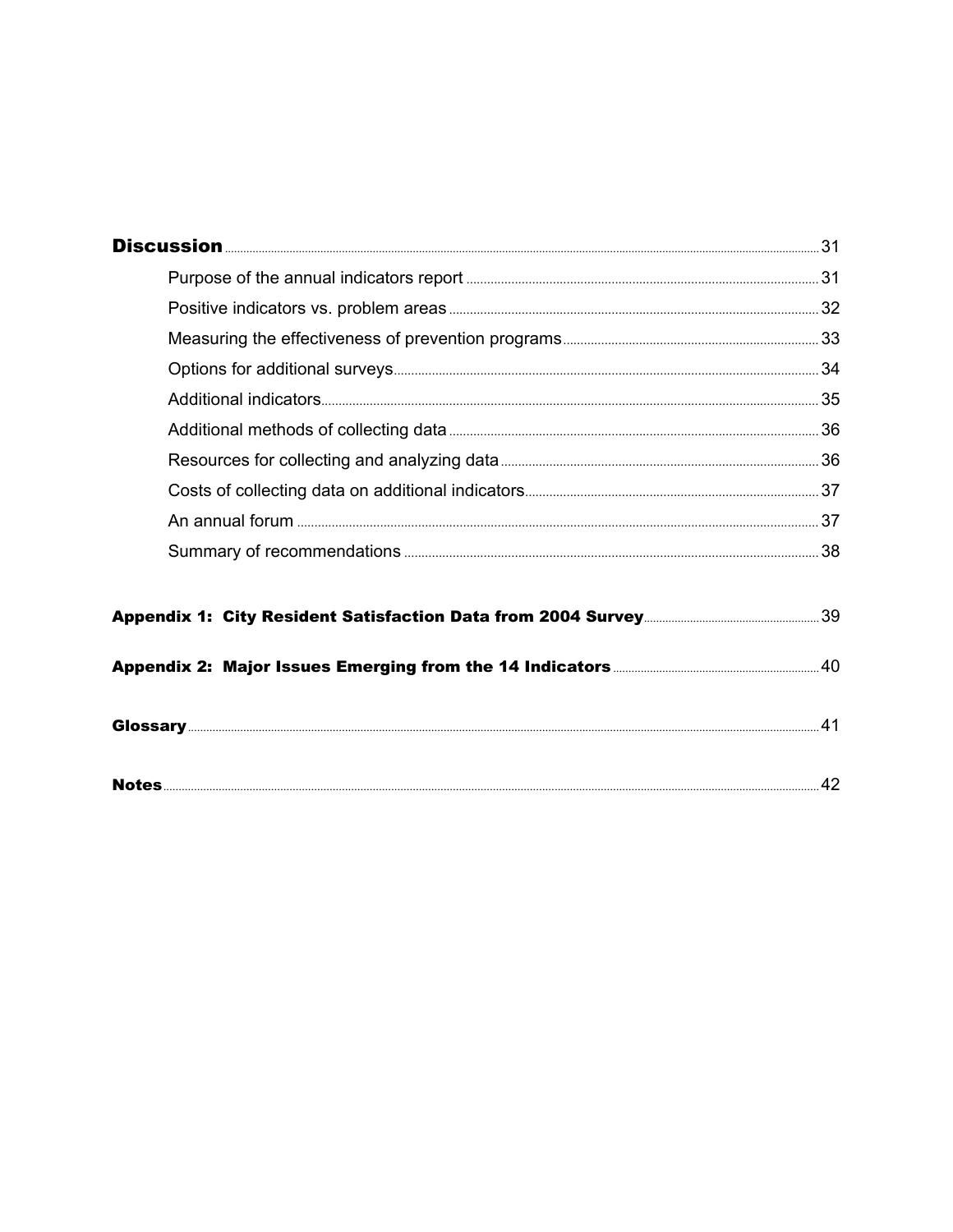The First Indicators Report on the Conditions of Children, Youth, and Families in Irvine contains two sections. The first section presents the fourteen indicators of the conditions of children and families. The second section discusses the implications, value, and utility of the indicators taken as a whole.

This report follows an earlier submission to the City by Children and Family Futures, a nonprofit firm based in Irvine, which reviewed the problems facing lower-income children and families in Irvine and provided an assessment of current and potential policies that address those problems.

An indicators report has multiple purposes. It provides a baseline summary of the conditions of the residents in a city; it helps policy makers determine which factors in the lives of local residents should be measured annually; and it focuses attention on conditions that may need to be addressed by local policy, programs, and resources. This first version of the indicators report is intended to fulfill these purposes and begin a discussion that will lead to action.

In this report, the word indicator is used to mean a measurement or statistic that helps us understand where we are, where we are going, and how far we are from the goal. There are two general types of indicators: economic and social. An economic indicator allows us to analyze economic performance and predict future performance. A social indicator lets us analyze the performance of social institutions or agencies, or the performance of an entire community in progressing toward a given goal, such as a higher high school graduation rate, fewer low birth weight infants, or a reduction in child abuse and neglect.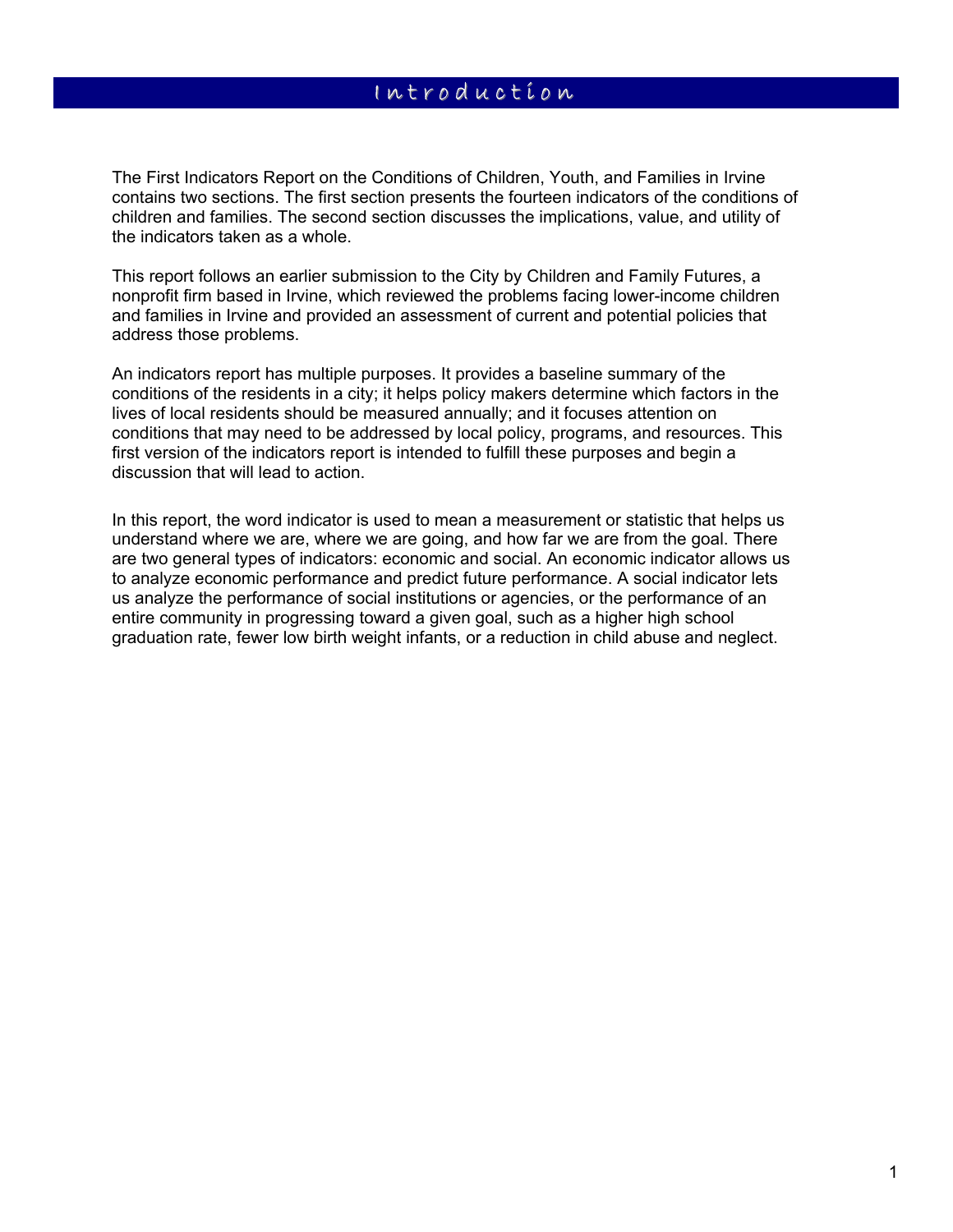# Indícators at a Glance

| <b>Indicator</b>                      | 2001 | 2002  | 2003      | 2004  | <b>Trendline</b> |
|---------------------------------------|------|-------|-----------|-------|------------------|
| Free/reduced-cost lunch               | 1476 | 1549  | 1724      | 1806  | $\checkmark$     |
| CalWORKs enrollments                  | 492  | 567   | 500       | N/A   | ✓                |
| Low birth weight infants              | 106  | 121   | 114       | N/A   | $\checkmark$     |
| Healthy fitness zone <sup>1</sup>     | 1472 | 1408  | 1595      | 1659  | ✓                |
| 4th grade reading scores <sup>2</sup> | N/A  | 379.4 | 384.6     | 388.5 | $\checkmark$     |
| High school graduates                 | 1734 | 1838  | 1823      |       | ✓                |
| Juvenile arrests                      | N/A  | 623   | 560       | N/A   | $\checkmark$     |
| Juvenile parolees                     | 279  | 242   | 217       | N/A   | $\checkmark$     |
| Alcohol use among youth               | 740  |       | $783^3$   |       | ✓                |
| Illicit drug use among youth          | 301  |       | $282^{3}$ |       | $\checkmark$     |
| Students' sense of safety             | 576  |       | $665^3$   |       | $\checkmark$     |
| Juvenile depression                   | 451  |       | $709^3$   |       | $\checkmark$     |
| Child abuse reports                   |      | 775   | 954       | 1103  | $\checkmark$     |
| Domestic violence reports             |      | 290   |           |       |                  |

<sup>————————————————————&</sup>lt;br><sup>1</sup> These numbers represent the total of 9th grade students who fell within the healthy fitness zone in at least 4 of 6

fitness standards.<br><sup>2</sup> 4th grade reading scores represent the mean scaled score for each academic year.<br><sup>3</sup> The sample size was not the same during these two survey years (2001 and 2003).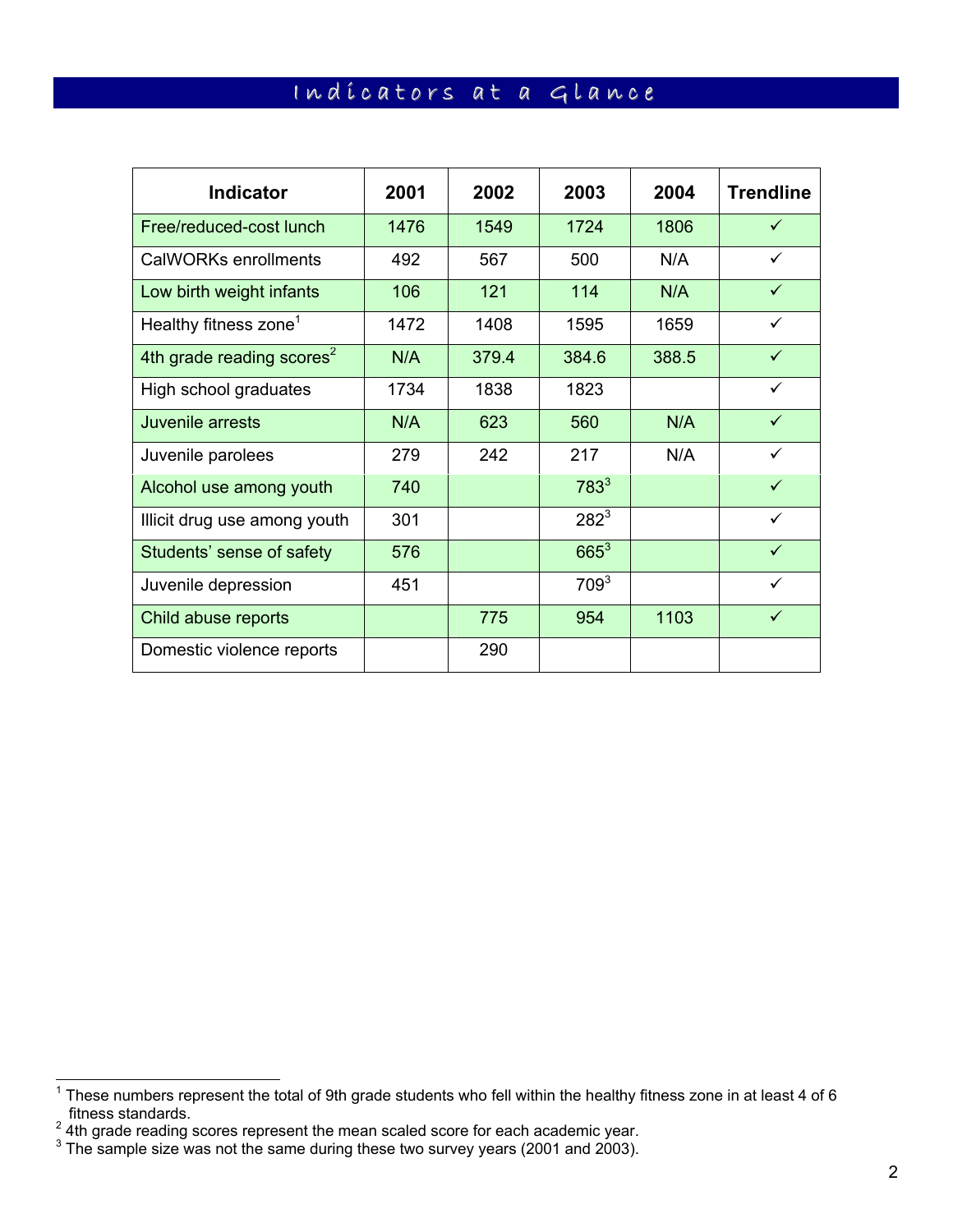# Child and Family Economic Well-being

### Indicator 1**:** Students Receiving Free and Low-cost Lunches

### Explanation

The National School Lunch Program (NSLP) provides nutritionally balanced meals to children attending public and nonprofit schools. The NSLP provides breakfast and lunch during the school day, and it provides snacks to children in after-school educational and enrichment programs. The program serves children from kindergarten through age 18. The 2004-05 federal eligibility guidelines state that children from families living at or below 130% of the federal poverty level receive free lunch, while children from families living at or below 185% of the federal poverty level receive lunch at a reduced  $\mathrm{cost}^1$ .

#### Findings

The Irvine Unified School District (IUSD) compiles annual data of all K–12 students who are eligible for subsidized lunches based on family income. According to IUSD, 7.2% of schoolaged children residing in Irvine (a total of 1,806 students) received free and low-cost lunches during the 2003-04 school year. During the same school year, 196,430 students in Orange County received free and low-cost lunches. The County figure indicates a reduction of 1,737 students from the previous school year (the 2002-03 total was 198,167 students). In contrast, the number of students receiving free and low-cost lunch in Irvine increased during the same time period from 1,724 to 1,806 students – a difference of 82 children, or a 4.8% increase.

#### Nation**:**

State**:** Of the total enrollment in California's public schools during 2003-04, 3,078,483 students (49%) participated in the NSLP. Source: California Dept of Education

Of the total enrollment in **Orange** 

**County:** 

County's public schools during the 2003-04 school year, 196,430 students (37.5%) participated in the NSLP. Source: California Dept of Education

**County:**<br>Of the tota<br>enrollment<br>Orange<br>County's p<br>schools du<br>the 2003-Color year school year<br>196,430<br>students<br>(37.5%) participate<br>the NSLP.<br>Source: Ca<br>Dept of Edu<br>State:<br>Of the tota<br>enrollment<br>California':<br>public schildur In fiscal year 2003 the NSLP provided nutritionally balanced, lowcost or free lunches to 28,373,377 school children at a cost of \$8.8 billion.



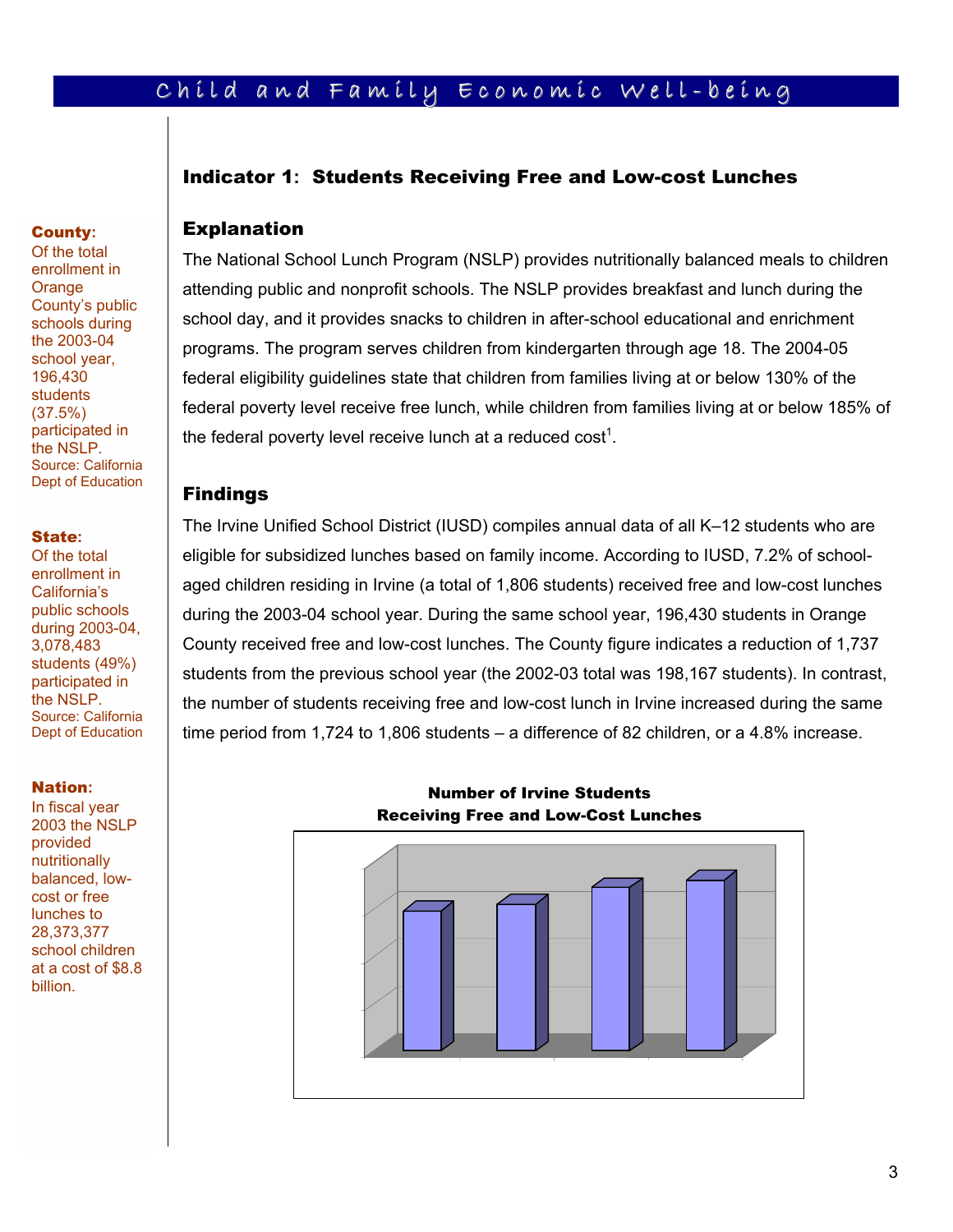The most significant information provided by this indicator is the contrast between Irvine's recent increase in school lunch recipients and the flatter trend lines at the County and State levels. While the number of children receiving free and low-cost lunch increased in Irvine by 4.8%, it decreased in the county by 1.1%, and increased at the state level by 3%. This suggests that the relative proportion of lower-income children in Irvine is increasing, though still a fairly small percentage of the city's total population.





### Related Issues

Children also benefit from nutrition programs during the summer, when many lower-income students may not be supervised. In their recent study, "School's Out . . . Who Ate?" the California Food Policy Advocates (CFPA) reported that only a quarter of eligible children are served during the summer, although California has made progress in this area. According to State Superintendent of Public Instruction Jack O'Connell, "Nutrition programs are dramatically effective in reducing hunger, improving school performance, and reducing behavioral problems, in addition to providing essential nutrition and improving the health of our children. In this light, feeding kids is still a concern during the summer."<sup>2</sup>

In another recent study, "In the Midst of Obesity Fight, Many School Lunches Fail Fat Test," the CFPA raised the issue of whether schools are complying with federal standards for nutritional value of school lunches. The CFPA indicated that half of the school districts reviewed between 1998 and 2003 "exceeded federal standards for fat or saturated fat."<sup>3</sup> Orange County, along with three other California counties, did not conduct a review, so no county-specific data is available. (Obesity is discussed further in Indicator 4.)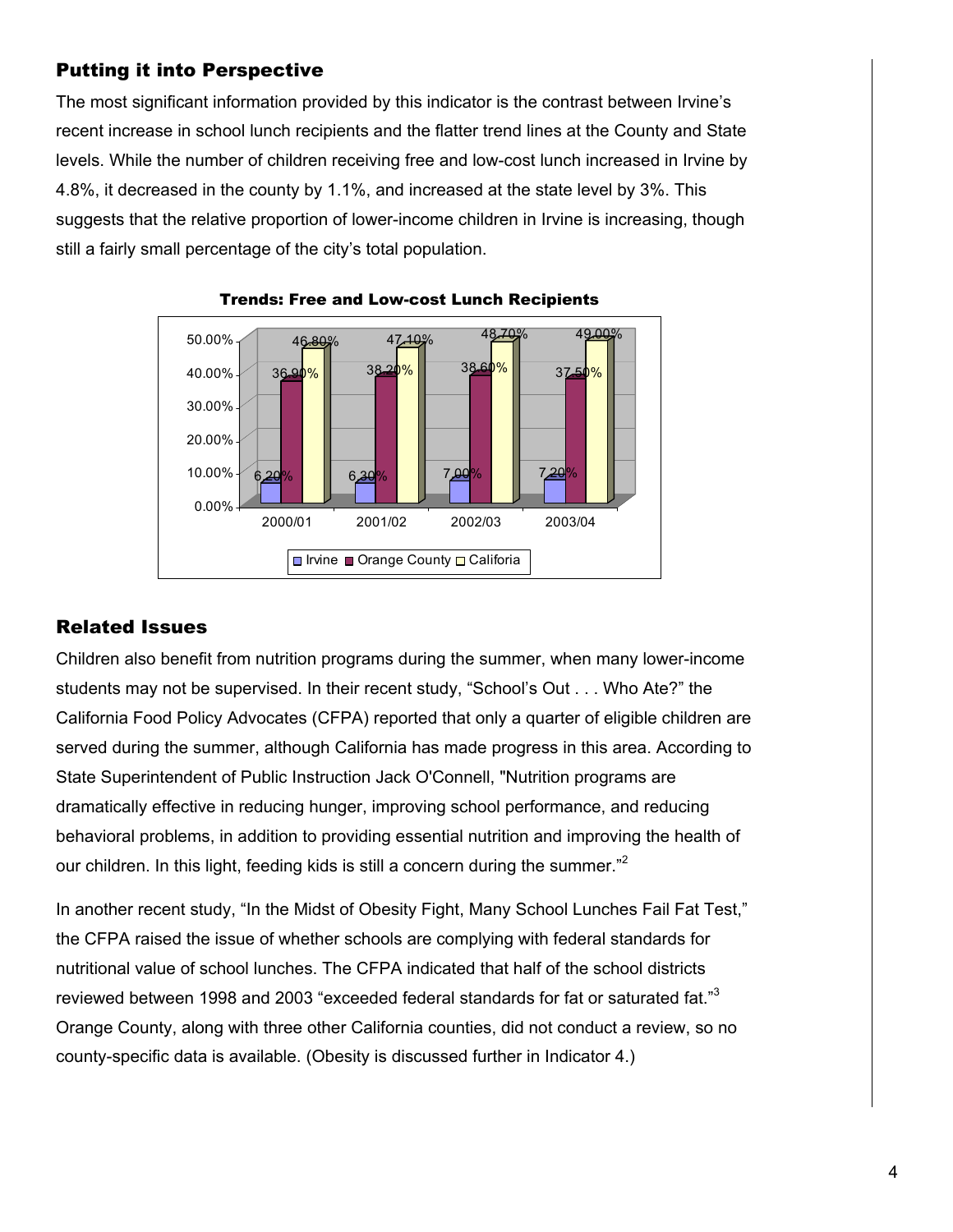# Child and Family Economic Well-being

### Indicator 2**:** CalWORKs Enrollments

#### Explanation

CalWORKs, known as Temporary Assistance for Needy Families (TANF) at the national level, functions under federal regulations but is operated at the local level by each California County. The program serves families with children who are in need of economic support. As a welfare program, CalWORKs is accessible to families who meet eligibility criteria. Benefits are provided for a limited period of time.

### Findings

In the City of Irvine, the number of school-aged children served by the CalWORKs program decreased slightly between 2002-03 and 2003-04, from 445 to 441 children. In the same time period, the number of children of all ages (0-18) receiving CalWORKs benefits decreased from 562 to 549 (counted in December of each year). Between 1999 and 2003, Irvine children represented 10–14% of the County's total CalWORKs child population.



Irvine CalWORKs Recipients Age 0–18 as a Percentage of the County CalWORKs Enrollment

#### **County:**

**County:**<br>According<br>the 2004<br>Conditions in Orange Conditions<br>Children ir<br>Orange County chapproxima<br>38,997 Or.<br>County charge County charge CallVORK<br>**State:**<br>In the state:<br>CallVORK<br>program d<br>CalWORK<br>program d<br>2003-04 svear.<br> According to the 2004 Conditions of Children in Orange County report, approximately 38,997 Orange County children were **CalWORKs** recipients during 2002-03.

#### State**:**

In the state of California, there were 585,991 K-12 students enrolled in the **CalWORKs** program during 2003-04 school year.

#### Nation**:**

The annual number of TANF recipients during 2003 was 4.9 million. Source: 2004 Conditions of Children in Orange County report.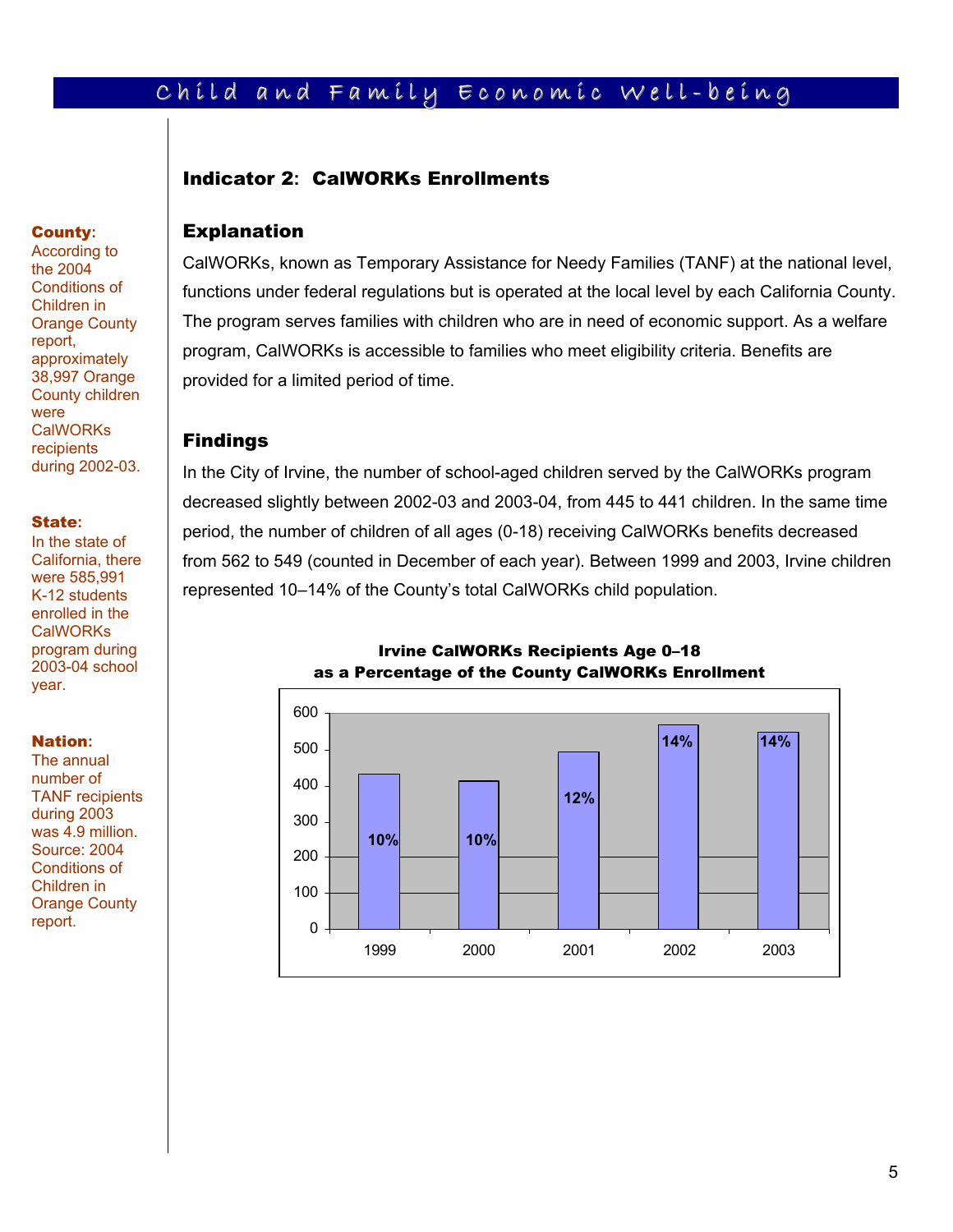While the number of Irvine CalWORKs recipients decreased slightly in the past year, the number of Irvine children who receive CalWORKs assistance has increased by at least 5% over the last four years. This four-year increase is more pronounced than the increase in the number of Irvine children receiving free and low-cost lunches (see Indicator 1), since Irvine numbers in general have increased while the County and State totals have decreased.





### Related Issues

CalWORKs enrollment is sometimes used to track poverty among children. However, national studies reveal a tendency for the number of children in poverty or near-poverty to remain constant or even increase as welfare rolls decline. For this reason, CalWORKsrelated data may reflect a lower number of children in poverty than the actual number. The 2004 Conditions of Children in Orange County report states:

6 them. (*Conditions of Children in OC*, 2004 report) The steady and steep decrease in the CalWORKs caseload since the Personal Responsibility and Work Opportunity Reconciliation Act of 1996 was signed into law seems to be leveling. In the past two years, the caseload has decreased by about 1% annually, compared to annual decreases of 9% to 19% in previous years. While the caseload remains relatively stable, the percentage of CalWORKs recipients with jobs dropped over the past two years from 74% in 2000/01 to 60% in 2002/03. Meanwhile, the caseloads for other public assistance programs which do not have time limits, such as Medi-Cal, Healthy Families, and Food Stamps, are rising. The trends are largely a function of layoffs in entry-level and low-wage occupations, lower overall income levels, regulation changes, and outreach efforts by program operators to inform income-eligible individuals of programs available to



Sources: Councy of Orange Social Services Agency and Some of California, Managed Risk Medical<br>Insurance Board, Healdry Families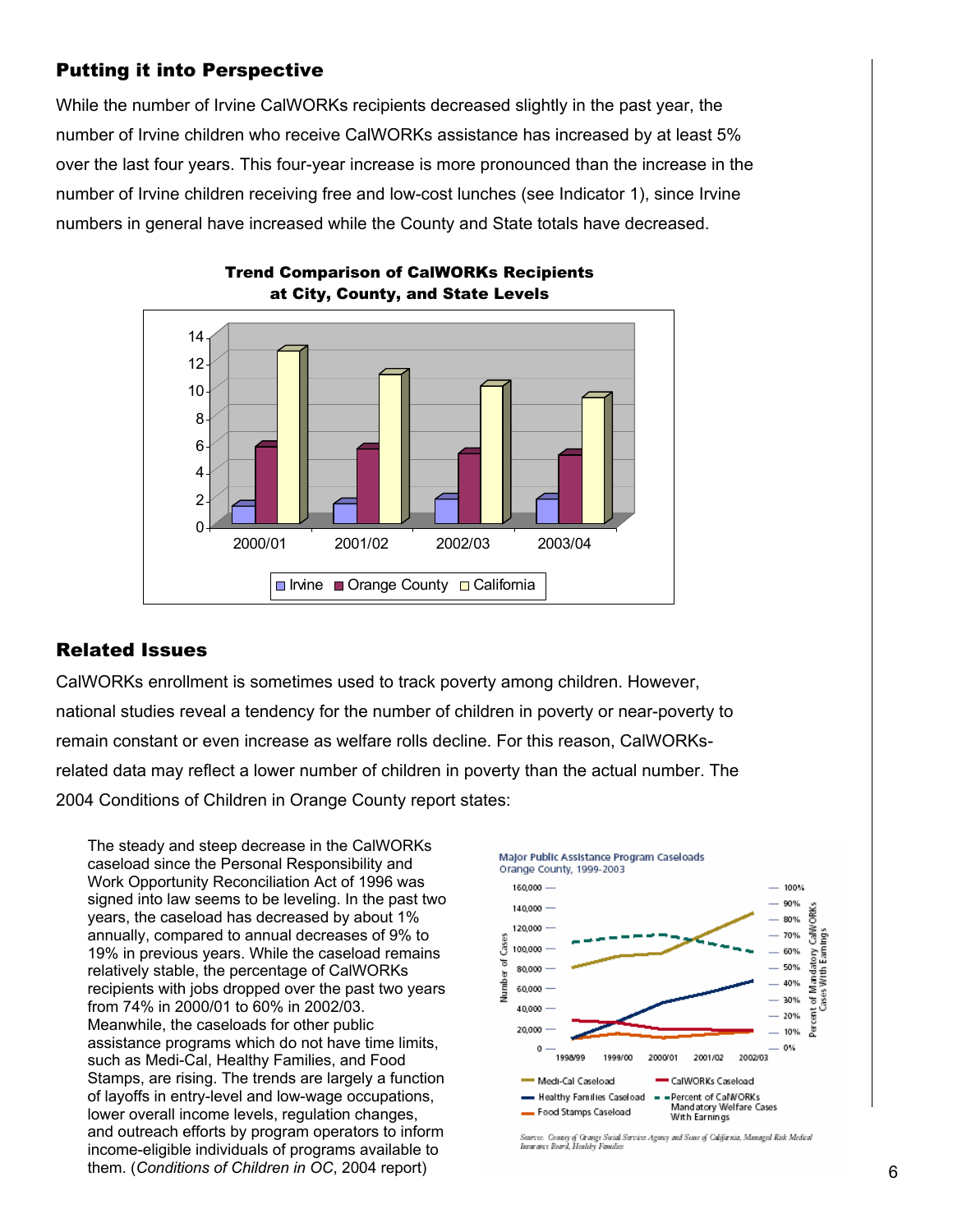# Child and Family Health

### Indicator 3**:** Low Birth Weight Infants

### Explanation

Low birth weight (LBW) infants are those born weighing less than 2,500 grams (5 pounds, 8 ounces). An infant's low birth weight is an indicator of the mother's health, nutrition, and prenatal care during the early stages of pregnancy. LBW is also a critical indicator of the infant's vulnerability to infections and other health-related problems.

### Findings

In 2002, there were 1,854 births among Irvine residents, of which 121 (or 6.5%) were low birth weight infants.<sup>4</sup> Of the women who delivered low birth weight infants, 76 (62%) did not receive prenatal care in the first trimester. Twenty of these infants were born to teen mothers. The ethnicity of the women who did not receive prenatal care is not available, but according to the Centers for Disease Control and Prevention (CDC), LBW is most prevalent among African-American infants.<sup>5</sup> In Orange County between 2000 and 2001, the percentage of LBW African-American births was higher than for any other ethnic group, totaling 10% of all African-American births.



#### County Percentages of LBW by Ethnicity

**County:** The 2003 report on the Conditions of Children in Orange County reported 2,668 low birth weight infants born in the county

#### State**:**

during 2001.

A total of 33,824 low birth weight births were reported in California in 2002, according to the Kaiser Family Foundation.

#### Nation**:**

**County:**<br>The 2003<br>on the<br>Conditions in Conditions<br>Children ir<br>Orange Computed 2<br>Iow birth with the county<br>during 200<br>State:<br>A total of 33,824 low<br>weight birt<br>were repoin<br>Californ<br>weight birt<br>were repoin Californ<br>2002, acc The Kaiser Family **Foundation** reported a total of 314,077 low birth weight infants born in the nation during 2002.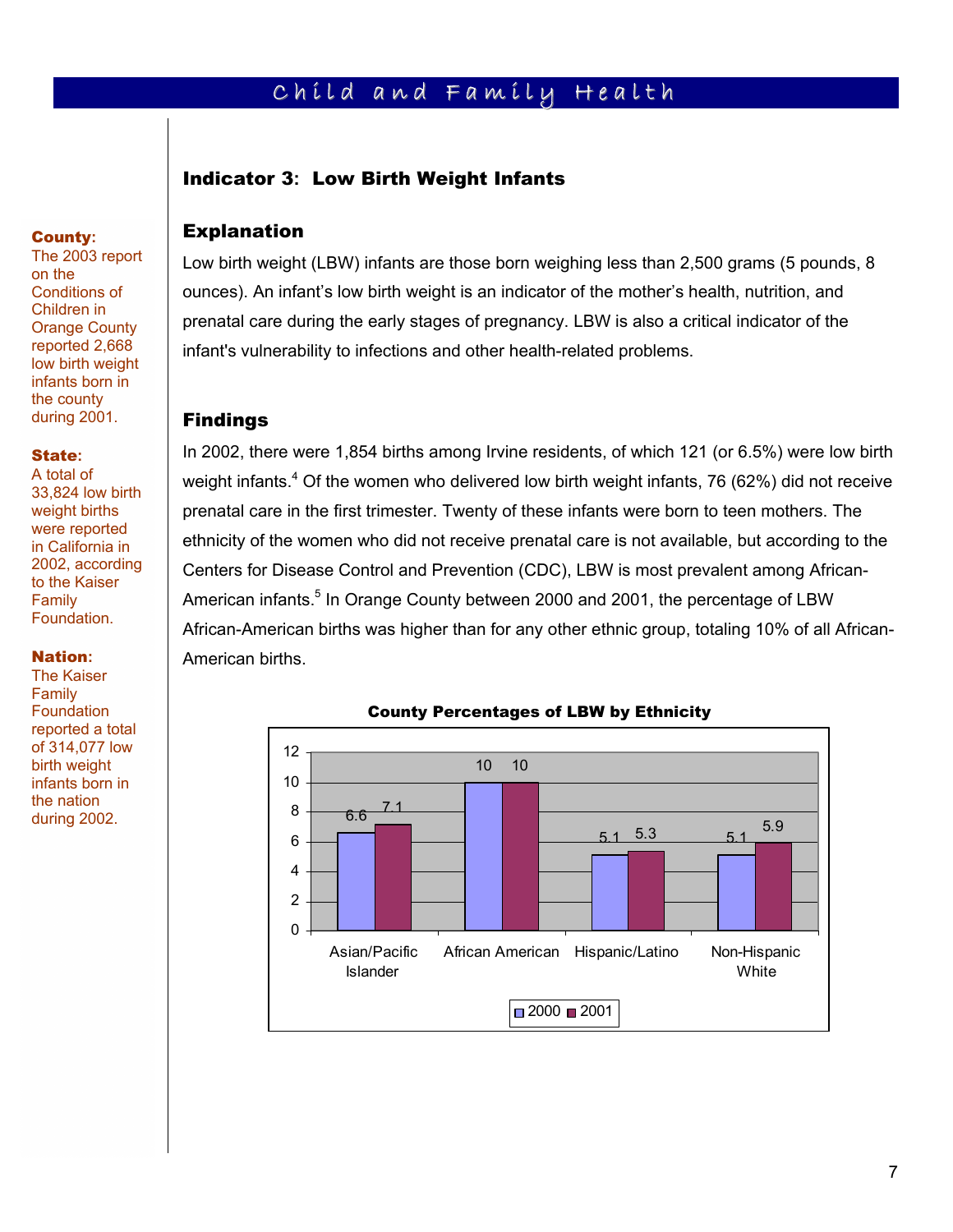An infant's low birth weight can be attributed to one or more conditions experienced by the mother during pregnancy. Such conditions include lack of prenatal care, poor nutrition, and unhealthy behaviors such as the use of alcohol, tobacco, and other drugs. The social support available to pregnant women determines whether they adopt healthy lifestyles during and after pregnancy.<sup>6</sup> Efforts made by health agencies and hospitals to provide comprehensive prenatal services to pregnant women may be the most effective method of preventing low birth weight births.



Comparisons of Low Birth Weight Incidence by City, State, and County

> This graph uses 2002 LBW numbers for Irvine and California, and 2001 LBW numbers for Orange County. The number will be updated data is available.

### Related Issues

Although teenage birth rates have declined consistently since 1991,<sup>7</sup> California was ranked 21st in the nation in 2003, with 10.6% of its total births to teens.<sup>8</sup> Of concern is the added fact that 29.8% of California's births were to women with less than 12 years of education, with California ranked 49th in the nation with respect to the education level of mothers. $9$ According to Child Trends 2003, 46% of high school students are sexually experienced and at least one in five teens has had sexual intercourse before the age of 15. The California Department of Health Services reported a 33.5 birth rate per 1,000 teens in Orange County.10

Of the many factors that cause LBW, one of the most prominent is the use and abuse of substances during pregnancy.<sup>11</sup> According to the Institute on Women and Substance Abuse, the use of drugs such as nicotine accounts for at least 20% of all low birth weight babies. Nicotine is estimated to cause approximately 141,000 miscarriages, 4,800 newborn deaths, and 2,200 Sudden Infant Death Syndrome (SIDS) cases nationally.<sup>12</sup> The consumption of alcohol during pregnancy can cause fetal alcohol syndrome (FAS).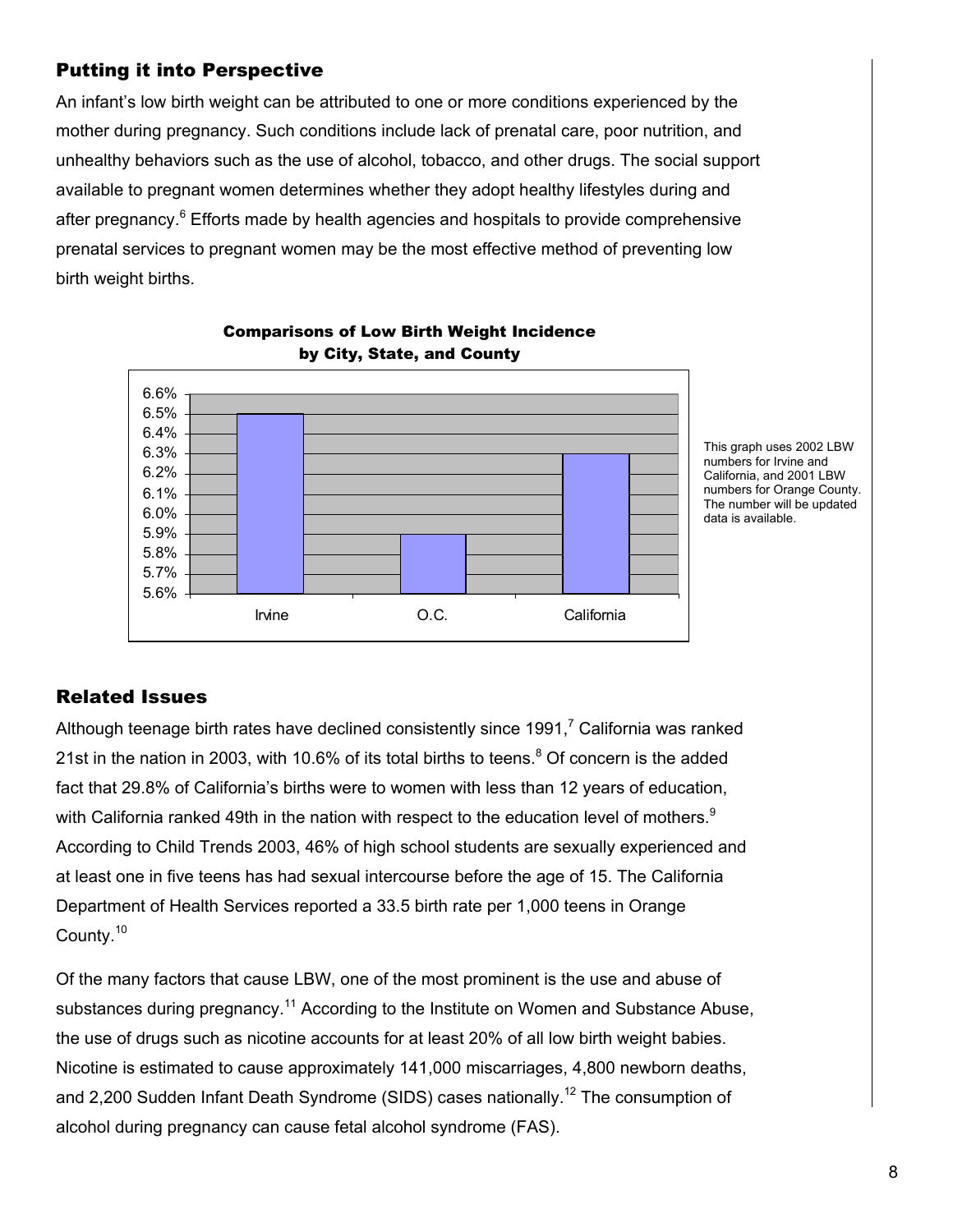# Child and Family Health

### Indicator 4**:** Youth Physical Fitness and Obesity

### Explanation

Physical activity among children and youth is an important factor in determining health. In March 2004, the Center for Disease Control (CDC) reported to the President's Council on Physical Fitness and Sports that as many as 17% of all deaths in the U.S. were related to poor diets and physical inactivity. The CDC also reported that as many as 10% of all 2- to 5-year-olds were obese, and that 25% of children of all ages spent at least 4 hours a day watching television.<sup>13</sup> According to the American Academy of Pediatrics (AAP), children receive the most benefits from physical activities when the activity is age-appropriate and when parents participate in the activity.<sup>14</sup>

### Findings

The Physical Fitness Test is administered to students in public school and measures their ability to meet six fitness standards. When tested for physical fitness, at least 67% of Irvine's 5th, 7th, and 9th graders during the 2003-04 school year were found to be in the healthy fitness zone.<sup>15</sup> The fact that one-third were not in this zone is also noteworthy.



Students in the Healthy Fitness Zone by Task

Healthy Kids 2003 found that 17% of 7th graders, 15% of 9th graders, and 17% of 11th graders were either at risk or already overweight, based on their Body Mass Index (BMI). When asked whether they had exercised for 20 minutes at least 3 times a week, 79% of 7th graders, 81% of 9th graders, and 62% of 11th graders answered yes.

#### The county Department of **Education** reports that at least 65% of 5th graders, 70% of 7th graders, and 59% of 9th graders measured in the

**County:** 

healthy fitness

#### State**:**

zone.

**County:**<br>The count<br>Departmel<br>Education<br>reports thas 65%<br>graders, 7<br>Th graders, 7<br>Th graders<br>graders measured<br>healthy fit<br>zone.<br>**State:**<br>The state Departmel<br>Least 57%<br>graders, 5<br>Th graders, 5<br>Th graders<br>measured healthy fi The state Department of **Education** reports that at least 57% of 5th graders, 59% of 7th graders, and 50% of 9th graders measured in the healthy fitness zone.

#### Nation**:**

Healthy People 2010 recommends a reduction in the percentage of children who are overweight from 11% to 5% by 2010.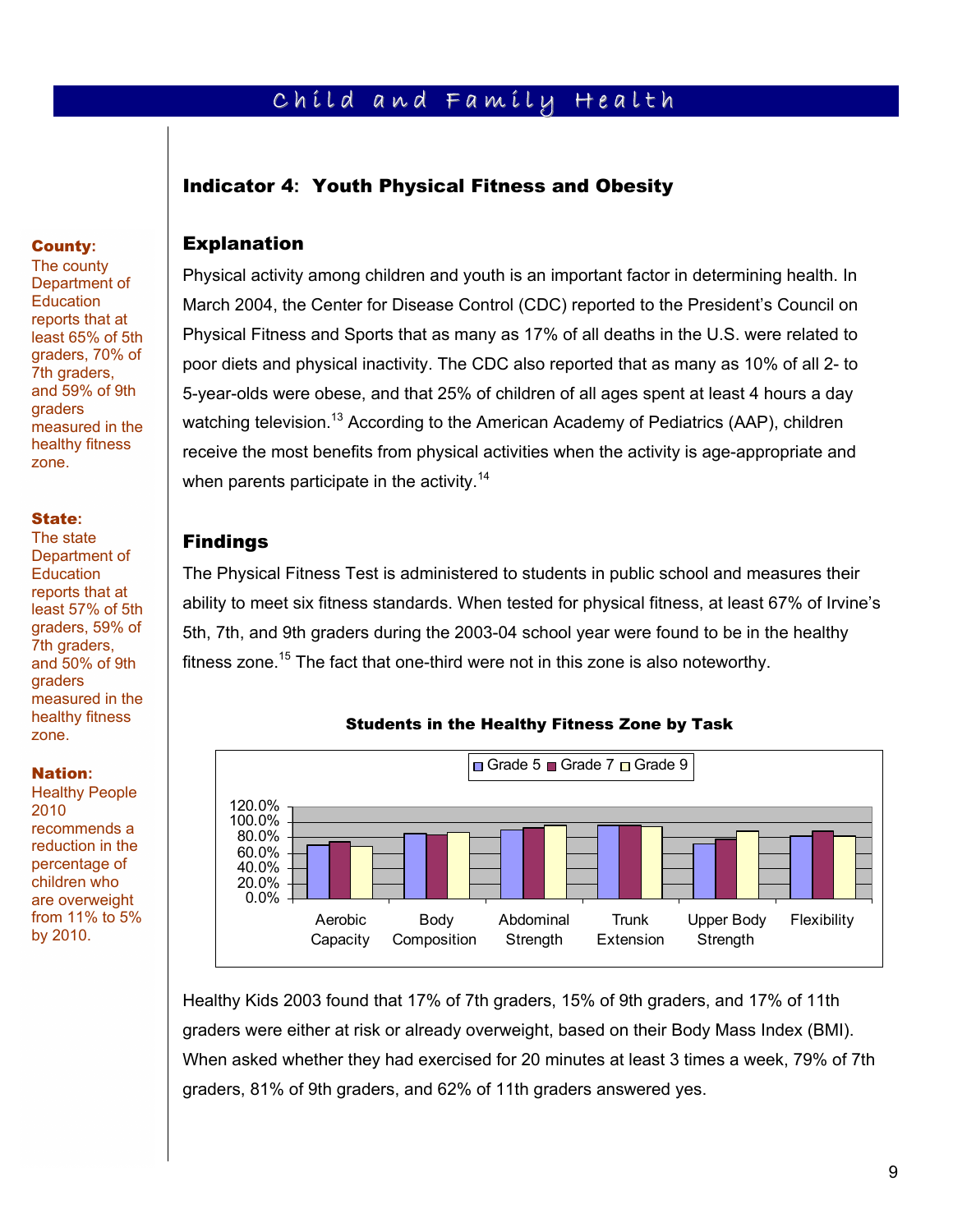Irvine offers the opportunity for physical activity through the use of its parks and other recreational areas. There are 11 parks that each occupy over 10 acres in the city. Of the 11 parks, most have multi-use buildings that enable organized sports activities.<sup>16</sup> In addition to sports and recreation, there are several programs in the City that involve youth of different ages in productive activities. For example, the High School Youth Action Team (YAT), a group composed of students from Irvine's public and private high schools, is designed to involve young people in creating and organizing activities for themselves and their peers. Also, the Middle School Program engages youth in positive social and recreational activities during non-school hours.

Irvine Community Services offers many classes to children of all ages. The price of each class ranges from \$25 to \$85, and very few are offered at no cost.<sup>17</sup> The participation level for these programs includes thousands of Irvine children and young people, with more than 6,000 participating in summer camp programs in 2004.<sup>18</sup> It is not clear how these participating children compare with others who do not participate, since data on income level and other participant characteristics is not collected. In the recent Residential Satisfaction Study of 2004, True North Research reported that 31% (155 participants) of their sample indicated that they had participated in a City recreation program during the last 12 months. Of the program participants, 52% (80 families) participated in a child-focused program, and 28% participated in a teen-focused program. Of program participants between 18 and 24, the majority responded that the variety, safety, appearance, and quality of the parks and recreation facilities in Irvine were excellent.



### Participants Rating Irvine Recreational Programs for Children as Excellent

### Related Issues

At the state level, a recent study by the California Department of Education (CDE) found that the physical fitness of students had a positive impact on their ability to achieve academically.<sup>19</sup>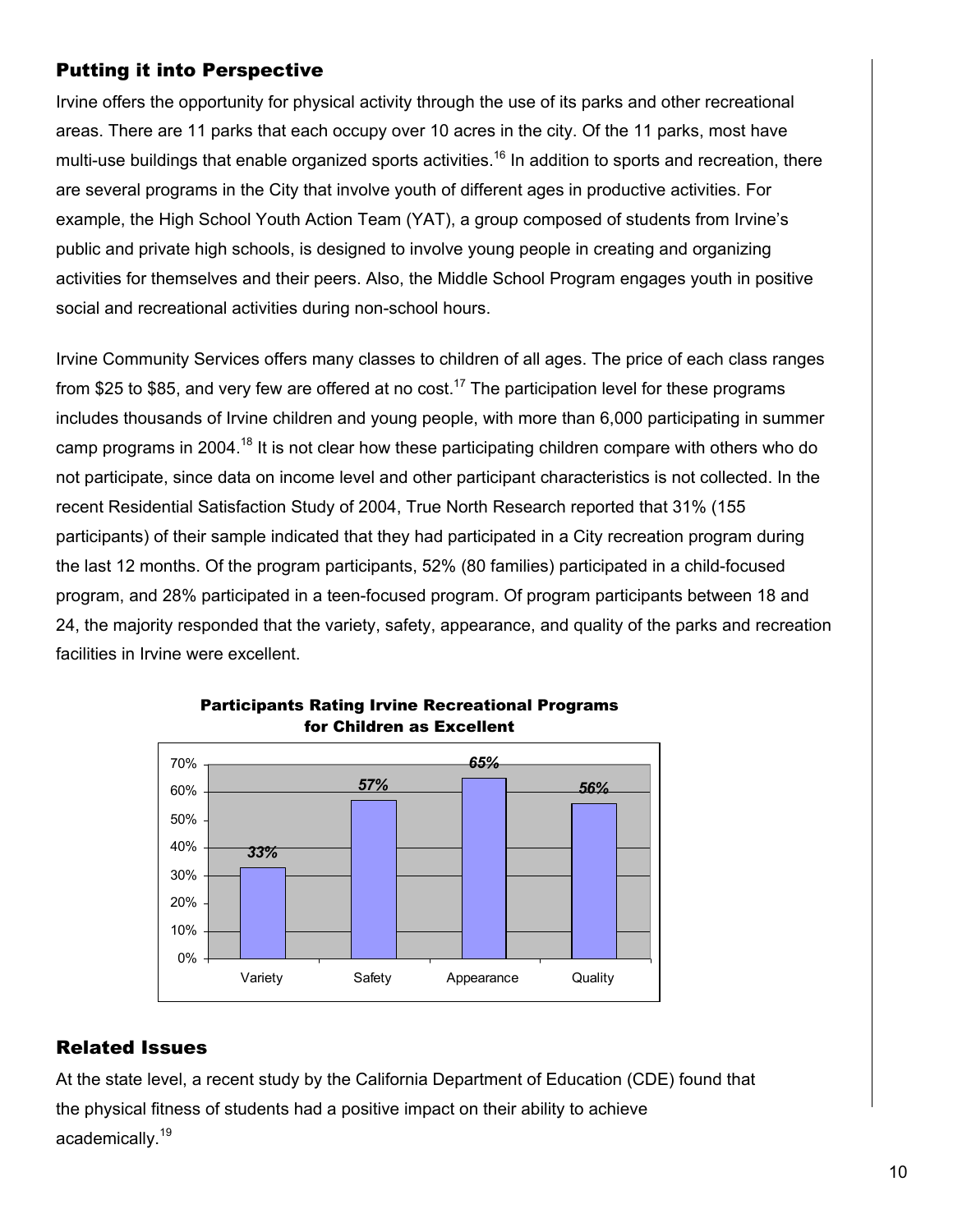# A c a d e m í c A c h í e v e m e n t a n d S c h o o l R e a d í n e s s

### Indicator 5**:** Fourth Grade Reading Scores

# **County:** Explanation

**County:**<br>
During the<br>
2003-04 s<br>
year, 393,<br>
students,<br>
representil<br>
98% of the<br>
enrolled in<br>
County,<br>
participate<br>
the STAR<br>
program. (22% of 4th<br>
divanced<br>
readers, the highest of<br>
levels.<br>
Source: ST.<br> **State:**<br>
During During the 2003-04 school year, 393,520 students, representing 98% of the total enrolled in the County, participated in the STAR program. Only 22% of 4th graders were classified as advanced readers, the highest of 5 levels. Source: STAR

#### State**:**

During the 2003-04 school year, 4,778,724 students, representing 98% of total enrolled in the State, participated in the STAR program. Only 9% of those tested were advanced readers. Source: STAR

California uses the Standardized Testing and Reporting (STAR) program in all public schools to assess students' academic knowledge in grades 2 through 11. Depending on their grade level, students are tested annually on English language, mathematics, history, and science.<sup>20</sup> As a measuring tool, the STAR has two purposes: to track progress among students, and to help hold schools accountable for students' learning. In a recent news release, State Superintendent of Public Instruction Jack O'Connell stated that public schools in California had been making progress in academic achievement until 2004, when the scores reflected a slowdown in progress. O'Connell added that the test results and scores should be "viewed as a wake-up call" for parents, students, schools, and districts to focus on rigorous academic investments. $21$ 

#### Findings

In Irvine, the California STAR 2004 was administered to 19,797 children in grades 2 through 11. Of the 1,931 fourth graders tested, 50% were advanced readers, 27% were proficient readers, 17% were basic readers, 4% were below basic readers, and 3% were far below basic readers.<sup>22</sup> The mean reading score for fourth graders was 388.5, an increase of 87 points over the last two years. Irvine produced the highest scores of any school district in Orange County, with Laguna Beach Unified taking second place.



3-Year Trend for Irvine 4th Graders' Mean Reading Scores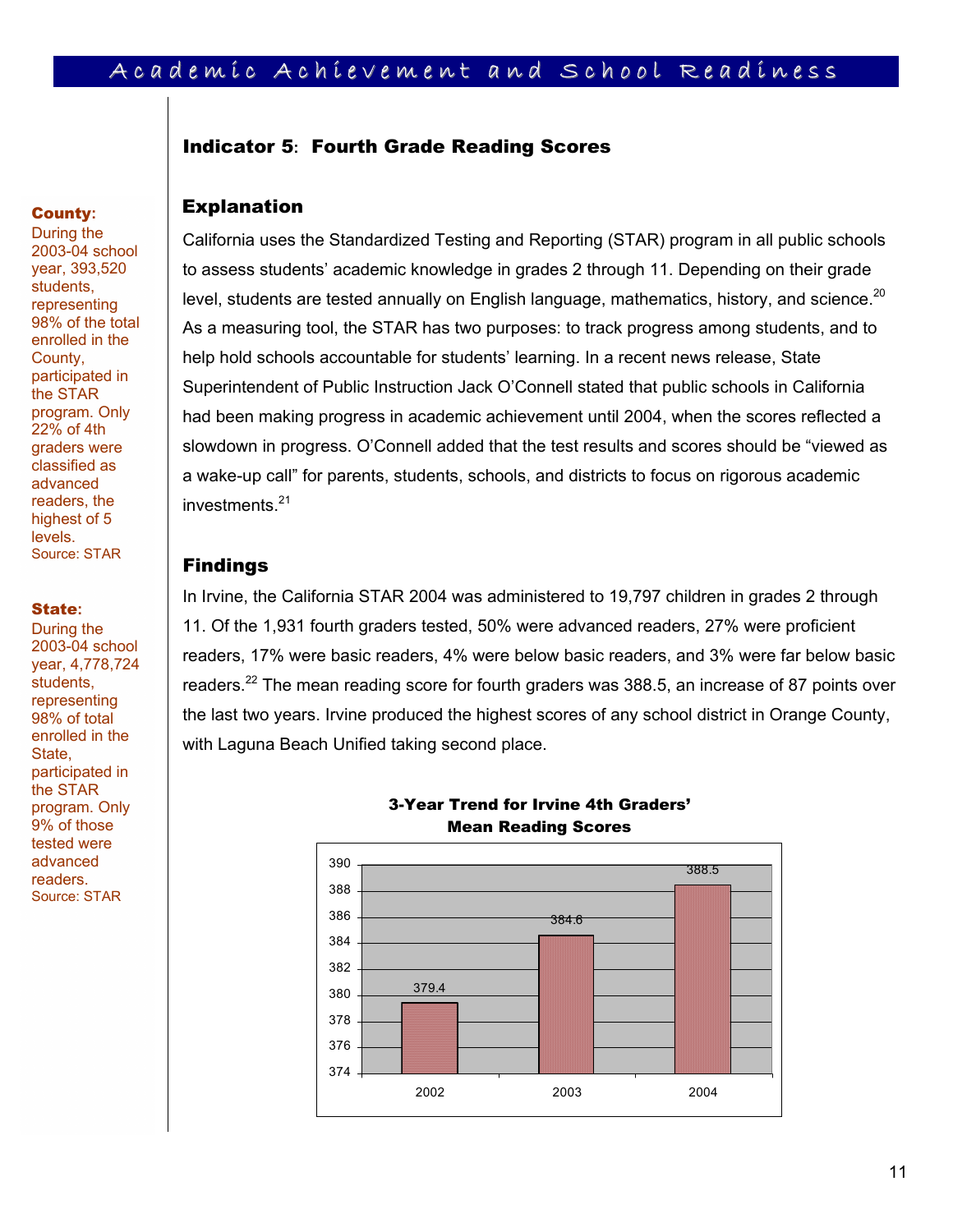The mean scores for fourth graders were higher than those for any other grade tested. The lowest mean score was among 11th graders (359.4), while the second and third lowest scores were among 8th graders (371.2) and 3rd graders (371.9). County and State scores seem to mirror this pattern, although the reason for these results is not clear. A second pattern that emerges in the 2004 test results is that across all jurisdictions (city, county, and state), the number of students reading at an advanced level seemed to decrease for third graders.<sup>23</sup>



Percentages of Advanced Readers in Grades 2-4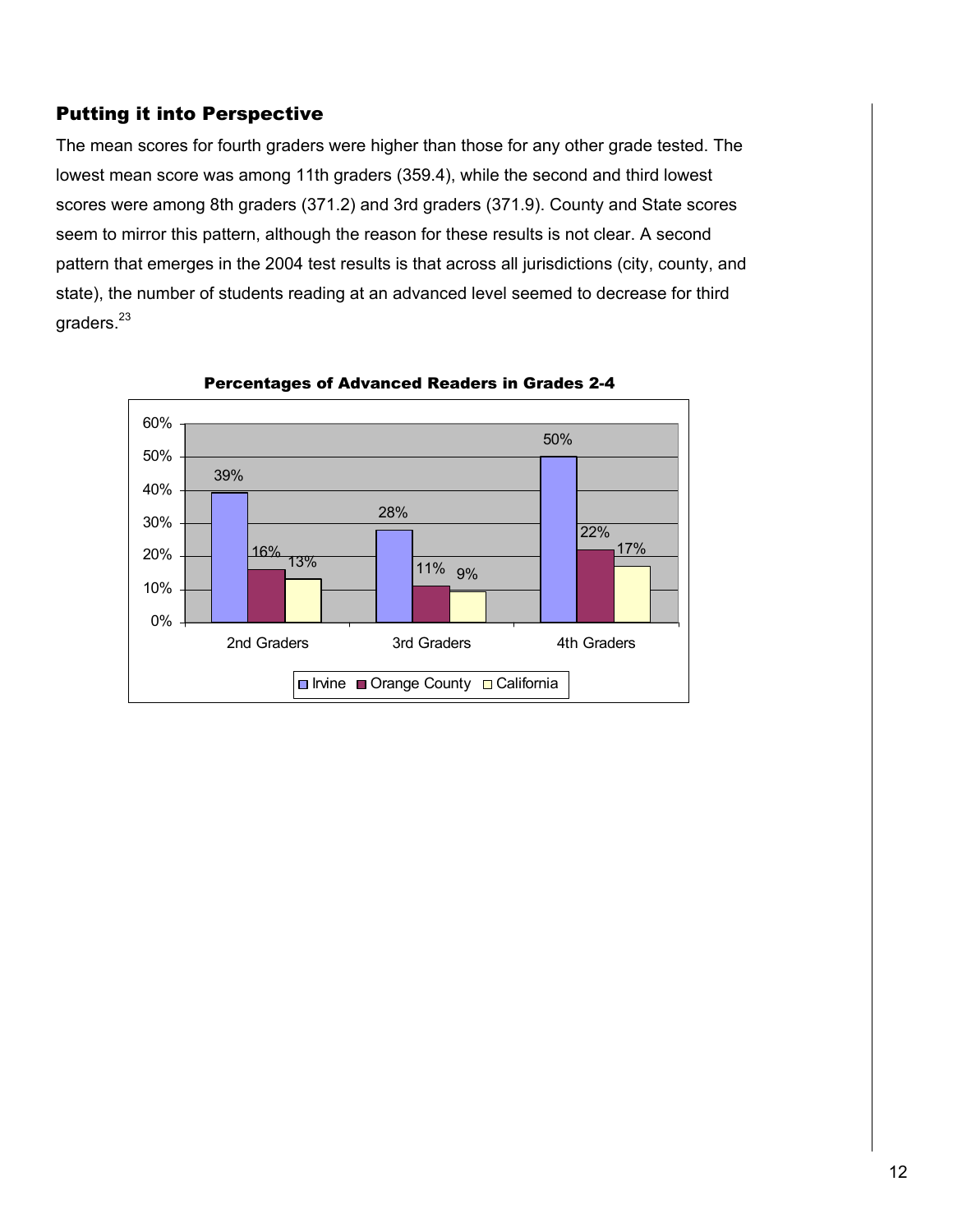# A c a d e m í c A c h í e v e m e n t a n d S c h o o l R e a d í n e s s

### Indicator 6: High School Graduation Rate

### Explanation

As required by the federal No Child Left Behind act (NCLB), there is a standard method of computing the dropout rate. The method is to divide the total number of graduates in a given year by the sum of the total number of graduates plus the number of dropouts for grades 9-12 in that year. $24$ 

#### Findings

There were approximately 8,160 students in grades 9-12 in Irvine during the 2003-04 school year.<sup>25</sup> A total of 2,019 seniors were enrolled in Irvine public schools, 90% (or 1,823) of whom graduated. 26 Using the federal NCLB method, Irvine Unified School District recorded a 98.1% graduate rate during the 2002-03 academic year; using comparable methods, the Countywide rate was 92.0%. Of the total number of Irvine students who took the California High School Exit Exam (CHSEE), 95% received a passing score in math and 93% received a passing score in English Language Arts.<sup>27</sup>



#### 2003-04 Graduates and Dropouts

#### **County:**

The Orange County school dropout rate of 1.7% is one of the lowest in the State. Source: 2004 Conditions of Children in Orange County report.

#### State**:**

California's dropout rate has increased to 3.2% in 2002/03 from 2.7% in 2001/02. Source: 2004 Conditions of Children in Orange County report.

#### Nation**:**

 October 2000. **County:**<br>The Orang<br>County scl dropout rate of the Orang<br>dropout rate of the lowest<br>the State.<br>Source: 200<br>Conditions Children in Orange Council<br>of the State:<br>California<sup>3</sup><br>dropout rate in a since and to 3.2% in<br>2002/03 fr According to the National Center for **Education** Statistics, the majority of states had a dropout rate ranging from 4.0 to 7.0% in 2000-01. Over 3.8 million adults were not enrolled in a high school program and had not completed high school as of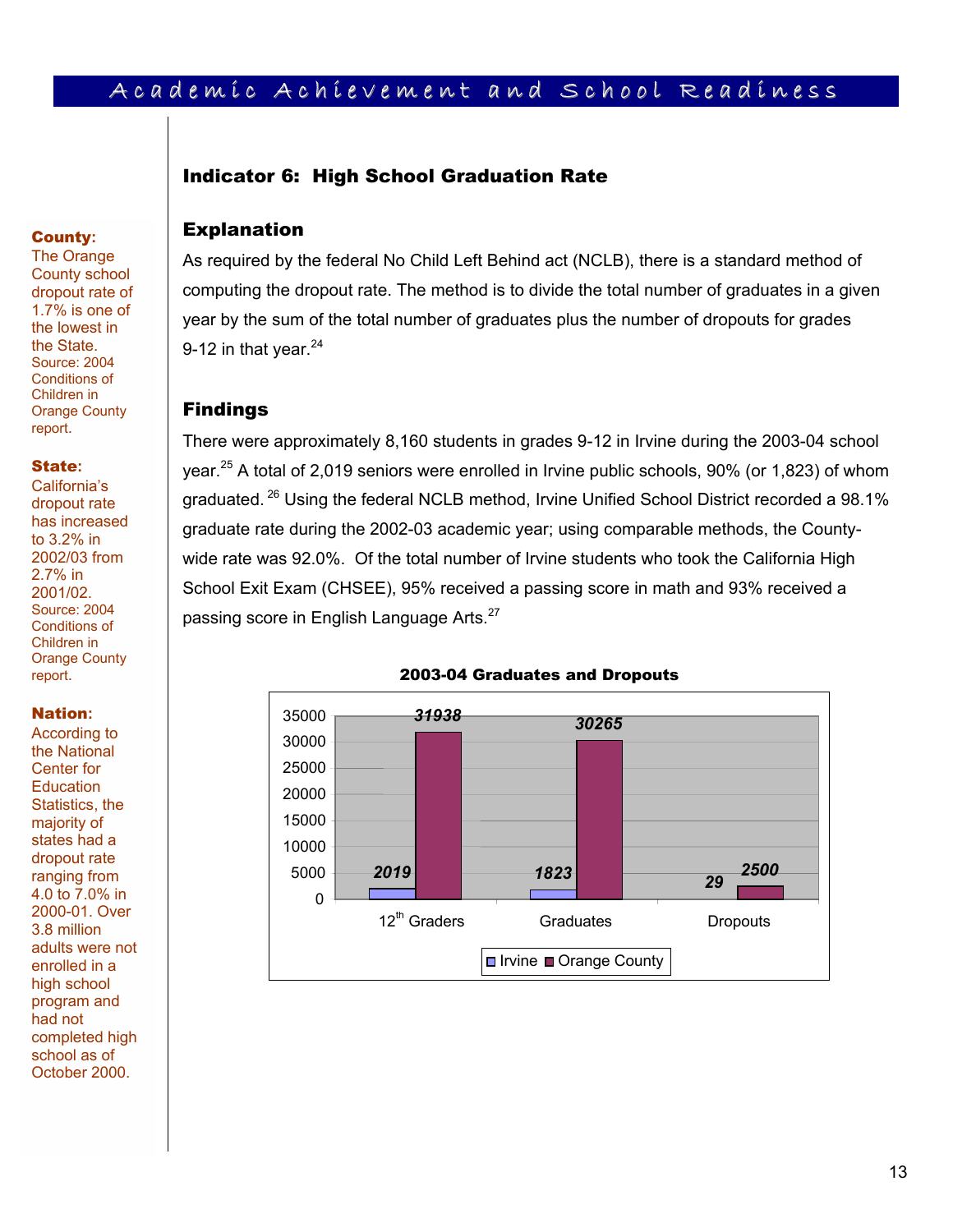The annual average of 9th-12th grade dropouts over the past four years in Irvine has been just over 33 students a year. Although only 24 students dropped out in 2000-01, the number almost doubled in 2001-02. The dropout rate for Irvine during the 2003-04 school year was  $1\%$ <sup>28</sup>





### Related Issues

Student suspensions are another indicator of students' ability to graduate and to prepare for higher education and careers. During 2003 there were 990 student suspensions in Irvine, of which 606 (or 61%) were high school students. A total of 20 expulsions were reported in the District, including 8 high school students.

A second issue that is indirectly related to graduation and dropout rates is the availability of programs that enhance and supplement academic skill. Programs such as the Regional Occupational Program (ROP) support both high school completers and non-completers to enter the workforce. For graduates who do not plan to continue in higher education, ROP certificates provide a career opportunity. In Orange County, approximately 30,000 high school students are enrolled annually in ROP courses either at their high school, worksite, or local training center.<sup>29</sup> In 2001-02, 61% of those completing an ROP were employed in a field related to their course of study six months later. During the 2003-04 school year, a total of 1,221 Irvine high school students were enrolled in the ROP program.<sup>30</sup>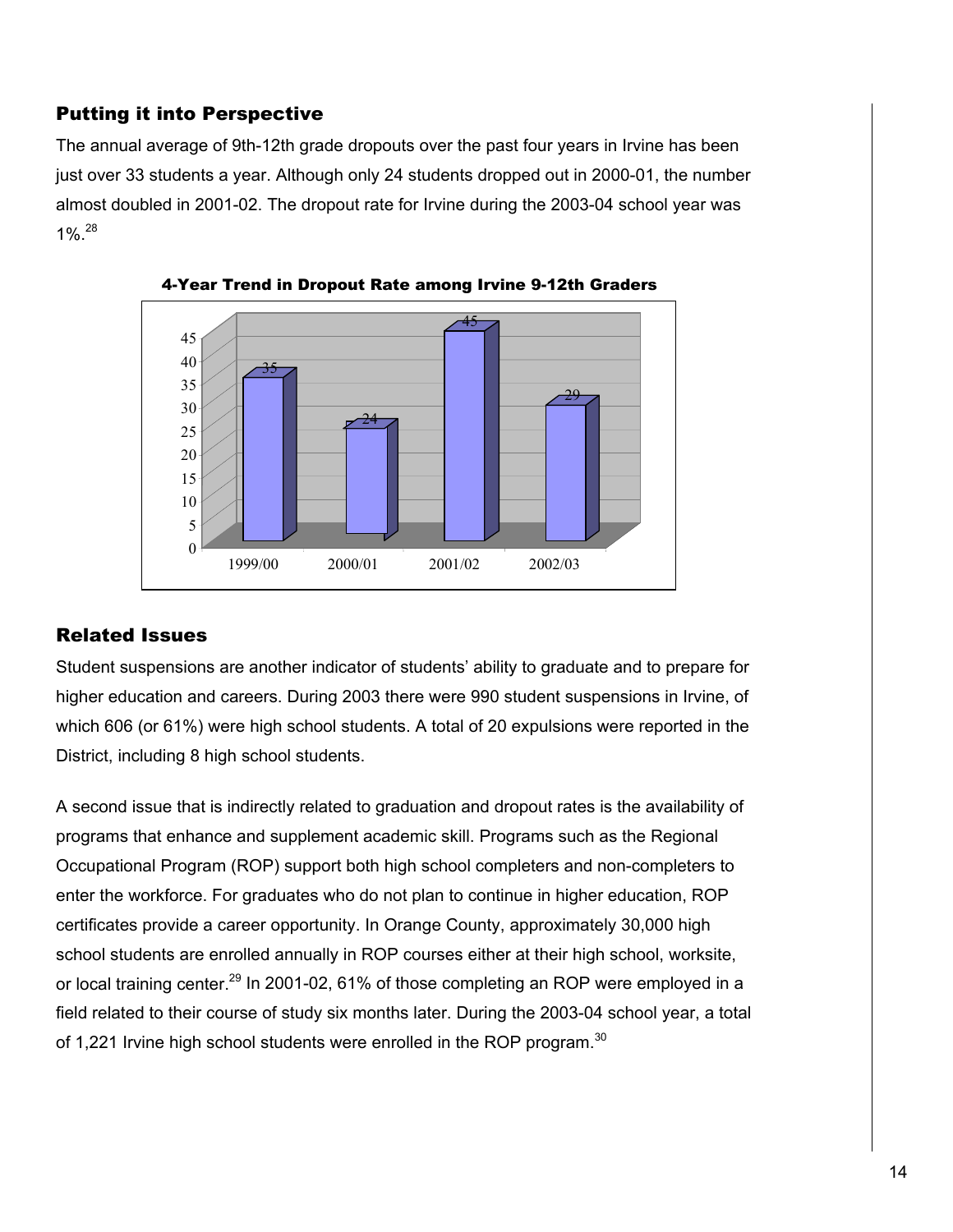# Youth Behavior

### Indicator 7**:** Juvenile Arrests

### Explanation

The juvenile arrest indicator identifies minors under 18 who are taken into custody for committing a misdemeanor, felony, or other offense. The felonies include violent crime, property crime, drug offenses, sex offenses, and other types of offenses.

### Findings

In 2003, there were 857 juvenile arrests reported in the City of Irvine, of which 560 were Irvine residents and 297 were non-residents. In 2002 there were 623 Irvine youth arrests out of a total of 906 juvenile arrests. According to the California Criminal Justice Profile 2002, the most recent data available by city, the majority of youth arrests in Irvine involved property offenses (77), followed by violent offenses (35), as depicted in the graph below. The majority of arrests were classified as misdemeanors.



#### Irvine Juvenile Arrests by Type of Crime

#### **County:**

The California Department of Justice reported 3,319 juvenile felony arrests in Orange County during 2002.

#### State**:**

The **Administrative** Office of the Courts, Center for Families, Children and the Courts reported there were 229,634 juvenile arrests in California during 2002.

#### Nation**:**

**County:**<br>The Califo<br>Departmel<br>Justice reresponding and<br>Sample Counting 200<br>State:<br>The Administra Office of the Courts, Cetar Counting 200<br>State: The Courts, Cetar Counting and<br>the Courts are counted in Californ<br>in Califor According to the Office of Juvenile Justice and **Delinquency** Prevention, there were 2,261,000 juvenile arrests nationwide during 2002. Source: Juvenile Arrests 2002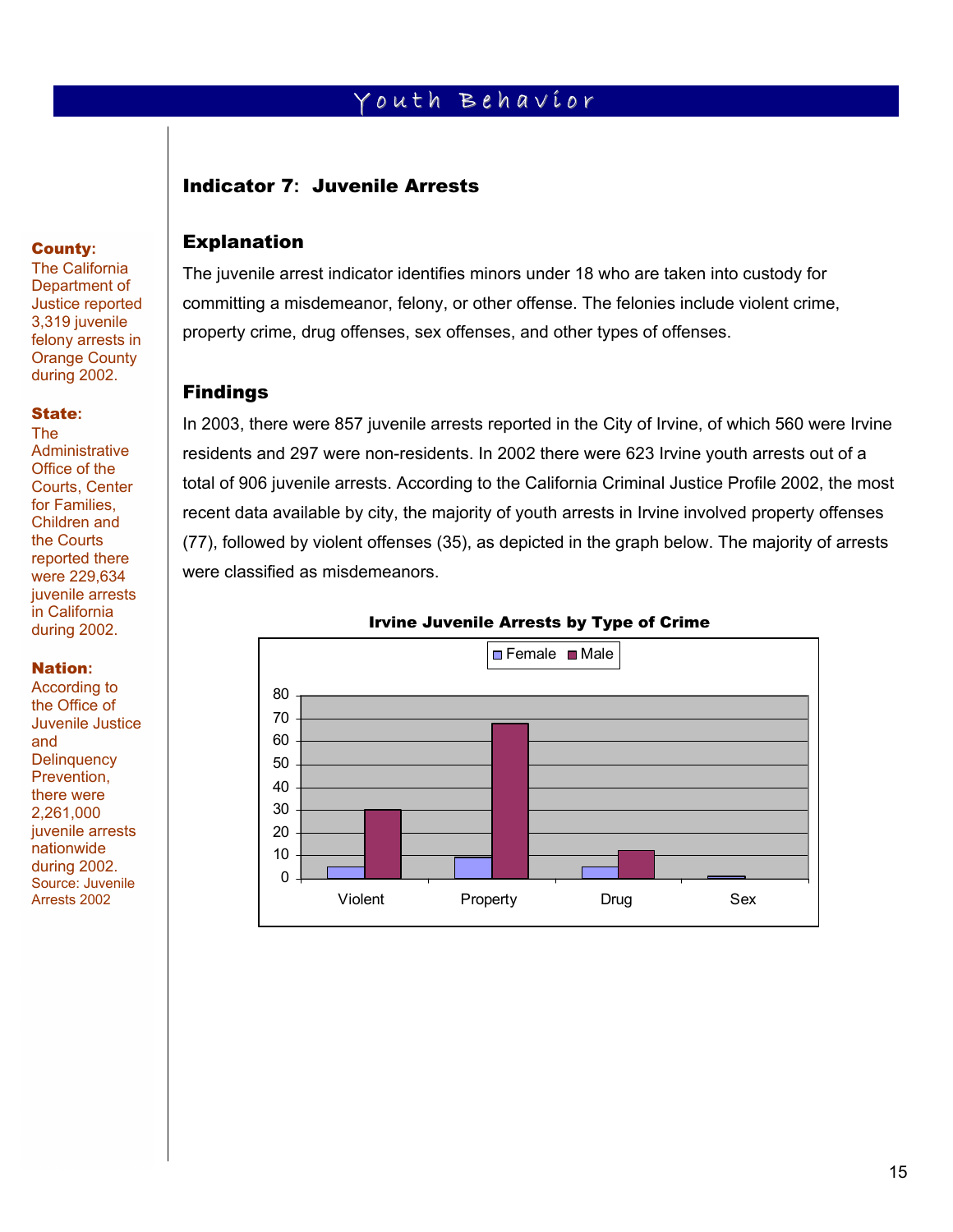According to the most recent data available through the Office of the Attorney General, in 2002 there were a total of 3,319 juvenile felony arrests in Orange County. Of that number, 2,695 were committed by male juveniles and 624 were committed by females.<sup>31</sup> As noted in the graph below, the majority of offenses that lead to arrests are property offenses, followed by violent and drug offenses. Property crimes have consistently made up over 50% of juvenile arrests since 1999. It is also noteworthy that for each of the years from 1999 through 2003, only four arrests were made of juveniles drinking while under the influence of alcohol.



County Juvenile Arrests by Type of Crime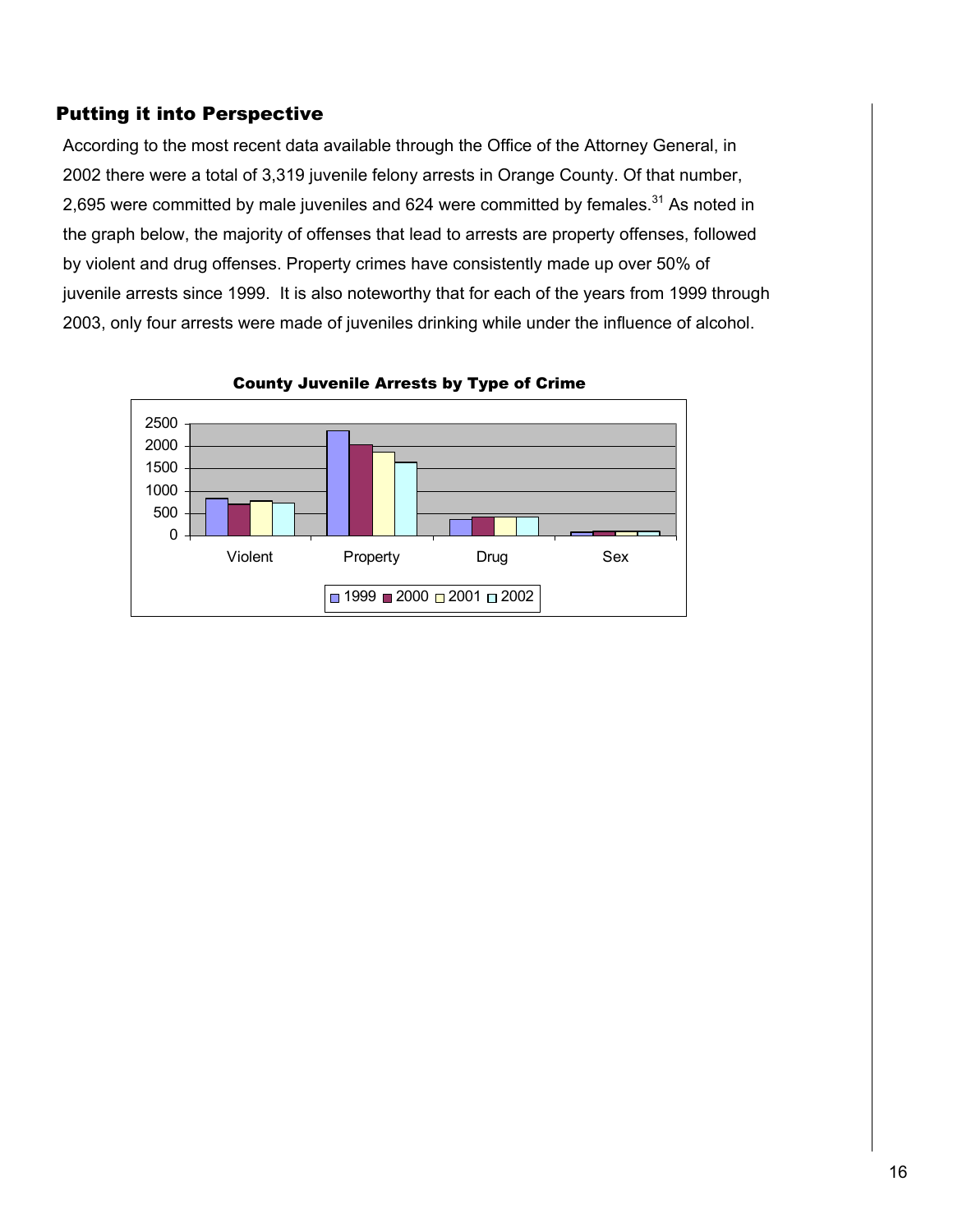# Youth Behavior

### Indicator 8**:** Juvenile Probation Referrals

#### Explanation

According to the Office of Juvenile Justice and Delinquency Prevention (OJJDP), probation is a mechanism that agencies use for a variety of reasons. For example, while some counties use probation as a sanction, others use it as a diversion for first-time offenders or to monitor high-risk youth. For this reason, the use of "probation" as a measure may encompass a broad population. For purposes of this report, the probation population will be defined as youth who are arrested primarily for a felony or misdemeanor and who can benefit from further intervention such as informal supervision, formal wardship disposition, or other types of necessary diversion.

### Findings

Orange County recorded 10,770 youth referrals to the Probation Department in 2002. Of this total, the Department reported 2,951 formal wards, which represented the most "at-risk" population of offenders.<sup>32</sup> The at-risk population category is defined using the National Institute of Corrections (NIC) model of a risk-driven system, and refers to clients who have caused intense harm to victims or communities. In October 2004, a total of 157 Irvine youths were on either formal or informal probation.<sup>33</sup> A four-year trend shows that the number of referrals for juveniles living in Irvine has steadily decreased (see graph below).

In 2000 probation was assigned to 58% of more than 1.1 million delinquent youth. Source: Office of Juvenile Justice and **Delinquency Prevention** 

#### Numbers of Probation Referrals for Irvine Juveniles



# **County:**

The Conditions of Children in Orange County report indicated that 10,770 youth between the ages of 10 and 18 were referred to probation during 2002.

#### State**:**

**County:**<br>The Condi<br>of Childrer<br>Orange Condition<br>report inditional that 10,77<br>youth between the ages c<br>and 18 we<br>referred to probation<br>during 200<br>**State:**<br>In December 2002, the Administra Office of the Courts,<br>Contrast, re In December 2002, the **Administrative** Office of the Courts, Center for Families, Children and Courts, reported 101,979 active caseloads of juveniles on probation in California.

#### Nation**:**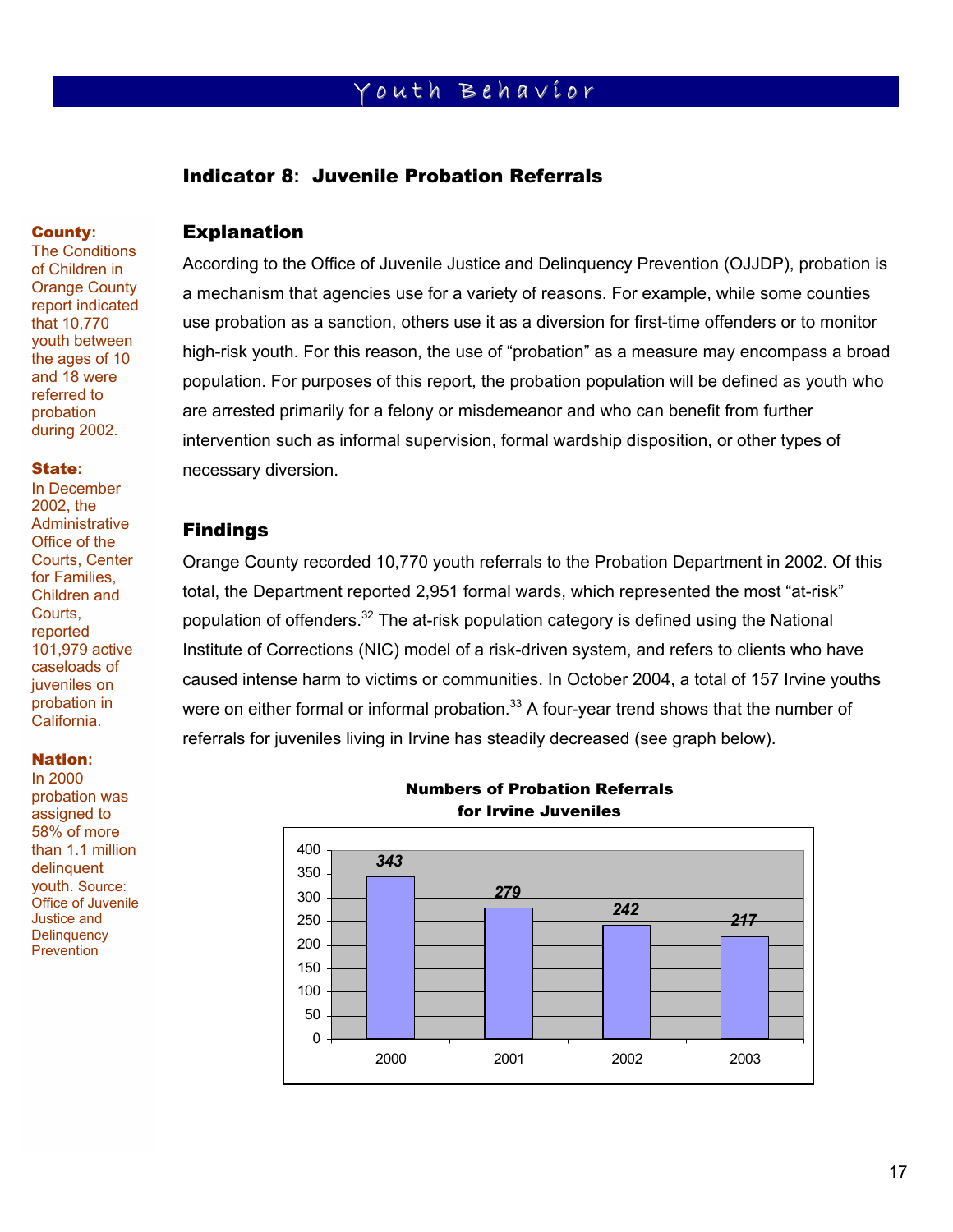In 2001 there were 87,186 statewide probation cases, of which 81% (or 69,749) were formal probation cases (involving the court), 16% were informal (programs that keep youth out of trouble), and 3% were non-ward probation cases. Of the formal probation cases, 6,069 were in foster care.<sup>34</sup> The number of active caseloads increased to 101,979 in 2002, as reported by the California Juvenile Statistical Abstract in December 31, 2002. Of this State total, Orange County reported an active caseload of 6,341 juveniles. While the majority, 5,613 (4,650 males and 963 females) received "formal wardship" status, 526 (392 males and 134 females) were informal cases; 125 (95 males and 30 females) did not receive ward status; and 77 (62 males and 15 females) were diverted from entry.<sup>35</sup>

As shown in the following graph, the caseload of Orange County juveniles on probation has steadily decreased in the past four years. This decrease is similar to the decrease in the Irvine figures.



#### Orange County Juveniles Referred to Probation

### Related Issues

See Indicator 7 on arrests.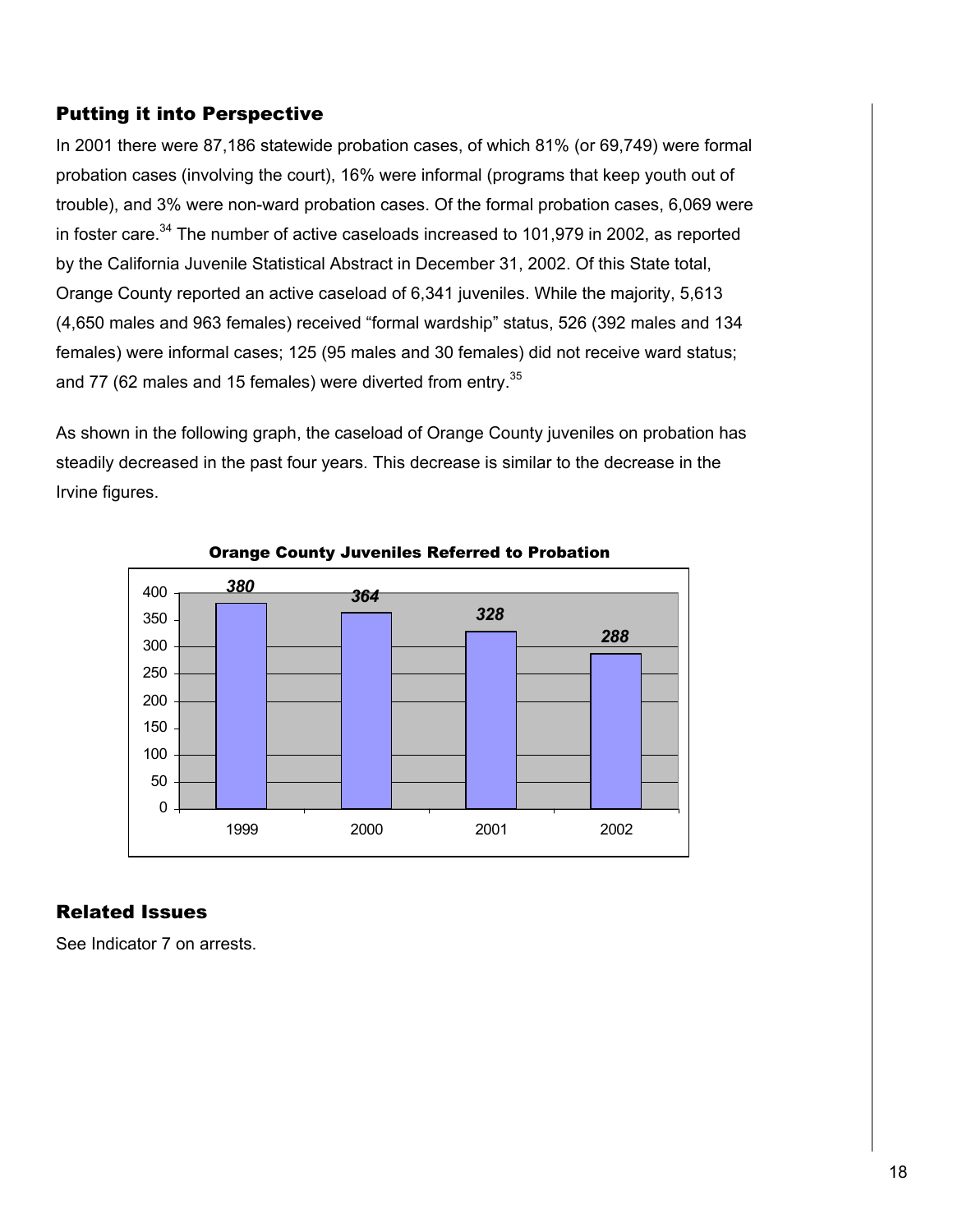# Youth Behavior

### Indicator 9**:** Alcohol Use among Youth

### **County:**

The use of alcohol within 30 days preceding the survey for 7th, 9th, and 11th graders was at 17%, 39%, and 60% respectively.

#### State**:**

The California Healthy Kids reported that 37% of 11th graders indicated that they had had an alcoholic drink in the past 30 days, and 41% indicated that at some point they had been very drunk or sick after drinking.

#### Nation**:**

**County:**<br>The use o'<br>alcohol with<br>30 days<br>preceding<br>survey for<br>9th, and 1<br>graders was<br>60%<br>respective<br>60%<br>**State:**<br>The Califo Healthy Ki<br>reported the Marginal Straders indicated they had h<br>alcoholic c in the past<br>days, and Nationally, 44.9% of students had had one or more drinks of alcohol within the 30 days preceding the survey. Prevalence of current alcohol use ranged from 21.3% to 54.2% across state surveys. Source: Youth Risk Behavior Surveillance 2003

### Explanation

Alcohol use is illegal for youth under 21. In addition to its illegality, the negative consequences of alcohol use include sedation, intoxication, unconsciousness, and possible death. Prolonged use of alcohol can cause physical and psychological addiction.<sup>36</sup> Alcohol is the most widely used drug among youth, $37$  and when youth engage in alcohol use, it threatens the lives of those around them as well as their own lives.

#### Findings

The California Healthy Kids Survey is administered biennially. In 2003 3,531 Irvine students were surveyed, including 697 5th graders, 1,158 7th graders, 761 9th graders, and 915 11th graders.<sup>38</sup> When students were asked whether they had ever drunk alcohol, 783 indicated they had used alcohol in the past. Of this group, 1% were 5th graders, 9% were 7th graders, 27% were 9th graders, and 51% were 11th graders. An estimated 2,476 to 3,576 youth in Irvine over the age of 14 used alcohol within the past 30 days, based on projections from the 2003 Healthy Kids survey of Irvine students.<sup>39</sup> Of this group, 30% were 11th graders and 14% were 9th graders. Finally, students were also asked whether they had ever been drunk or very sick after drinking, and 32% of 11th graders answered yes. However, when compared with youth from Orange County and statewide, youth in Irvine reported less use of alcohol.



### Alcohol Use among Irvine Youth Results of the 2003 CA Healthy Kids Survey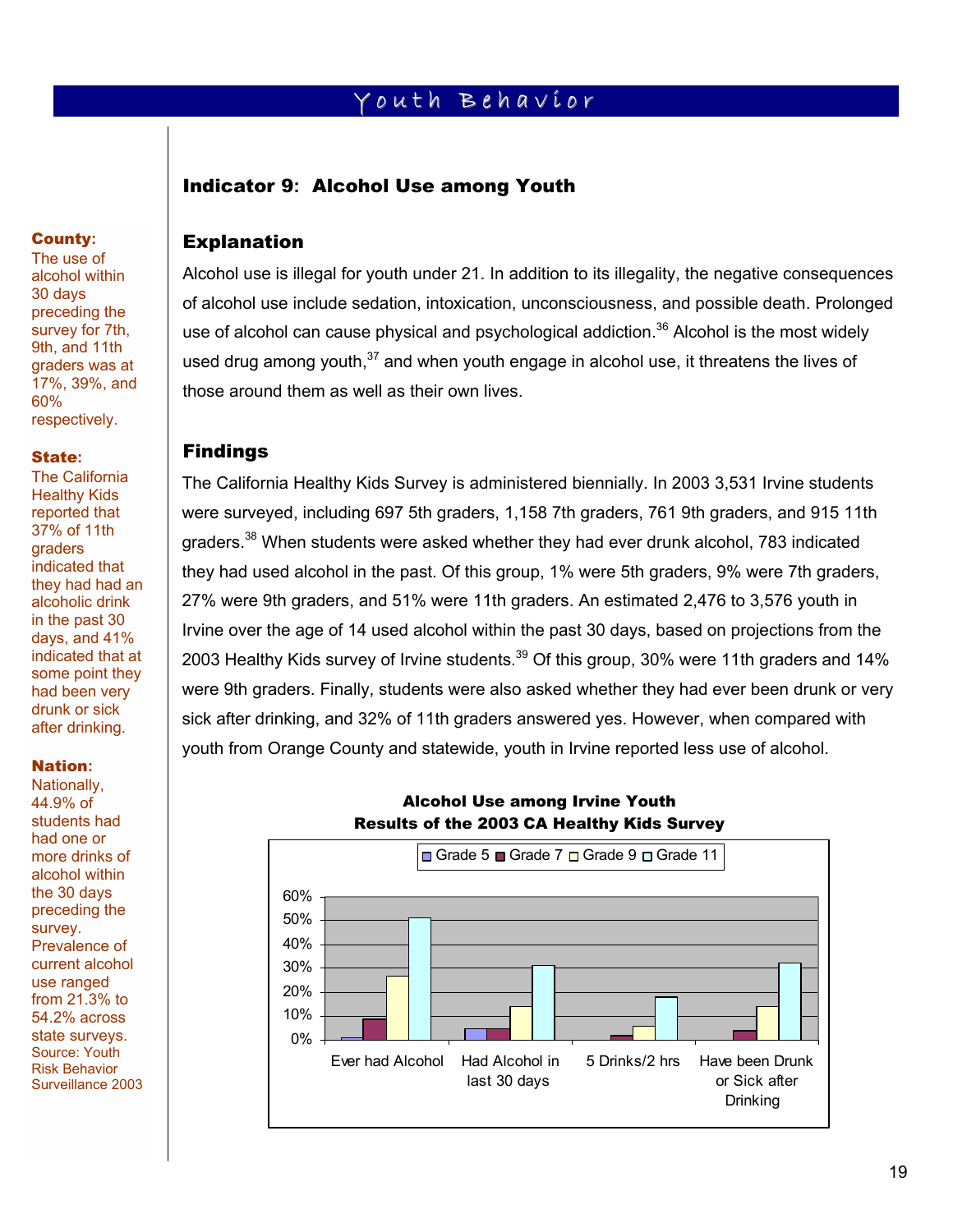A substantial portion of older adolescents seem to accept the use of alcohol as normal behavior for themselves and their peers. While only 9% of the 7th graders surveyed had drunk alcohol, 27% of 9th graders and 51% of 11th graders had done so. While only 18% of 11th graders reported drinking 5 drinks in a couple of hours within the last 30 days, 32% of the same cohort said that at some point they had been "very drunk or sick after drinking."

The use and abuse of alcohol among youth raises serious issues about negative long-term consequences. According to the Substance Abuse and Mental Health Services Administration (SAMHSA), people who began drinking before the age of 15 are four times more likely to develop alcohol dependence than those who began drinking at 21. In the short term, adolescents who use alcohol run the risk of a) experiencing depression and other feelings associated with suicide; b) becoming sexually active at an early age and engaging in unprotected sex; c) experiencing academic challenges that result in low grades and school dropout; and d) engaging in criminal behavior.



Current (past 30 days) Alcohol Use among Youth in Irvine, Orange County, and California

### Related Issues

According to national statistics, alcohol is frequently responsible for fatal accidents involving youth. For example, over 25% of young drivers who are killed in crashes are intoxicated.<sup>40</sup> Likewise, alcohol is a key factor contributing to youth drowning; a national study found 40- 50% of adolescent males who drowned were intoxicated.<sup>41</sup> In short, alcohol threatens the lives of youth who have reduced their capacity for self-control, and it also threatens the lives of those who associate with them.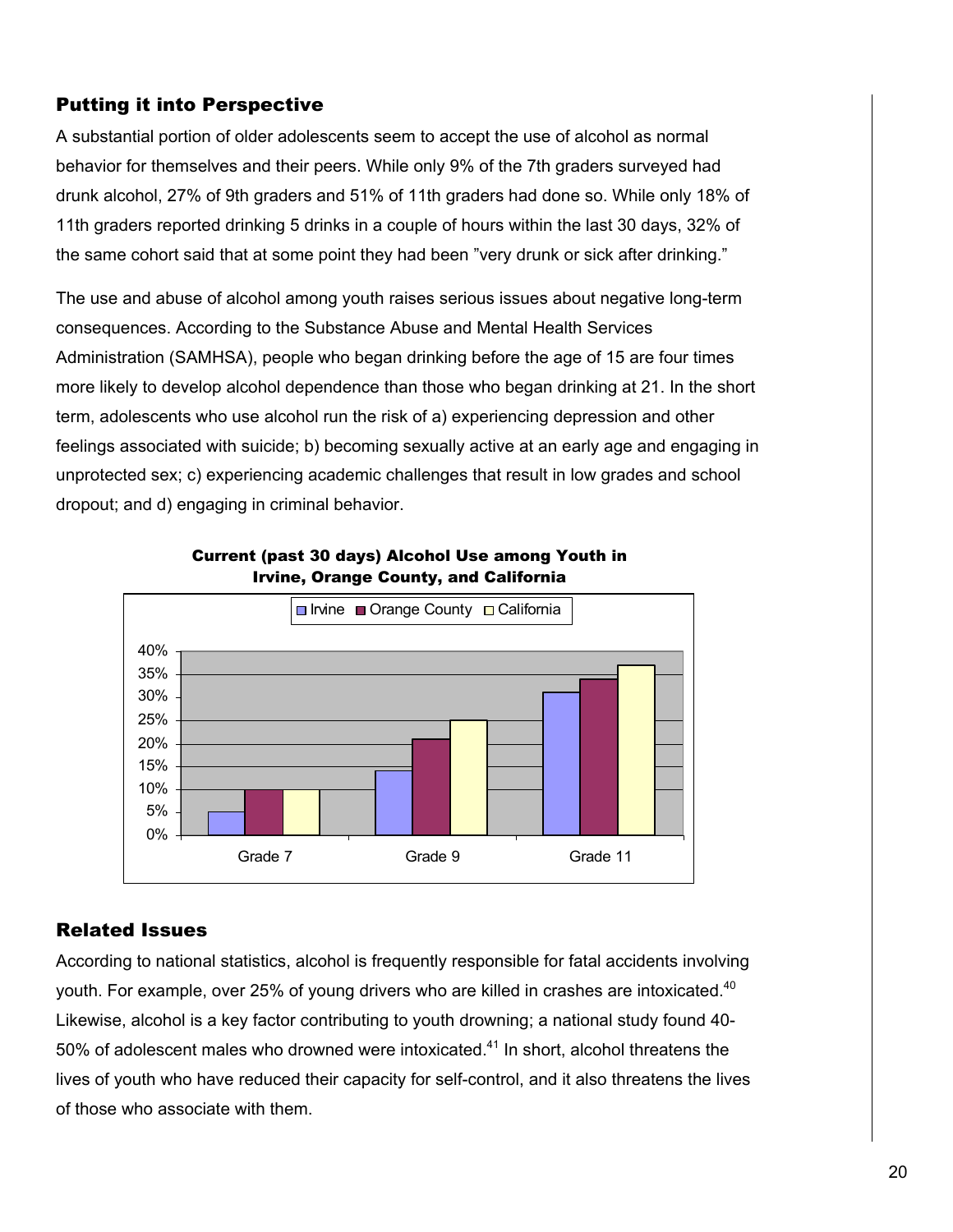# Youth Behavior

### Indicator 10**:** Illicit Drug Use among Youth

#### Explanation

Like the use of alcohol, the use of illicit drugs among youth threatens the health and lives of adolescents. The most commonly used drugs include marijuana, cocaine, crack, heroin, speed, tranquilizers, sleeping pills, inhalants, ecstasy, and prescription medication. Illicit drugs can affect the biological and psychological development of adolescents and thus hinder the development of their academic and social abilities.

### Findings

The California Healthy Kids Survey is administered biennially. During 2003, 3,531 Irvine students were surveyed, including 697 5th graders, 1,158 7th graders, 761 9th graders, and 915 11th graders<sup>42</sup>. Children were asked whether they had ever smoked cigarettes, chewed tobacco, used inhalants, or smoked marijuana. Cigarettes and marijuana were the most common drug choices, particularly among older students. 11th graders were more likely to have smoked cigarettes (21% of survey respondents) and marijuana (23%) than 9th graders, of whom only 7% had smoked cigarettes and 9% marijuana. Chewing tobacco, while it was the least popular, did seem to increase in use with age. On the other hand, inhalants seemed to attract students at a much younger age than any other drug, but with age, students seemed to lose interest in inhalants, although they were still more popular than chewing tobacco.



#### Drug of Choice by Grade

#### **County:**

13% of 9th graders and 26% of 11th graders reported smoking cigarettes, while 15% of 9th graders and 30% of 11th graders reported using marijuana.

#### State**:**

The California Healthy Kids reported that 15% of 11th graders had smoked a cigarette within the past 30 days, and 49% had been high from using drugs.

#### Nation**:**

**County:**<br>13% of 9th<br>graders are<br>26% of 11<br>graders are ported<br>smoking cigarettes,<br>15% of 9th<br>graders are 30% of 11<br>graders are 30% of 11<br>graders reported unarijuana.<br>**State:**<br>The Califo Healthy Ki reported the past 30<br>days Nationwide, 18.3% of students had smoked a cigarette before age 13, and 40.2% of students had marijuana one or more times. The prevalence of lifetime marijuana use ranged from 21.6 to 49.6% across state surveys. Source: Youth Risk Behavior Surveillance 2003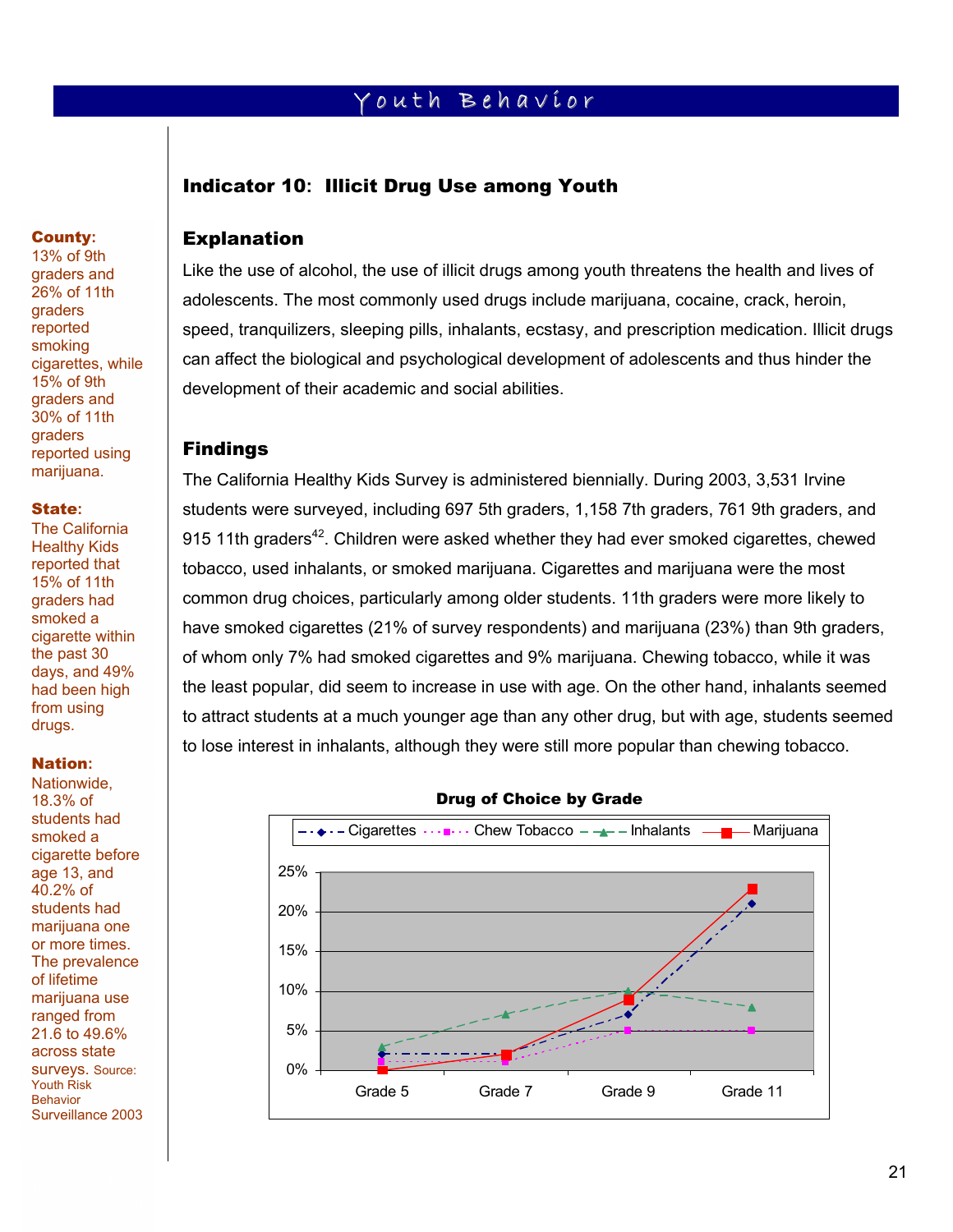The use and abuse of drugs among youth is an issue that deserves attention, since a significant minority of students seem to approve the use of cigarettes and marijuana by themselves and their peers. When asked whether "frequent use of cigarettes and marijuana was very harmful", 89% of 11th graders thought marijuana use was "very harmful," and 97% thought cigarette smoking was "very harmful." Only half of the same group perceived a high level of peer disapproval for smoking cigarettes, and 53% viewed marijuana use as highly disapproved. The more positive news is that in general, the percentage of students using drugs has declined over the past four years in Irvine, as measured by self-reports. A similar decline is seen nationwide. $43$ 

Despite this decrease, a critical segment of Irvine residents views drug use as a continuing problem in the schools. The Irvine Prevention Coalition surveyed nearly 300 students in 2003 and found that 45% believed that teen use of illegal drugs in Irvine was increasing. Of these same student respondents, 49% agreed that the use of narcotic and illegal substances is prevalent among Irvine youth; 21% disagreed; and 30% were unsure.



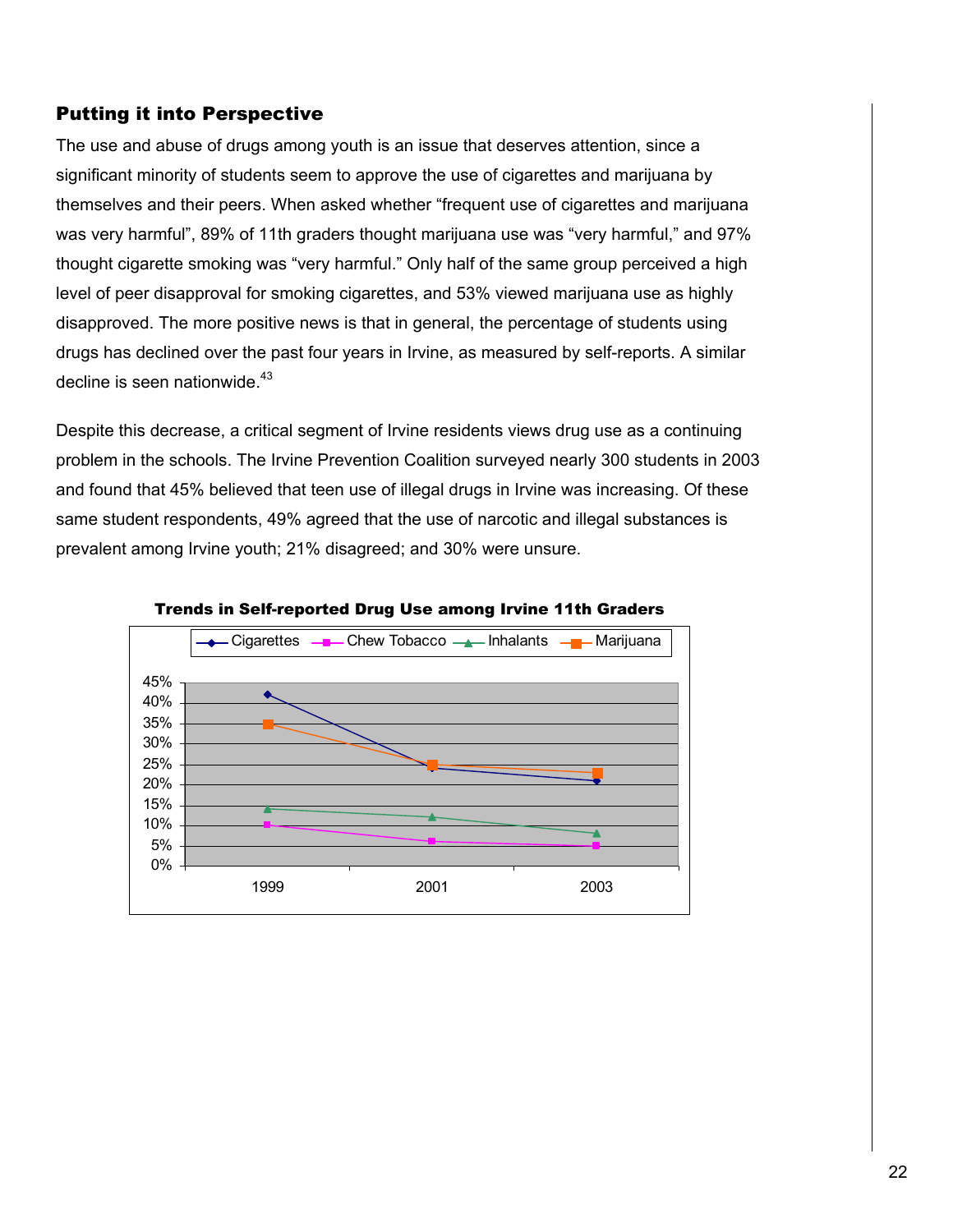# Youth Behavior

### Indicator 11**:** Students' Sense of Safety

#### **County:**

**The Orange** County 2004 **Community Indicators** reported that the county has moved to second safest among peer counties.

#### State**:**

According to the California Student Survey 2003-04, at least 10% of 7th graders felt unsafe in school compared to 8% of 9th graders and 8% of 11th graders.

#### Nation**:**

**County:**<br>The Orang<br>County 20<br>Communit<br>Indicators<br>reported the county<br>moved to<br>second sa among pecunties.<br>State:<br>According becounties.<br>State:<br>According the Califor<br>Student Signales in School<br>compared 8% of 9th<br>graders fe u When students were asked about their safety, 5.4% indicated they had missed school days because of safety concerns. The prevalence of having not gone to school because of safety concerns ranged from 2.8% to 8.7% across state surveys. Source: Youth Risk **Behavior** Surveillance 2003

### Explanation

Students' sense of safety refers to the perceptions students have about the potential for violence in their school settings. This indicator describes the extent to which students do not feel safe and the extent to which they are concerned for their physical safety as they progress through their daily routines.

#### Findings

The California Healthy Kids Survey 2003 included questions about students' perception of safety in their school environments and about the degree to which students have ever been harassed and/or hurt. In Irvine, few students (less than 30% of each group) in the 7th, 9th, and 11th grade felt they had been harassed within a twelve-month period due to "race, ethnicity, gender, sex, or disability." In more specific questions, however, an increased number of younger students—43% of 5th graders and 35% of 7th graders—reported being afraid of being "hit or pushed." When asked whether students felt safe (either "very safe" or just "safe") or unsafe (either "unsafe" or "very unsafe") the majority of 7th, 9th, and 11th graders reported they felt safe. However, a significant number of students did not feel safe, particularly 9th graders (as depicted in the graph below).



### Students' Perceived Safety in the Schools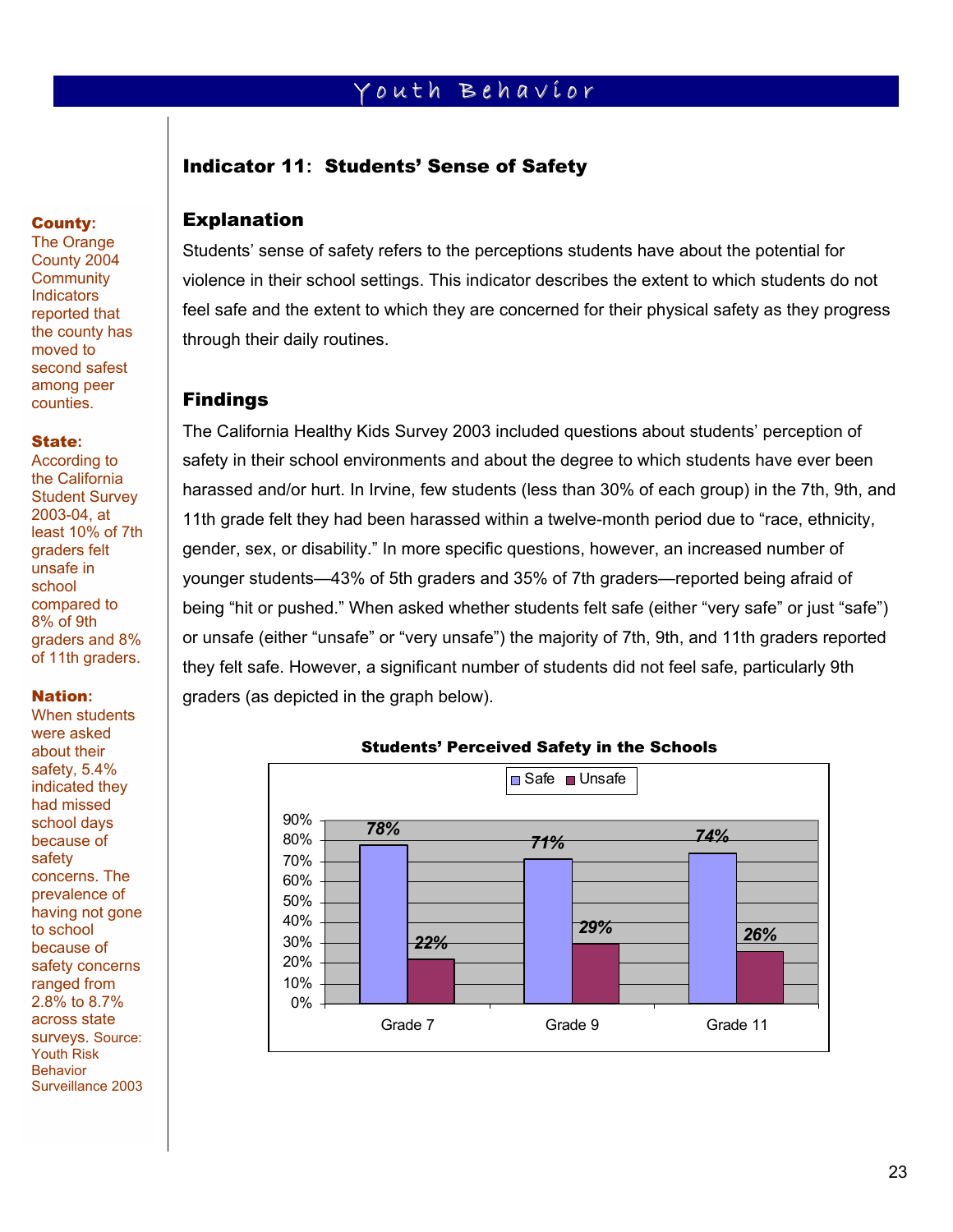Students were asked to gauge their safety in school against several factors. For example, students were asked whether they had been harassed "because of race, ethnicity, gender, sex, or disability". Students were also asked whether they had ever been involved in a physical fight or if they had carried a weapon on school property. In general, although Irvine students felt more safe than students statewide, the difference was not significant. In particular, more students in  $9<sup>th</sup>$  and 11th grades at the city and state level felt harassed than had been involved in physical fights or carried weapons in school. Two differences between Irvine and statewide data are noteworthy: Almost twice as many California children reported being involved in physical fights, compared with Irvine students; and twice as many students at the state level carried weapons on school campus compared with Irvine students.



# Consideration of Safety Factors by Grade

### Related Issues

Utilizing a nationally representative sample of students in grades 9-12, the Youth Risk Behavior Surveillance 2003 survey reported higher figures of students being in physical fights, carrying a weapon to school, and being physically hurt than the figures reported by the California Healthy Kids 2003 survey.<sup>44</sup> The Department of Health and Human Services (DHHS) has identified risk factors for youth violence in schools, which include the use of drugs and alcohol, exposure to family violence and conflict, any association with delinquent peers, and high levels of transiency.<sup>45</sup>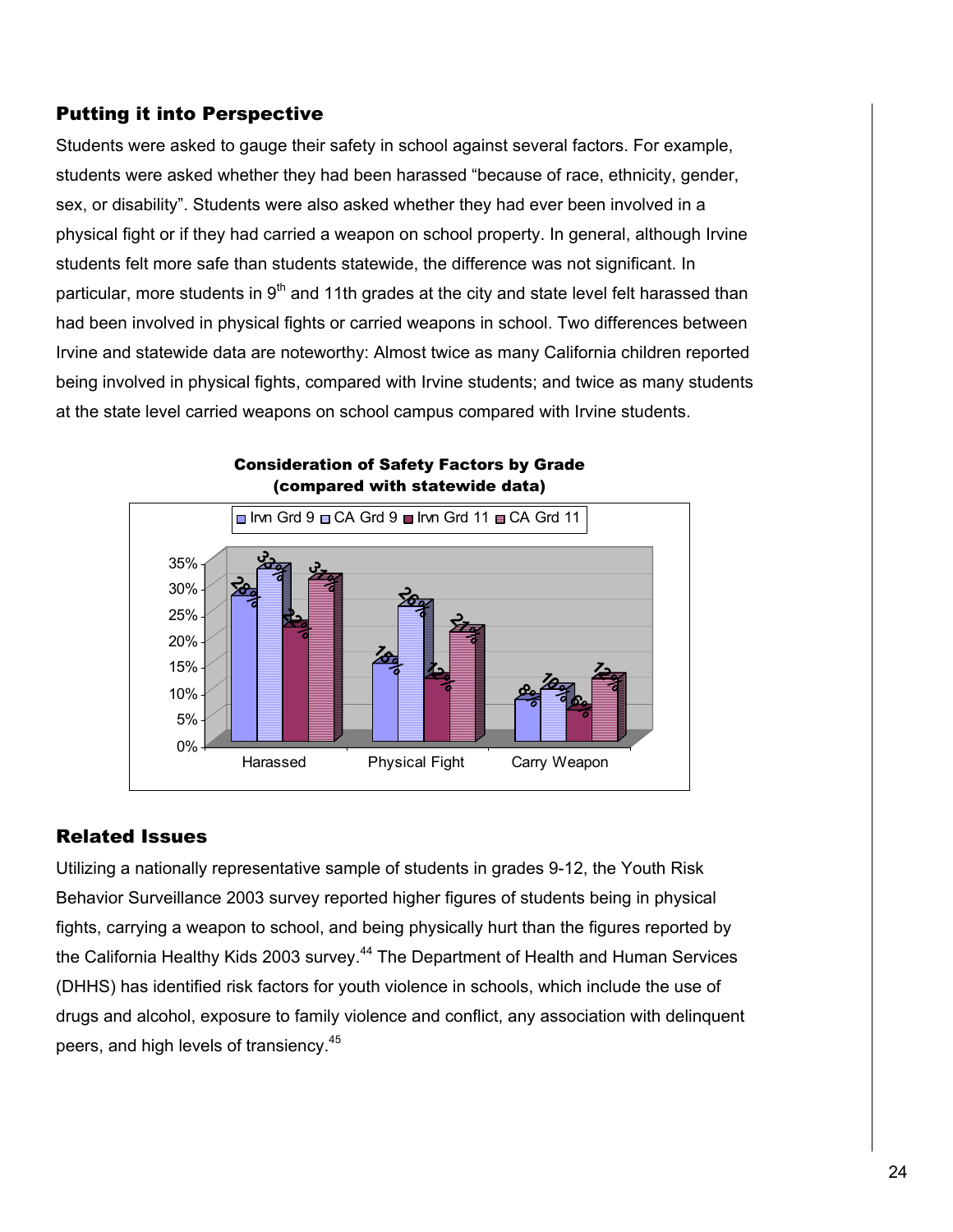# Youth Behavior

### Indicator 12: Juvenile Depression

#### **County:**

**County:**<br>The Condi<br>of Childrer<br>Report of<br>Orange Coindicated t<br>between 2<br>and 2003 were 14,0-<br>children un<br>18 served Children a<br>Youth Served Children and Youth Served 3<br>11th grade<br>2003-04<br>reported 3<br>11th grade<br>Anave felt<br>"ho The Conditions of Children Report of Orange County indicated that between 2002 and 2003 there were 14,047 children under 18 served by Children and Youth Services for mental health needs.

#### State**:**

The California Student Survey 2003-04 reported 35% of 11th graders have felt "hopeless" for a period of two weeks.

#### Nation**:**

As many as 2.5% of children and 8.3% of adolescents suffer from depression. Source: National Mental Health **Association** 

### Explanation

According to the National Mental Health Association, depression manifests itself among youth as health problems that impact feelings, thoughts, and actions.<sup>46</sup> Children and youth suffering from depression are at higher risk of school failure, use of alcohol and drugs, and suicide. The California Healthy Kids Survey, California Student Survey, and the Youth Risk Behavior Survey have all established that depression can best be detected among children and youth by asking whether they have felt "so sad and hopeless" almost every day for two weeks or more that they "have stopped doing some usual activities."

### Findings

During the 2003 school year, the Healthy Kids Survey indicated that 31% of 11th graders, 27% of 9th graders, and 19% of 7th graders surveyed in Irvine reported that within a twelvemonth period they had felt sad and hopeless and "had stopped doing some usual activities" as a result of their feelings. Between 1999 and 2003, feelings of hopelessness were higher for students in all three grades during 1999, with a slight decline in 2001 and an increase in 2003. The levels of sadness and hopelessness in 2003 did not surpass the levels of 1999, but it should be noted that feelings of "depression" increased 9% for 9th graders and 10% for 11th graders between 2001 and 2003.



### 4-Year Trend of 7th–11th Graders Reporting Feelings of Depression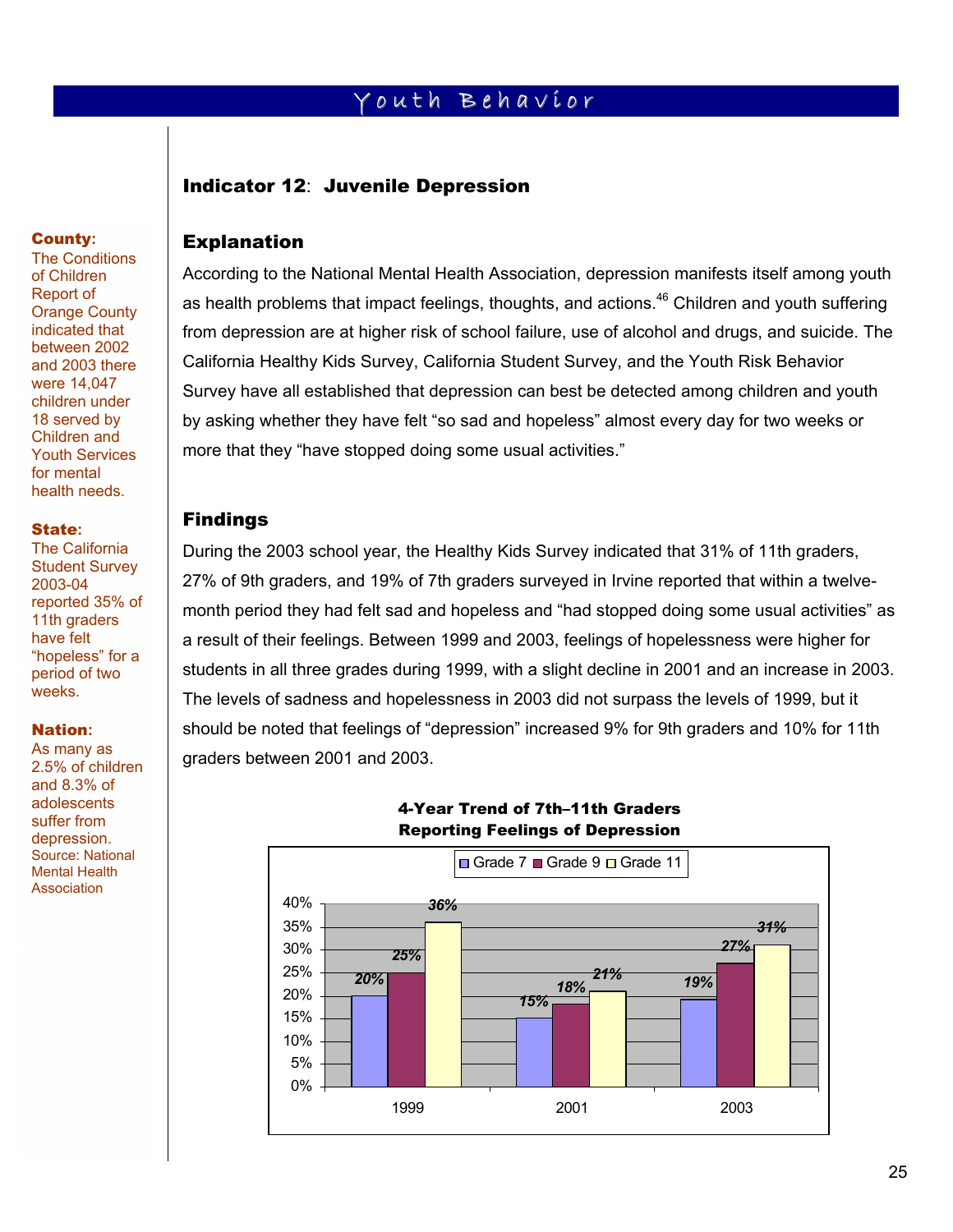According to national findings, at least 7% of young people who experience depression are at high risk of making a serious suicide attempt, particularly when they also use or abuse alcohol or drugs.<sup>47</sup> The percentage of Irvine students in the 7th, 9th, and 11th grades reporting frequent feelings of sadness and hopelessness was similar to the state and national levels. For example, Irvine 11th graders reported feelings of hopelessness at a similar level (31%) to California 11th graders (35%), which is also within the range of national findings  $(28.9\%)$ <sup>48</sup> Between January and July of 2004, Irvine reported eight suicides for all ages, making up 4% of the County's total suicide rate.<sup>49</sup>



Depression Percentages among Youth

### Related Issues

The Center for Mental Health Services (CMHS) reports that an episode of depression places a child or youth at risk of experiencing another episode within a five-year period. The American Academy of Child and Adolescent Psychiatry has identified suicide as the third leading cause of death among youth ages 15–24, and the sixth leading cause of death for young children ages  $5-14.50$  Children and adolescents who experience abuse, neglect, or other traumatic incidents are at higher risk of depression, which in turn increases their susceptibility to experimenting with drugs and alcohol in order to alleviate their stress. According to the National Institute of Mental Health, female youth are more likely to develop depression than male youth. However, when male youth develop depression, they are more likely than female youth to use alcohol and other drugs. In-depth assessment of these children and youth is critical to detect mental health problems and to prevent further development of mental health problems in adulthood.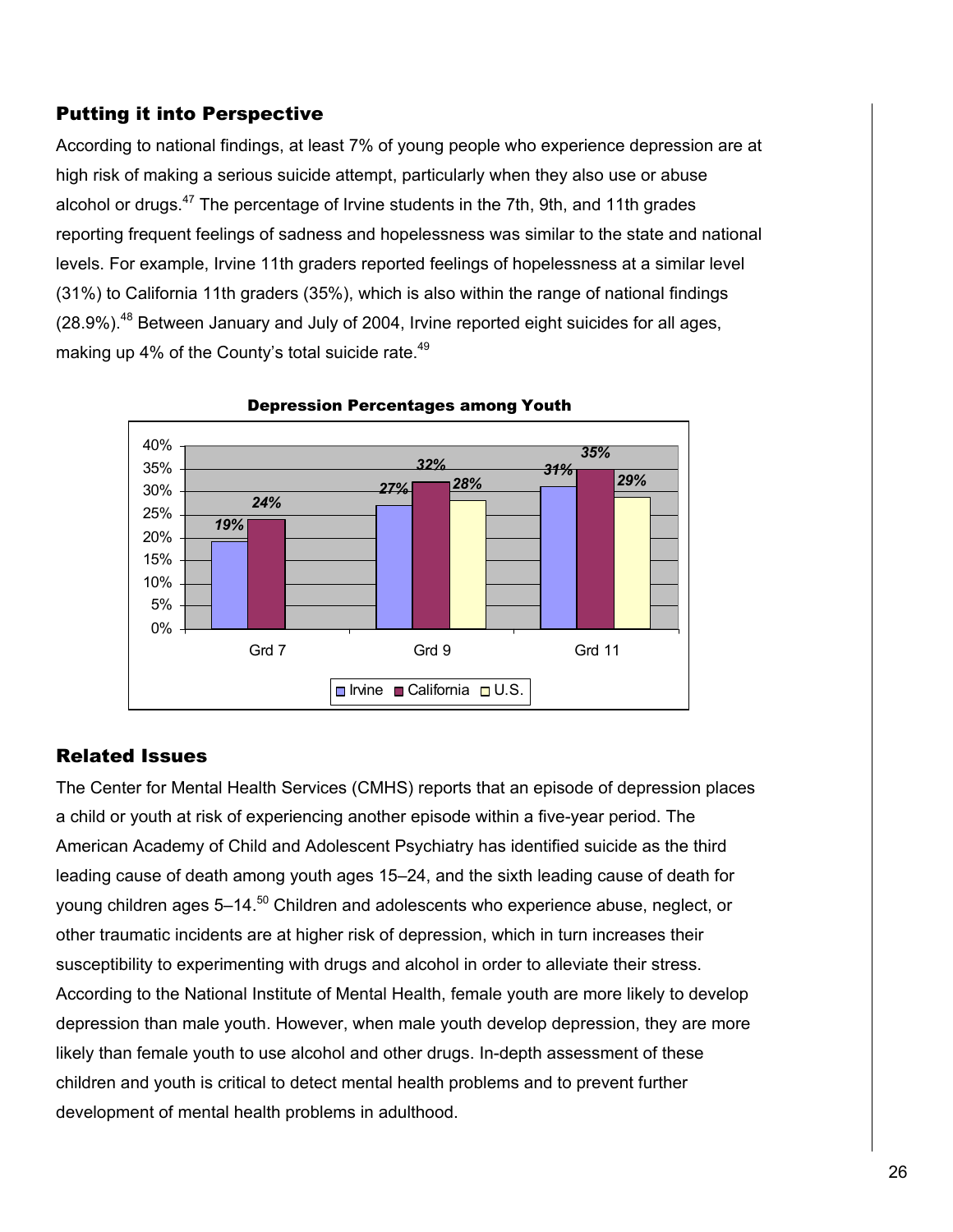# Family Stability

### Indicator 13**:** Reports of Child Abuse and Neglect

### Explanation

Under the Penal Code section 11165, child abuse is defined as any "physical injury inflicted by other than accidental means on a child by another person." This definition includes emotional abuse, sexual abuse, and neglect of a child under parental care or in out-of-home care. In Orange County, incoming calls for child abuse and neglect fall into one of four response categories: immediate, ten-day, duplicate, or information only. In the immediate response, it is assumed that the child is in significant danger (such as physical or sexual abuse) and a caseworker responds to the situation immediately. In the ten-day response, it is assumed that the case, although serious, is not severe, and a caseworker is assigned to address the case within 10 days. The information only calls are those in which either a referral was made or child abuse or neglect was not determined.

#### Findings

From January through August 2004 there were a total of 709 child abuse and/or neglect calls made from Irvine to the Orange County Social Services Agency.<sup>51</sup> On average there are approximately 3000 child abuse calls made to the county each month, of which approximately 101 involve Irvine residents. With roughly 5% of the County's population, Irvine totals represent about 3% of the calls.



#### Monthly Child Abuse/Neglect Calls

#### **County:**

The 10th annual Conditions of Children in Orange County report indicated there were 27,704 child abuse registry reports during 2002/03.

#### State**:**

**County:**<br>The 10th<br>annual<br>Conditions in<br>Children ir<br>Orange Coreport indie<br>there were<br>abuse regives du<br>abuse regives due<br>2002/03.<br>**State:**<br>During 2002/03.<br>**State:**<br>During 2002/03.<br>**State:**<br>Colidren received a abuse refe<br>for During 2003, a total of 494,708 children received a child abuse referral for one or more allegations. Of the total, 110,684 were substantiated. Source: Center for Social **Services** Research, University of **California Berkeley** 

Nation**:**

In 2002 there were 2.6 million reports of possible child maltreatment.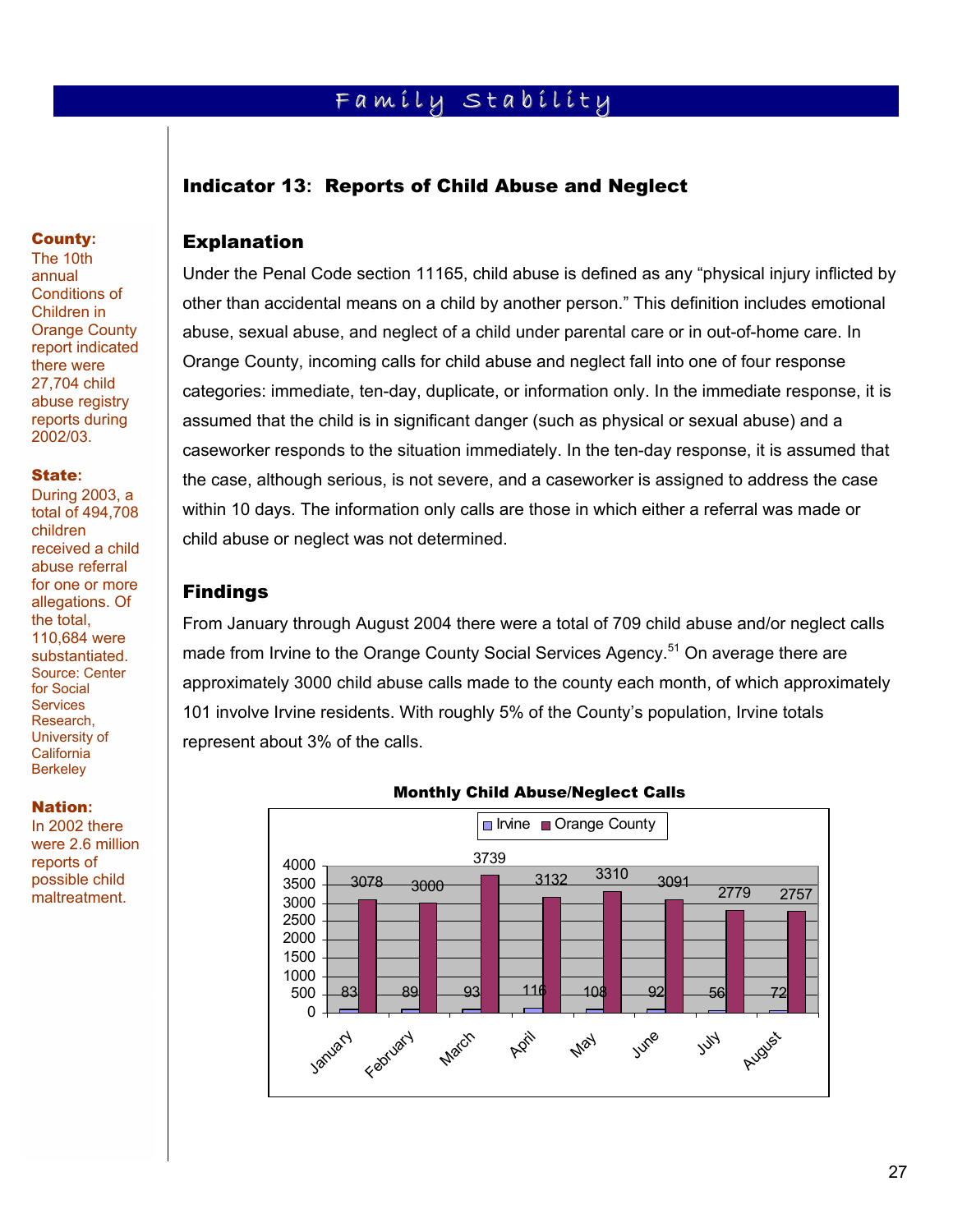Although the exact number of children affected by child abuse and neglect is not accurately recorded, there are several factors that indicate that child abuse remains a serious problem in the United States. Statistics on child fatalities due to abuse and neglect, for example, can make clear the seriousness of child abuse. The National Child Abuse and Neglect Data System (NCANDS) reported 1,400 child fatalities during 2002. The rate of child abuse and neglect fatalities increased from 1.84 per 100,000 in 2000 to 1.96 in 2001 and 1.98 in 2002.<sup>52</sup> In addition, NCANDS indicates that children ages 3 and under are the most likely to become fatalities. In 2002, children under 1 year represented 41% of fatalities, while children 1 through 3 represented 35% of child abuse fatalities. In California during 2002, 44.3% of child abuse and neglect cases were cases of neglect, while 13.2% were cases of physical abuse. $53$ 

In Irvine, although a detailed breakdown of child fatalities by age and type of maltreatment is not available, county data indicates that the number of child abuse calls has increased over the past three years. In 2003 there were 954 Irvine calls, compared to 775 Irvine calls in 2002. The projected number of calls for 2004 is 1113, based on the rate through August 2004.



Number of Irvine-Specific Child Abuse Calls by Month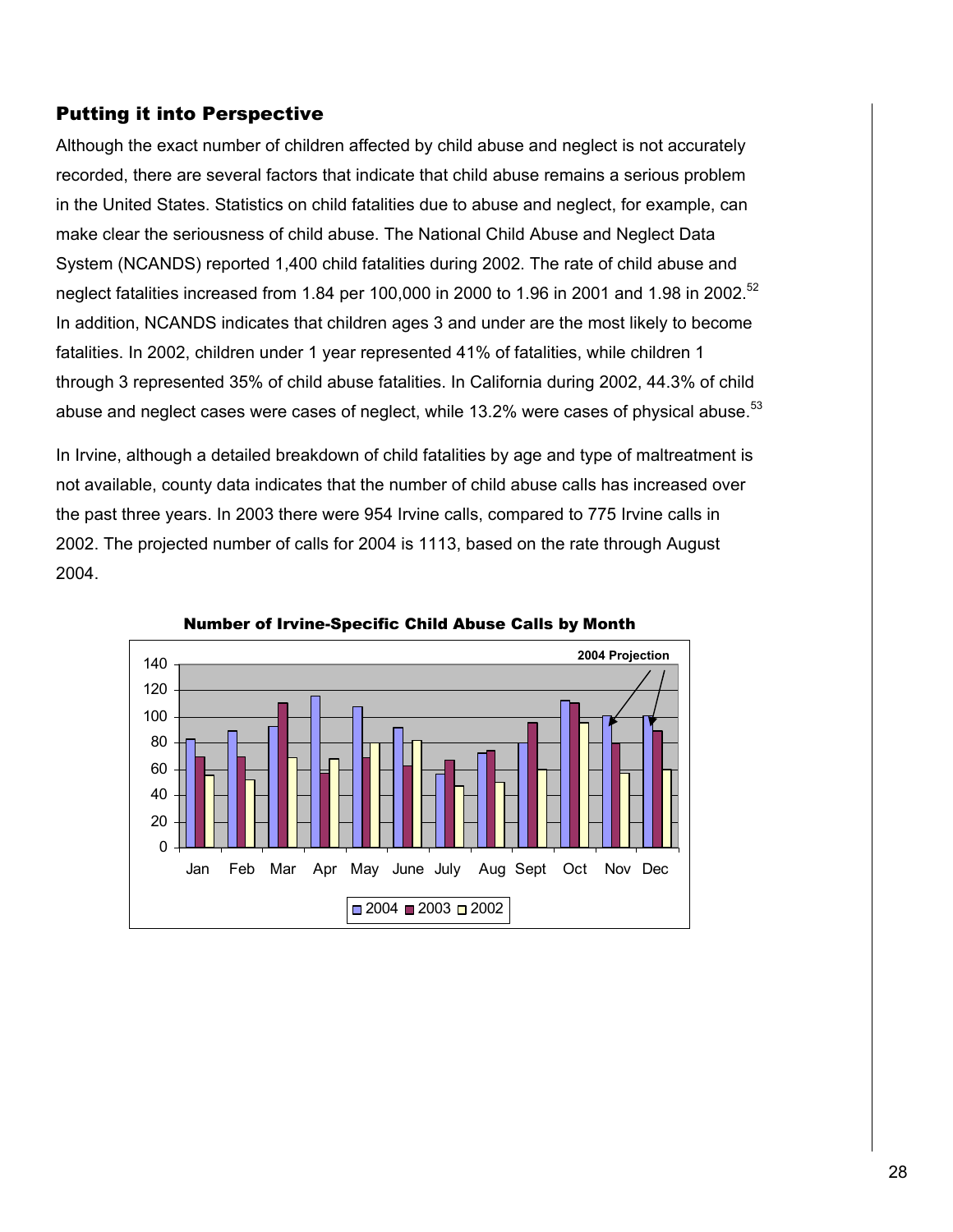# Family Stability

### Indicator 14**:** Reports of Domestic Violence

According to the California Criminal Justice Profile 2002, 12,233 domestic violence-related calls for assistance were made in Orange County.

#### State**:**

**County:** 

**County:**<br>According<br>the Califor<br>Criminal Juncilie 200<br>12,233<br>domestic violence-recalls for<br>assistance<br>were madd<br>Orange Co<br>**State:**<br>In 2002,<br>California<br>enforceme received<br>196,569<br>domestic violence cifor which<br>119,850<br>domest In 2002, California law enforcement received 196,569 domestic violence calls, of which 119,850 involved weapons. Source: CA Alliance Against **Domestic** Violence

#### Nation**:**

According to the National Crime **Victimization** Survey 2001, there were 700,000 nonfatal violence victimizations committed by significant others nationwide.

### Explanation

The U.S. Department of Health and Human Services defines domestic violence (DV) as any incident of physical or emotional abuse against an intimate partner such as a spouse or against a family member such as a parent.<sup>54</sup> Although DV situations may involve various types of weapons, the Penal Code Section 13730 does not require that the type of weapon involved in a DV-related encounter be reported.<sup>55</sup>

#### Findings

As of 2002, there were 12,233 DV-related calls for assistance in Orange County, with 290 of those calls attributed to a residence in Irvine.<sup>56</sup> Among the South County cities that had domestic-violence related data, Irvine had the highest incidents of DV-related calls, followed by Lake Forest (at 203) with Laguna Beach lowest (at 63).



#### Domestic Violence-Related Calls for South County Cities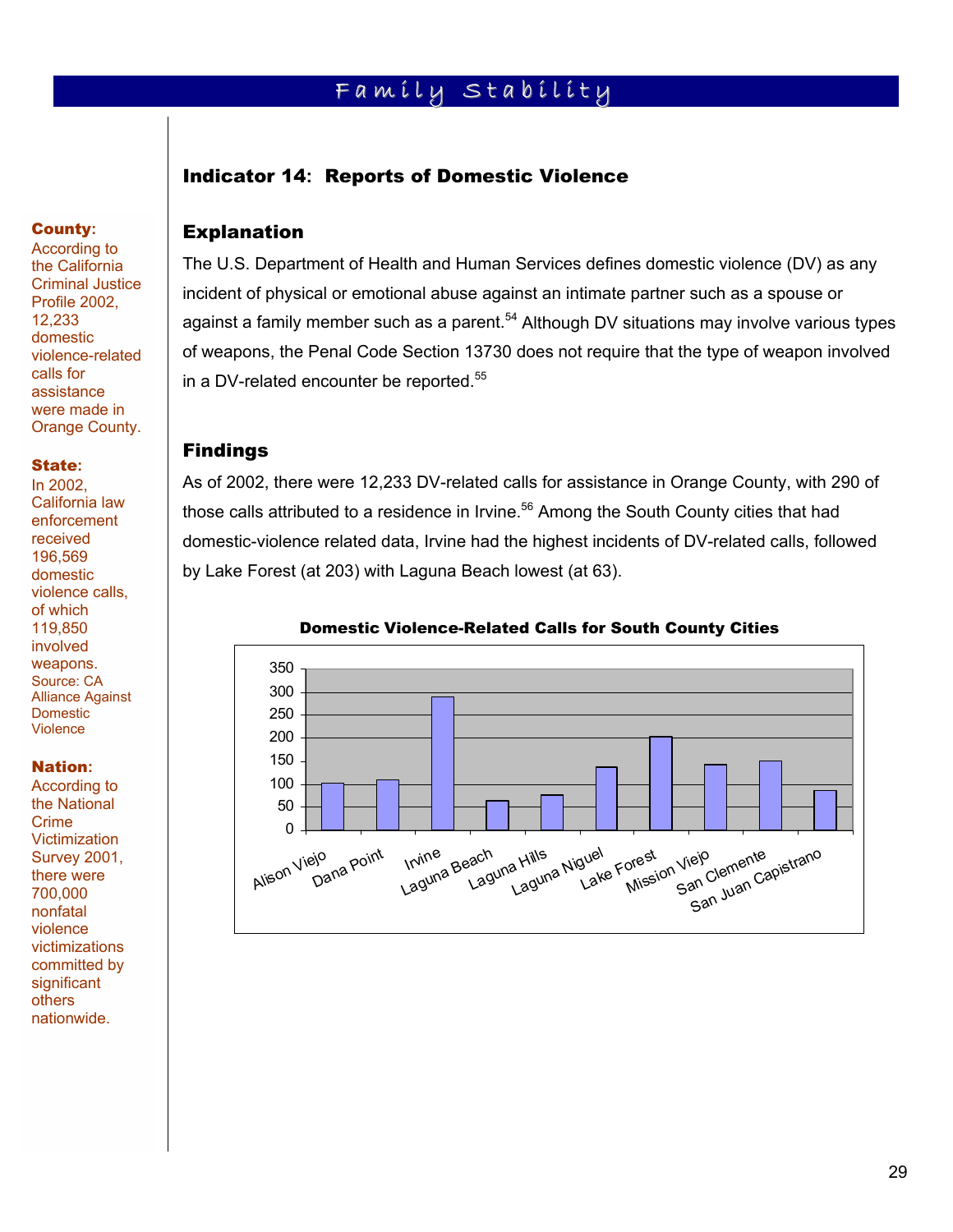When compared with other large cities, the number of domestic violence-related calls made by Irvine residents in 2002 was similar to the number of calls made by residents of Huntington Beach, Orange, Tustin, and Westminster.



Domestic Violence-Related Calls Per City

### Related Issues

Although domestic violence occurs between adults in a relationship (husband and wife or boyfriend and girlfriend), it has a long-lasting impact on the children who witness it. Children who witness DV in their families have an increased risk of becoming victims of DV or perpetrating it in future relationships.<sup>57</sup> In the short term, children who witness DV are more likely to exhibit behavioral and physical health problems such as depression, anxiety, and aggression. In adolescence, children of DV are also more likely to attempt suicide, abuse drugs and alcohol, commit sexual assault crimes, and run away from home. According to the Family Violence Prevention Fund (FVPF), 3.3 to 10 million children witness DV annually. In a national survey, the FVPF reported that 50% of men who assaulted their wives also abused their children.<sup>58</sup>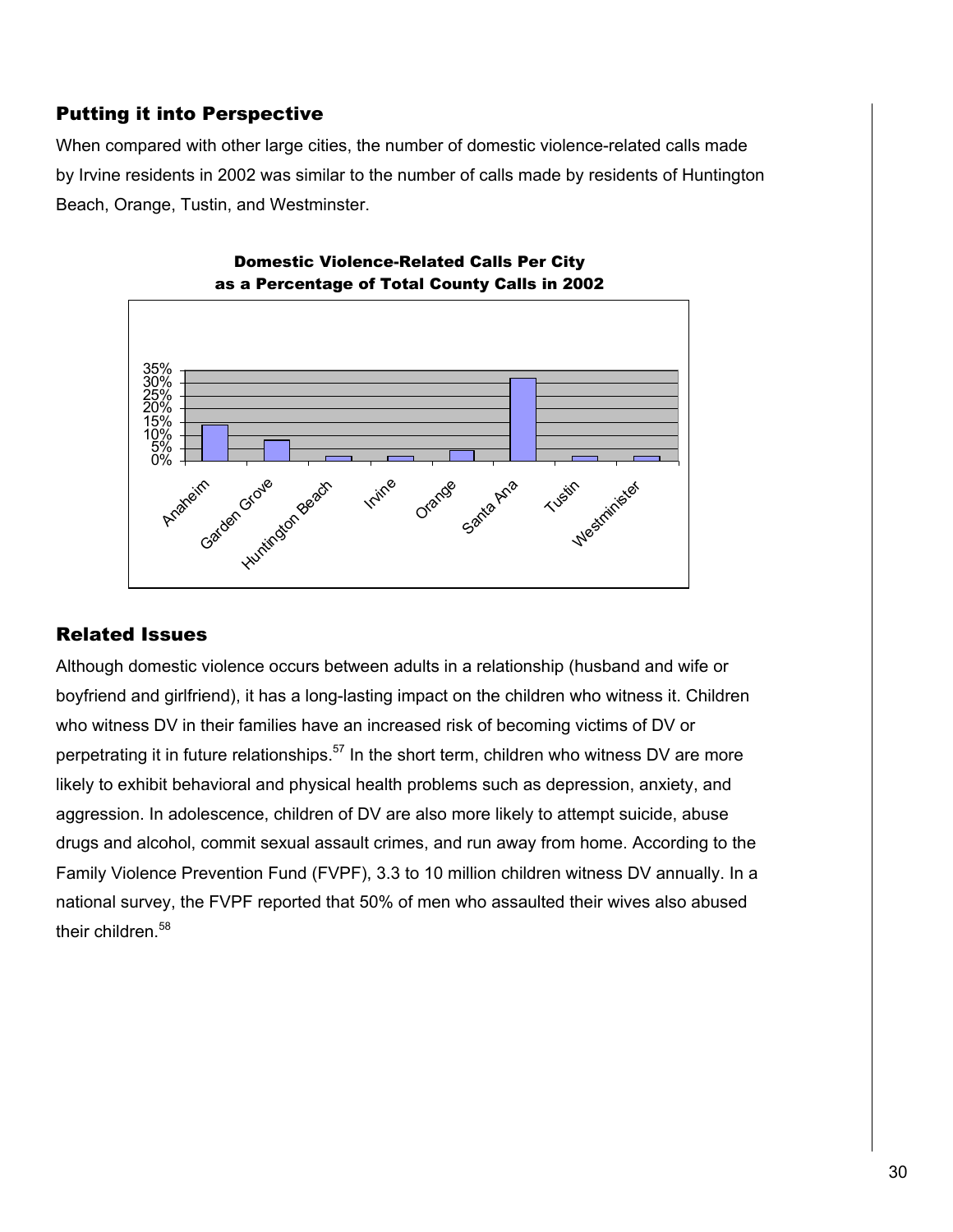# D i s c u s s i o n

### The annual indicators report

A growing number of cities and counties in the United States have developed annual reports on measures of the well-being of their children and families as a means of regularly assessing how these residents are doing. In response to a report to the City Council presented by Children and Family Futures in September 2003, Children and Family Futures received a contract to develop such a report.<sup>59</sup> This document is the first annual version of an indicators report, submitted for reaction from city staff, other local agencies, and community residents.

The indicators discussed here include three types:

- 1. indicators for which Irvine-specific data is currently available: the fourteen core indicators, selected in consultation with city and school district staff;
- 2. indicators for which some data is available and from which Irvine-specific data could be extracted; and
- 3. indicators for which current data is not available, but could be collected with additional resources.

The fourteen indicators presented in the first section of this report include items that measure families' economic well-being, children's health, school achievement, youth participation in community activities, youth behavior, and family stability. Some of this data is collected for the entire community about all children and families; some is collected only about those children and families participating in selected programs. The first group of indicators—community-wide indicators—serve as a better baseline for conditions in the community, while the second group—measures of program performance—are better indicators of the community's response to those conditions. Both groups are combined in the current report to give a broader overview of community conditions and community responses to those conditions.

### The purpose of an annual indicators report

An annual indicators report should not spotlight only positive results, nor should it over-emphasize negative trends. To be credible, the report should present the indicators objectively, and balance its good news with recognition of the areas where the data suggests things are not going well.

Indicators for one city in a single year provide only a snapshot; they have significance only if they are compared with similar indicators for the county and the state over time. A trend line is far more useful than a single-measurement snapshot, and the City's commitment to compiling data over time will be critical. Orange County provides an example of this kind of commitment. Because the County has compiled the Conditions of Children in Orange County report for ten consecutive years, it has accumulated a wealth of trend line data that is now used throughout the County to track changes in basic conditions and progress in children's programs.

If strategic indicators are selected, the value of the indicators report will grow over time. The report will reveal trends in the most significant and measurable areas of children and family life. But the numbers by themselves can only begin a discussion and review of important factors. They cannot identify or resolve the causes of changes in the numbers. They cannot determine whether a trend line, such as an increase in arrests of youth attempting to buy alcohol, is good news (because it shows that enforcement has increased) or bad news (because it documents a growing problem in the community). Accurate analysis and interpretation is also critical.

Community-wide indicators can serve over time as broad feedback on the effectiveness of efforts to prevent problems such as risky behavior by youth or family violence. If youth arrests for drug and alcohol use trend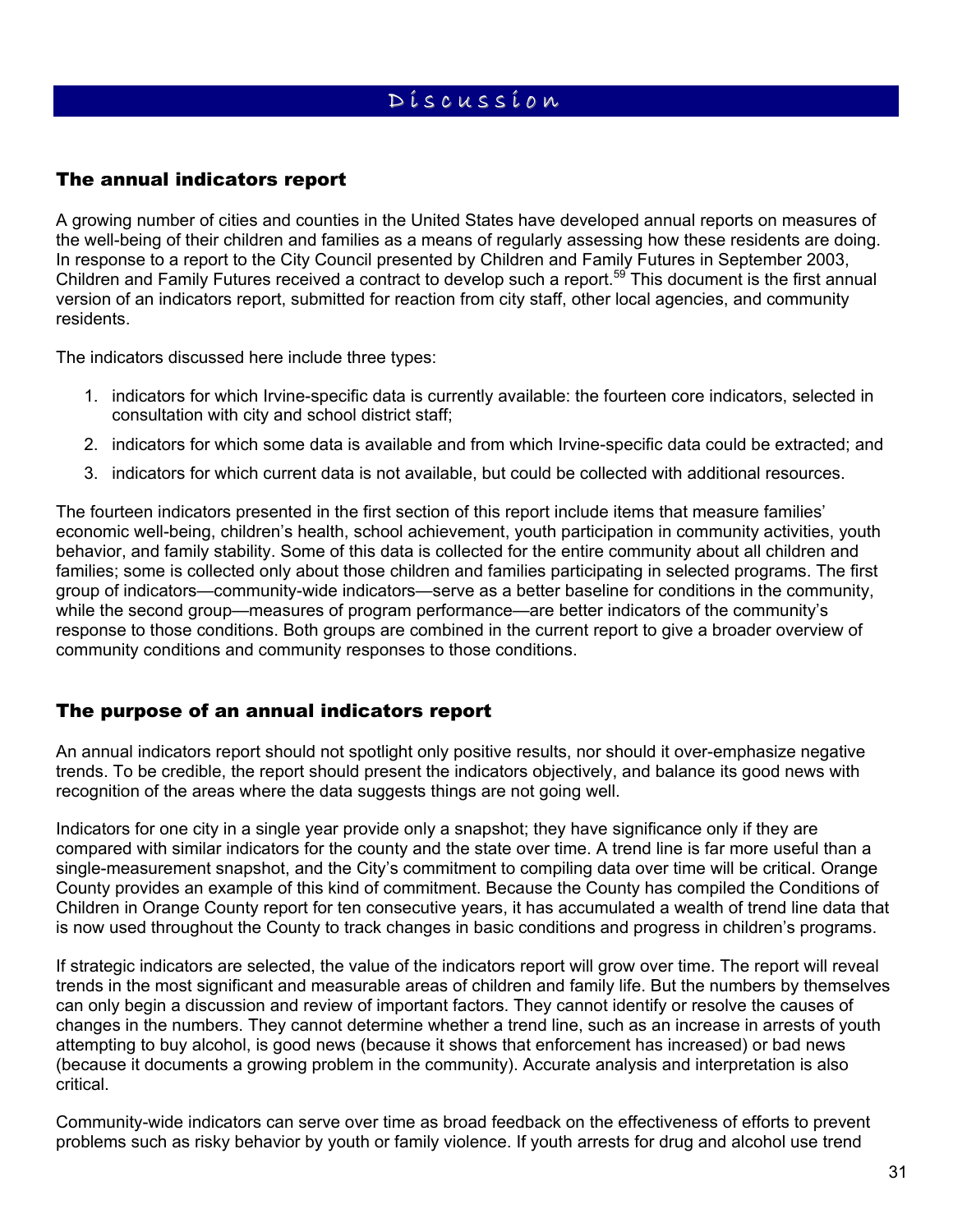upward or remain flat, it may be an indicator that prevention programs are not effective; if arrests decline, it may indicate that programs are effective. While many other factors, especially parental influence and enforcement of existing laws, can affect the number of arrests, over time these factors will average out and broad trends can be revealing.

At the community level, an annual indicators report can spark discussion about what the community's broadest goals should be and how they should be measured. An annual forum to review progress and problems illuminated by the indicators can be an opportunity for groups working on issues affecting children, youth, and families to come together to review their shared progress and the challenges that lie ahead. Serious discussion of which indicators are causes and which are symptoms can also spotlight deeper trends that may be obscured in a report on a single issue.

Some communities have defined the community indicators report to include the full range of conditions in a community, with economic, environmental, and business factors included. This current report, focused on children, youth, and families, would make up only a section of a broader community conditions report. The City's Annual Survey represents another tool for monitoring changes over time. In Orange County, at present, both formats are supported by county funding, with the Conditions of Children report and the Community Conditions reports both available through the County. A national overview of these community indicators initiatives is available at www.sdi.gov/index.htm.

Finally, the optimum use of an indicators report is in conjunction with information on resources available to address the conditions documented in the report. To focus on *results* without an equal emphasis on *resources* leaves out a critically important part of the equation: what a community does about its measures of children, youth and families. Resources include public agency spending, private organization volunteers, and both public and private programs aimed at improving the conditions spotlighted in an indicators report. These issues were discussed in the framework for a Strategic Plan for Children, Youth, and Families presented to the Council in 2003.

### Positive indicators vs. problem areas

Community indicators ideally include a mix of measures of positive conditions or behavior, such as youth graduating from high school or participating in community activities, combined with "deficits" that measure problems, such as children in poverty or youth arrests. Generally, more data is available on deficits than on "assets" or positive behavior. The fourteen indicators selected for this first annual report include three that measure positive conditions (youth fitness and academic progress) and eleven that measure deficits (low birth weight, youth arrests, drug and alcohol use, etc.). This imbalance toward deficit measures can be corrected over time by gathering new data that includes positive indicators; several of the indicators which this report suggests adding in future years would provide more balance between positive and deficit measures. At the federal level, a group has been developing positive measures of family and community connections that can be adapted for local use.<sup>60</sup>

### Measuring the effectiveness of prevention programs

As noted in the City's strategic business plan:

It is important to continue to refine evaluation criteria for assessing standards and performance. Performance standards identify what will be measured, how it will be measured, when it will be measured and who will measure it. The evaluation criteria can be used as a basis for measures of productivity and/or cost-benefit. These criteria need to be evaluated on a regular basis to determine their appropriateness and effectiveness as a measurement tool.

The City, the Irvine Unified School District, and other agencies together allocate an estimated \$10 million annually for prevention programs in Irvine, broadly defined as those programs that provide children and youth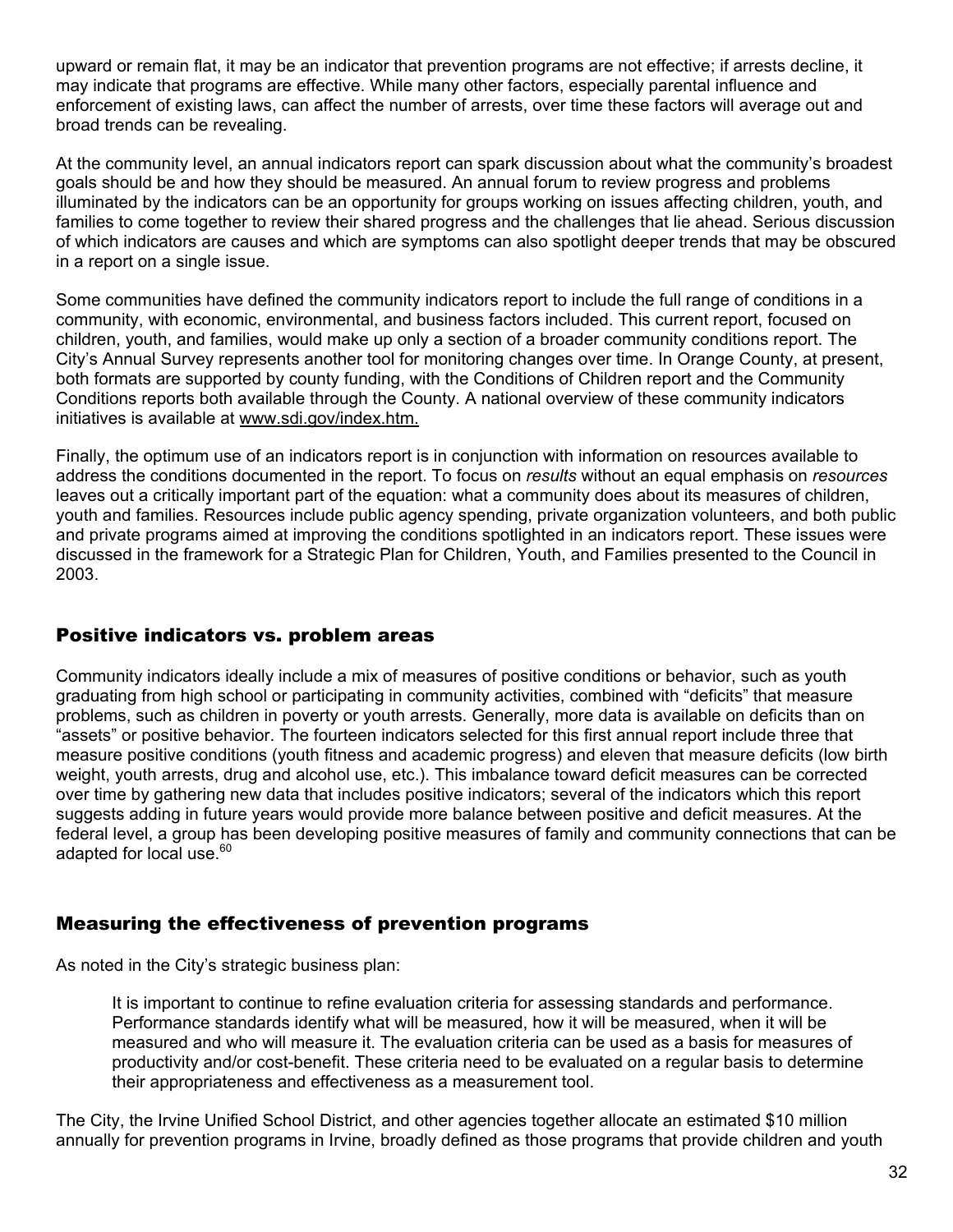with alternatives to risky behavior and that seek positive youth development goals. Measuring the effectiveness of these programs takes place along a wide spectrum, from intensive data collection of true outcomes, to collection of some performance data—measuring what agencies do (for example, hours of services or attendees at workshops), rather than measuring changes in the clients as a *result* of the services. This performance data includes some programs for which the only data collected is a simple head count of participants.

The following items are currently measured by the City, the IUSD, and other agencies that operate or fund prevention programs:

- youth arrest records, and the types of crimes;
- **domestic violence incidents;**
- reported child abuse incidents;
- **EXECTE 1** enrollment and attendance at sports and recreation programs;
- level of depression among school-aged youth; $61$
- students scoring high in "internal assets" (empathy, goals and aspirations) and "external assets" (participation, caring relationships, and expectations);
- pre- and post-tests of students participating in youth development activities sponsored by the City, such as the Youth Action Team and Teen Forums; and
- volunteer hours of youth participating in specific city-sponsored programs.

While these indicators are currently available, they are not compiled in any one place, and there is no guarantee that the separate agencies that collect this data will continue to do so in the absence of an interagency agenda for assessing youth programs' effectiveness.

In addition, a selective survey of students and teachers involved with the Irvine Prevention Coalition was conducted in 2003 (as discussed in the September 2003 report which CFF submitted to the Coalition). This survey's findings were especially significant regarding perceived drug and alcohol use in Irvine. Depending upon the feasibility of using citywide citizen surveys or youth surveys, further use of such a survey of informed stakeholders can serve as an excellent way to monitor shifts over time in the attitudes of informed observers of prevention programs, even though it is not an accurate sampling technique.

A major source of data on Irvine school-aged children and youth attitudes and practices regarding health and use of alcohol, tobacco, and other drugs (ATOD) is contained in the biennial survey conducted in the schools under the auspices of the statewide Healthy Kids initiative.<sup>62</sup> As of Fall 2004, the California Department of Education requires administration of the Healthy Kids survey every two years by all districts that accept federal Safe and Drug Free Schools and Communities funding, in compliance with No Child Left Behind, or state Tobacco Use Prevention Education funds. There are more than three dozen separate data items included in the survey, with trend lines that go back to 1998-99 for some indicators. These indicators are used by the IUSD staff in monitoring the impact of in-school prevention programs. A recent report to the Board of Education emphasized the efforts being made to shift resources toward "evidence-based programs" that meet federal standards in demonstrating a positive impact on risky youth behavior.<sup>63</sup> In addition, the District conducts a separate evaluation on its federal grant for violence prevention activities.

As a supplement to IUSD surveys of students' attitudes toward ATOD, Police Department data includes some data on actual ATOD use in recorded juvenile arrests, diversions in lieu of arrests, and categories of offenses. In 2003, a total of 597 arrests of Irvine-residing juveniles took place, compared with 623 the year before. Of these, 39 were alcohol-related and 47 more were drug-related (a small number involved both alcohol and illegal drugs). In addition to arrests, the IPD diverts a number of youth who are detained for alcohol-related problems, referring them to community agencies for services, although it is not possible to separate out the number of such diversions that are drug- and alcohol-related.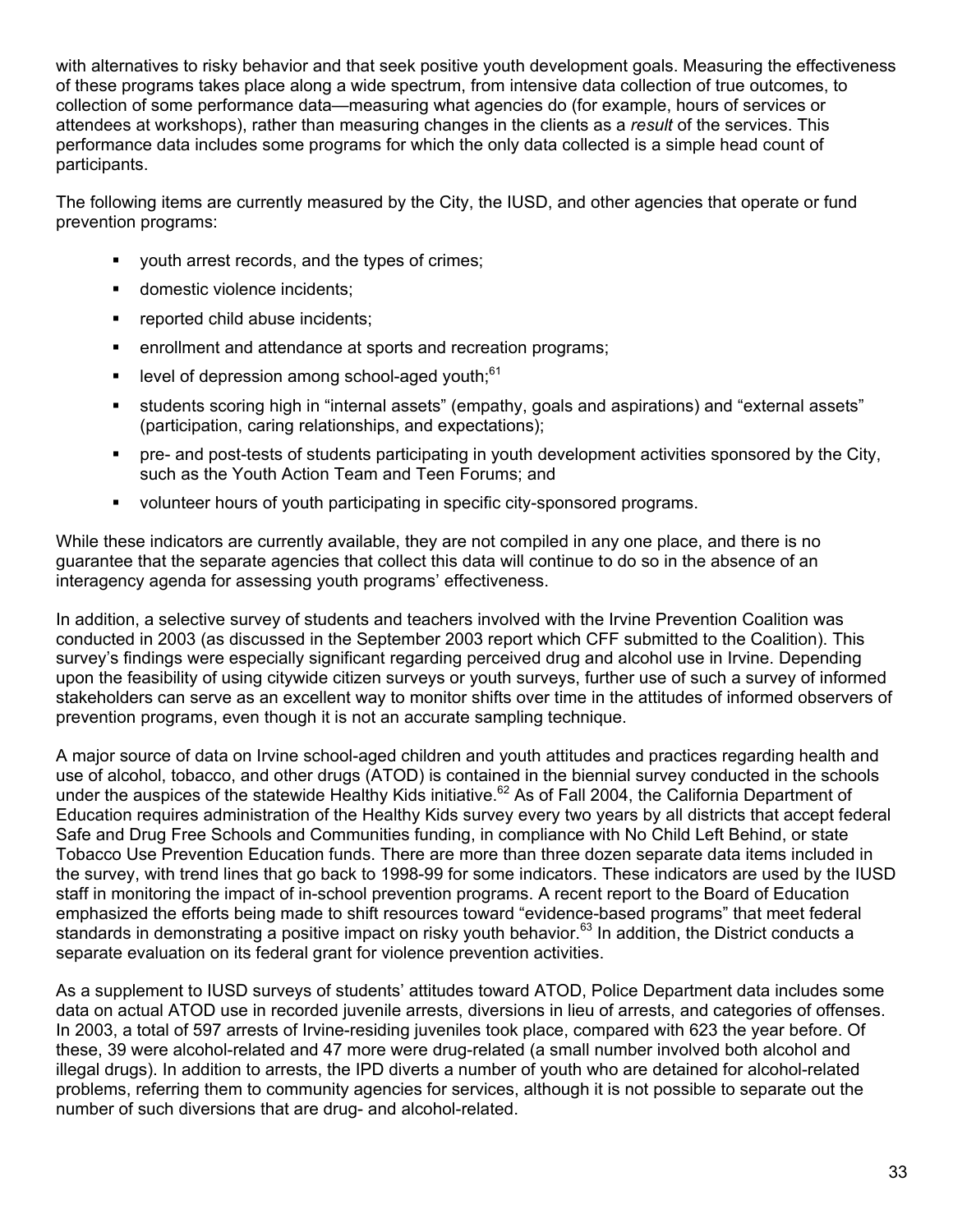For programs operated or funded by the City, the primary performance data collected is simply a count of the number of youth served. There is some limited use of pre- and post-tests for specific programs, but only for those youth selected to participate or who attend on their own. Although the City's strategic business plan refers to the value of measuring citizen satisfaction using surveys, no plans are under way to conduct such a survey on youth attitudes or the impact of youth programs beyond those already done by the IUSD. City staff are aware of the value of compiling outcomes data rather than services data, but the resources are not available to collect outcomes data, in their view.

Despite the range of available data on prevention programs, the city and its partners, notably IUSD, do not conduct any jointly-operated overall review of this data to determine which prevention programs need changes in design, implementation, or resources. This lack of analysis of outcomes and effectiveness data is characteristic of the great majority of cities and counties at present. Yet the references in the city's business plan and other materials to tracking indicators over time, the citizen satisfaction surveys regularly undertaken, and other data collection efforts make it clear that Irvine aspires to improvements in assessing the effectiveness of its programs. Addressing the gap between this aspiration and current resources allocated to this goal is an important challenge to city policymakers. The following sections of this report discuss resources and data collection options in more detail.

### Options for additional surveys

The 2004 Strategic Business Plan for Irvine states:

The satisfaction of our community's citizens is the ultimate goal of our mission. The measure of a community's satisfaction can be obtained through periodic surveys. The last survey of Irvine's citizens was performed in 2001, with positive results. City staff will continue to survey the community in the future and report the findings in this publication.

In September 2004, findings from a citywide survey of 500 Irvine residents were presented by True North, a survey research firm. While it did not include detailed questions on children and family issues, it contained several items that relate to children and youth use of city services and facilities by children and youth and parents' views of some city services. This survey is discussed in greater depth in Appendix 1.

The IUSD Healthy Kids student surveys have been an excellent resource in the past, identifying trend lines over several years. A shift will take place in 2005 to a "passive consent" system in which parents will receive a letter notifying them of the survey administration, and if parents do not want their student to take the survey, they must sign the form to withdraw them. This may improve the accuracy of the sample of children by widening responses.

A separate citywide children and youth-specific survey could add several useful items to the indicators list, including:

- attitudes about city programs serving children, youth, and families; and
- perceptions of the prevalence of risky behavior by youth (as covered in the smaller Irvine Prevention Coalition survey on drug and alcohol use in 2003, which was conducted on a one-time basis).

A further resource that may be useful in a high Internet-use location such as Irvine is the possibility of conducting online surveys. Young people could participate in such a survey, and could even learn the essentials of survey research and perform community service by designing, administering, and analyzing the survey. Other efforts could involve youth in organizing and recording the results of focus groups and community forums as a means of collecting opinions from their peers about local services, facilities, and needs.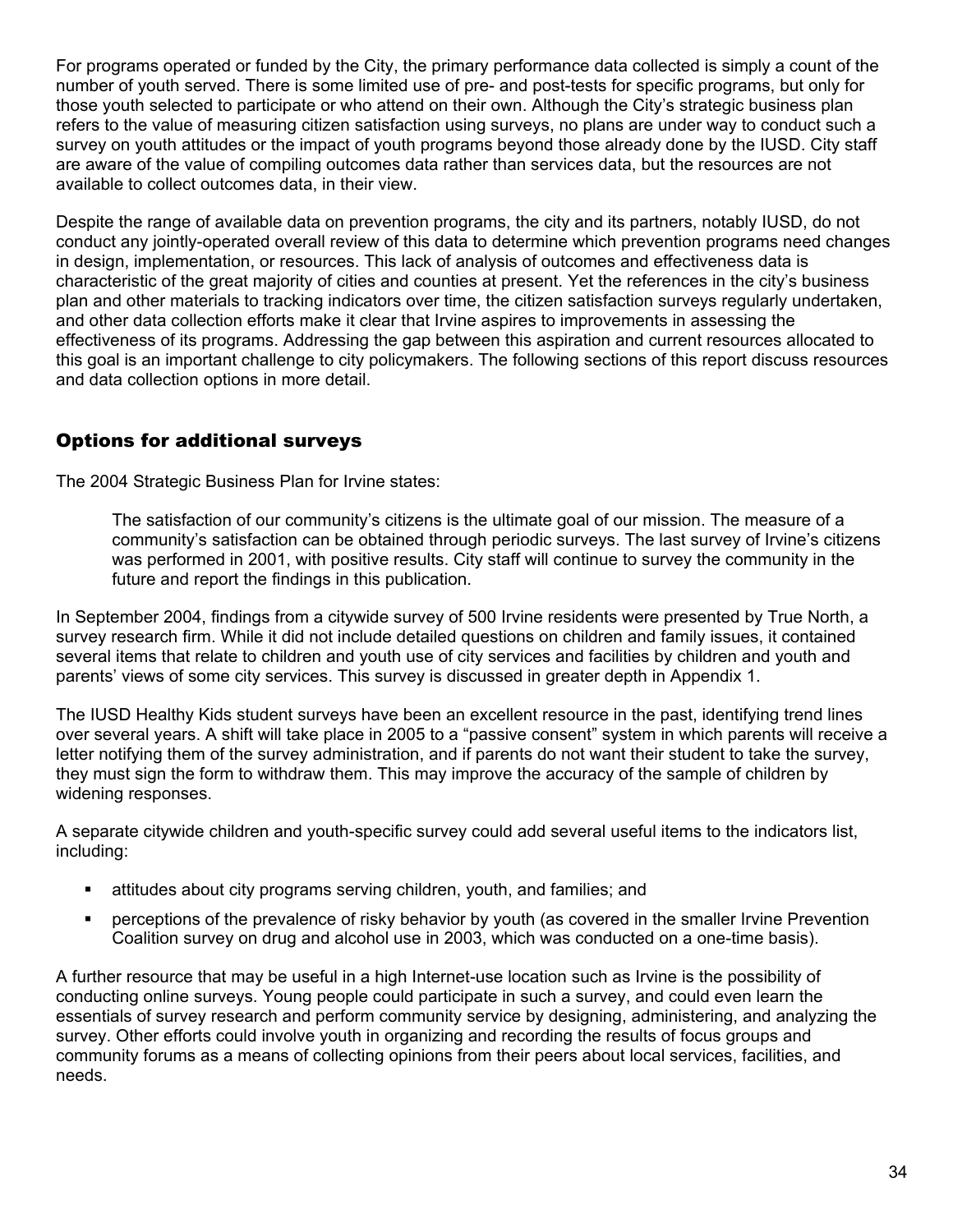### Additional indicators

To summarize the available data and potentially useful indicators, the three categories include:

- a. **Data currently available**: the fourteen indicators included in the draft indicators report
- b. **Data collected but requiring additional resources to analyze**: additional indicators compiled from the Healthy Kids survey and City data on youth participation in current programs, including:
	- 1. Data on student resilience;
	- 2. Data on the relationship between physical fitness and academic performance;
	- 3. Data on youth arrests and follow-ups concerning recidivism;
	- 4. Data on how graduates of school readiness programs perform in elementary school, compared with similar students who were not involved in school readiness programs; and
	- 5. Comparisons of youth participating in City and IUSD programs with all youth in the City.
- c. **Data not collected at present**: The highest priority items for data that is not currently collected, in our view, include:
	- 1. current data on the use of Earned Income Tax Credit in Irvine;
	- 2. additional data on lower-income families based on a survey of subsidized housing residents, especially tenure (as a measure of stability), changes in income over time, and number of children and ages;
	- 3. data on children and family areas of residence in Irvine (using apartment locations or school data disaggregated by individual schools);
	- 4. monthly or quarterly monitoring of regularly collected County data on child abuse reports and children placed in foster care;
	- 5. monthly monitoring of incident reports involving underage drinking;
	- 6. information on high school graduates' enrollment in higher education after graduation, and their success over time in receiving two- and four-year diplomas (a version of this was previously conducted by the IUSD but it has been discontinued);
	- 7. how students who are participating in youth recreation and youth development activities compare with the citywide student population (as a means of determining how those not participating in youth-oriented activities may differ from those who are involved);
	- 8. Attitudes of parents toward underage drinking and their willingness to allow their children to drink in their own homes; and
	- 9. Compliance of local retail establishments with efforts to reduce underage drinking (which would assume that either local officials or county staff, in conjunction with the State Department of Alcoholic Beverage Control, are monitoring these practices on a regular basis).

In gathering feedback on this report, a number of additional indicators were recommended by city staff and elected officials, including

- Data on the prevalence of adolescent smoking
- Data on injuries to children
- Data on mobility and accessibility of transportation
- Data on overcrowding in housing
- Data on children living in affordable housing units
- Data on the well-being of senior citizens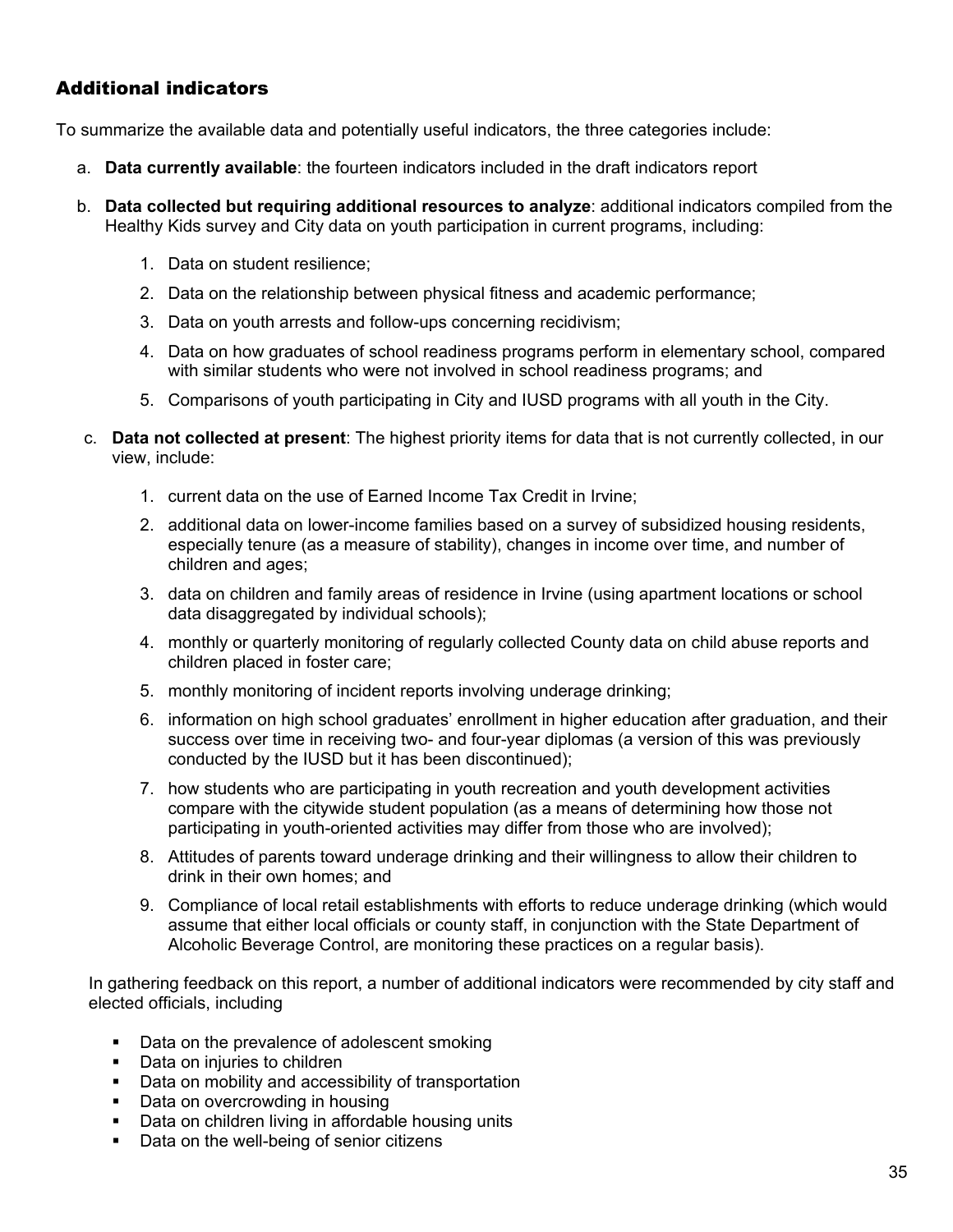### Additional methods of collecting data

Seven primary options are available to enrich the data collection efforts now under way:

- 1. Collect additional data from participants in city programs; for example, gather information on sociodemographic characteristics of a sample of participants in city recreation programs on a regular basis;
- 2. Add new indicators to city agency performance data, such as repeat police calls to homes where underage drinking is detected;
- 3. Conduct an annual survey of city youth on their attitudes toward city programs and services and on their current behavior, as was done in the Irvine Prevention Coalition's ATOD survey in 2003;
- 4. Conduct an annual survey of adults similar to the 2004 resident survey but with additional specific questions about children and family services and issues;
- 5. Over-sample in Irvine when surveys such as the Orange County Health Needs Assessment (conducted every three years) is undertaken, so that a statistically accurate sample of Irvine residents can be derived from countywide surveys;
- 6. Work more closely with county agencies to expand and refine data available from county sources; and
- 7. Work more closely with the School District on data items of value both to the City and to the District; for example, collect data from area hospitals about attempted suicides, or review underage drinking incidents and school traffic and parking policies. The City and the School District could also review the Healthy Kids survey and discuss ways of improving it, such as increasing response rates through incentives if necessary; involving City agencies in an annual review of the questions and responses; and including youth themselves in this process (WestEd, the organization that conducts the Healthy Kids surveys, offers a workshop for youth who want to help conduct the survey).

### Resources for collecting and analyzing data

City and IUSD staff are understandably cautious about the possibility of being tasked to gather added data from clients, given their current workloads and responsibilities. In recognition of this concern, it may be useful to review methods used by other cities and counties to collect and analyze richer data than the locality currently compiles.

- 1. Academic resources are an option in a city such as Irvine with numerous 2- and 4-year colleges and universities based in the City or having satellite campuses and faculty based here. In the same way that the County has sub-contracted its annual Conditions of Children report through a request for proposals, a similar RFP process could be used by the City.
- 2. Local nonprofit organizations, such as Families Forward and the Community Service Programs, Inc., in some cases already collect data on Irvine socio-economic conditions, and this data could be shared with the City more frequently. These include regional and statewide organizations that assist nonprofit agencies to prepare for the increasing emphasis upon outcomes measures as a requirement of state and federal funding.<sup>64</sup>
- 3. The City could deepen its information resources through changing the data requirements of city and county contracts with provider agencies. For example, it could add a requirement that Commission on Children and Family grantees in Irvine collect income data on a cross-section of their clients; it could also require that agencies serving youth diverted from arrests report on the characteristics of their youth clients over time. A special issue faced by family support organizations is how well they can document the enrollment of their clients in programs and services to which they have been referred—especially those that provide income support or in-kind benefits, such as health care or nutrition assistance, as discussed in the September 2003 report to the Council.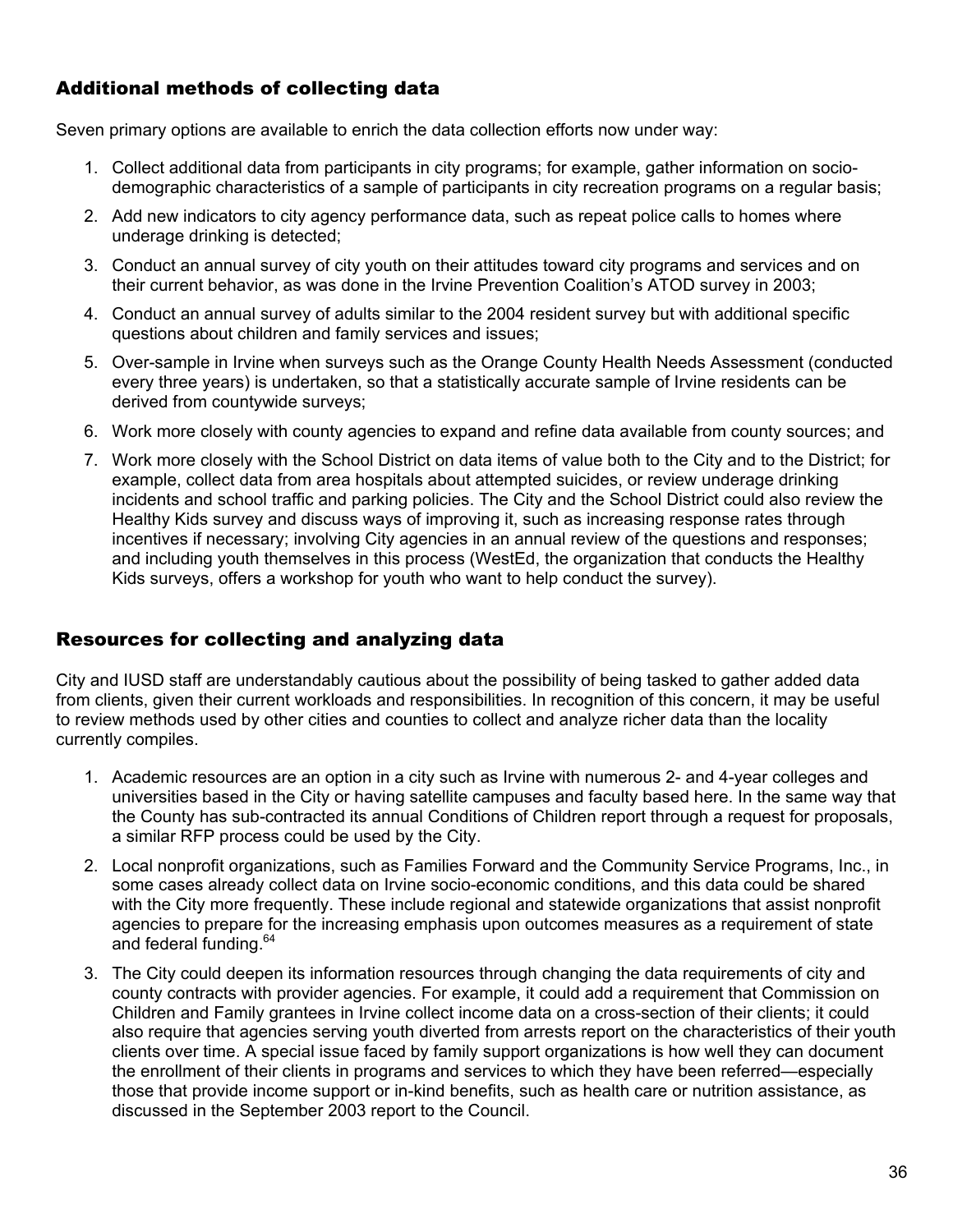- 4. The need to follow clients into the community once they have been "discharged" or no longer use the agency's resources is an ongoing challenge faced by many nonprofits and public agencies. A recent publication by the Urban Institute discussed methods of gathering such data.<sup>65</sup>
- 5. There is a wealth of county data available that can be disaggregated to review Irvine specifics, as shown in the 14 core indicators, which include county data on probation, CalWORKs enrollments, and child abuse reports. Beyond these items, there are other county and state data elements relevant to children and family conditions that would be useful to review at least annually. These include:
	- a. Additional details on child abuse reports—the number of substantiated reports, follow-up with families who are voluntarily enrolled in the system, foster care placements, and adoptions.
	- b. Aggregate (not individual) data on Irvine residents referred to or using county services, such as drug and alcohol treatment, probation services, mental health services, developmental disabilities services, and other services related to children and families.

A wider effort to work with the County could also be the focus of inter-city efforts that would be more effective if more than one city were involved. In Montgomery County, Maryland, an excellent website has been developed that allows "take-out" data for specific cities in the County to be compiled at the website, which is www.fcfc.montco.org/indicators/default.asp. Through this approach, the City and other interested cities would subcontract their portion of an annual indicators report to the County, perhaps in conjunction with the Commission on Children and Families, which is a major sponsor of the annual Conditions of Children report.

### Costs of collecting data on additional indicators

It is difficult to estimate the cost of compiling an annual indicators report, since much of the material needed is already collected by city, county and school district, but is not compiled or analyzed in the form suggested by this report. The Orange County Conditions of Children report costs \$82,000 annually, based on a contract with the Orangewood Foundation and a subcontract with Cal State Fullerton's Center for Community Collaboration. Base data is collected by county agencies and forwarded to the University on a specified schedule each year. An oversight group of the Children's Services Coordinating Committee supervises the annual compilation and review of the report. Printing costs make up a sizable portion of the costs of the contract.

If the responsibility were kept internal to the city government, our estimate is that spread across an entire year, the range of staffing costs would be between .75 and 1.25 full-time workers, including costs for IUSD staff to compile data from the school district. This would cost approximately \$45-75,000, exclusive of benefits and fringes. Administrative support might add an additional \$10,000. If the work were contracted out to a local or regional firm, the costs would be comparable, plus whatever overhead would be charged by a firm.

Surveys can range from over \$100,000 for a citywide phone survey with a sample size of 500-1,000, to as little as \$10,000 for staffing and analyzing an on-line survey. Adding more modules to the ongoing surveys done by IUSD is not expensive, but would require additional time to administer the surveys in classrooms in elementary, middle, and high schools, as they are done at present.

### An annual forum

Finally, an annual convocation of Irvine agencies serving children and families could review the agencies' data collection methods, the extent to which true outcomes measures are available and collected, and the broad base of information resources in Irvine. Such convocation could be under the auspices of the Irvine Prevention Coalition or some other umbrella organization, or convened by the City and the IUSD jointly, together with the Irvine Public School Foundation. Similar to the annual countywide community forum held in connection with the release of the Conditions of Children report, such a session would spotlight data issues and their policy implications in Irvine.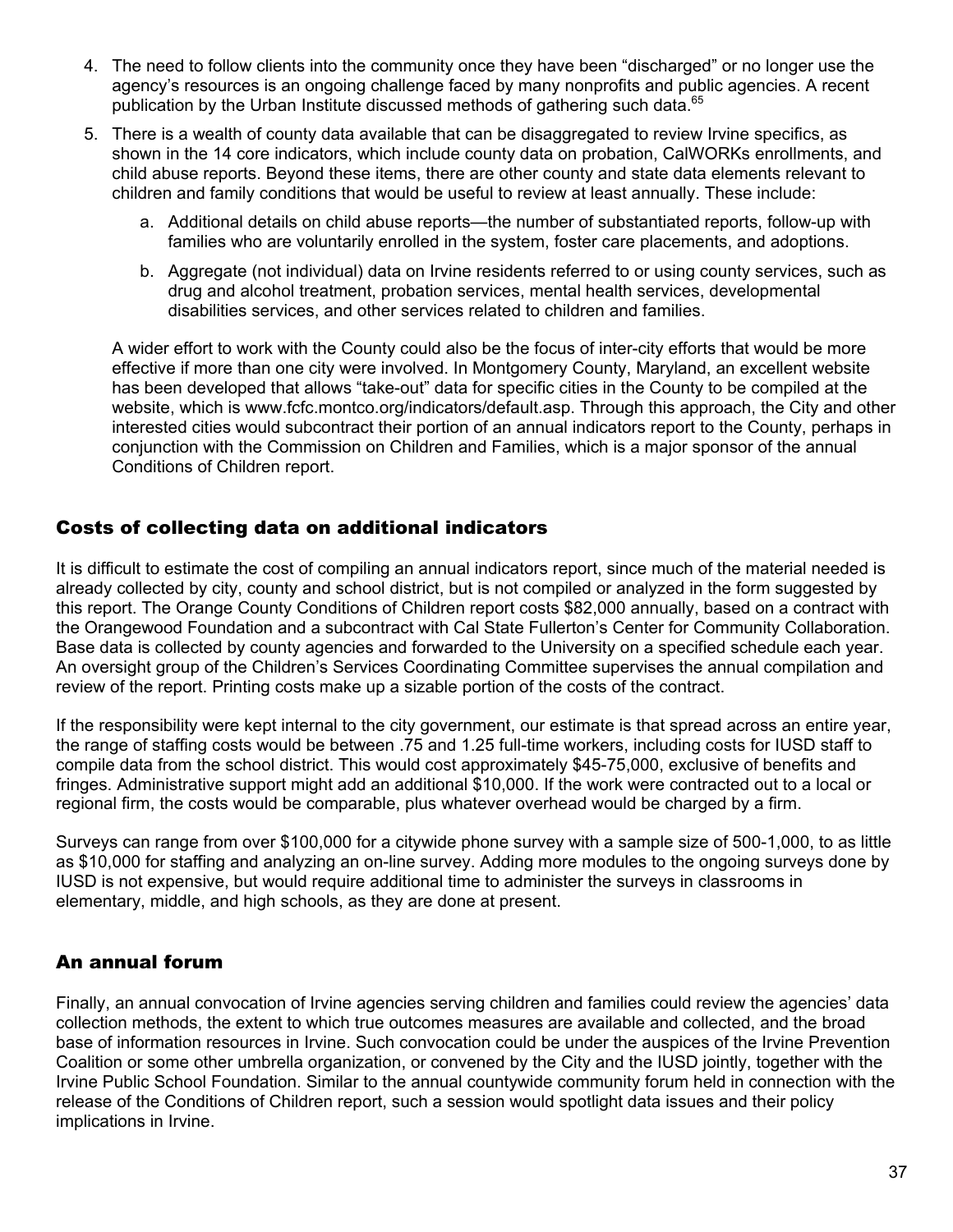The Prevention Coalition has served as an excellent forum for reviewing *programs*, but it is less often a forum for discussion of *policy* issues, such as the need for stronger enforcement measures for underage drinking or the overall effectiveness of prevention programs. The issue of what measures should be used across the community to inform the city's residents about the effectiveness of prevention programs has not been a focus of Coalition action. Nor has the Coalition ever inventoried the total financial and human resources devoted to prevention programs across the City, county, IUSD, and private agencies.

### Summary of recommendations

To summarize, our recommendations fall into four areas:

- 1. the need for additional indicators, from data already collected and from new sources of data, with decisions on which items will be added during the first year of data collection;
- 2. the need for additional methods of collecting more and better data, including additional survey information;
- 3. the need for a resources and funding strategy for the annual indicators report; and
- 4. the possibility of an annual forum to review the indicators report in a public setting.

An interagency group, working under the direction of the City Manager, should be assembled to review these recommendations and the content of this indicators report, and prepare staff-level responses for the Council and public to review. Appendix 2 suggests several of the issues that this review might address.

There are three important tests of how seriously an indicators report is taken by its sponsoring local government:

- whether the indicators report is commissioned on a multi-year basis or simply as a one-time event;
- whether a commitment exists to refine data sources and to add new indicators over time, based on feedback from residents, youth, and the organizations serving them; and
- whether a credible forum is created that allows a useful public discussion about the significance of trends in the indicators collected.

The resources and commitment exist among child- and family-serving organizations in Irvine to meet all three of these tests, with adequate leadership and sustained interest from the City government and its partners in serving children, youth, and their families.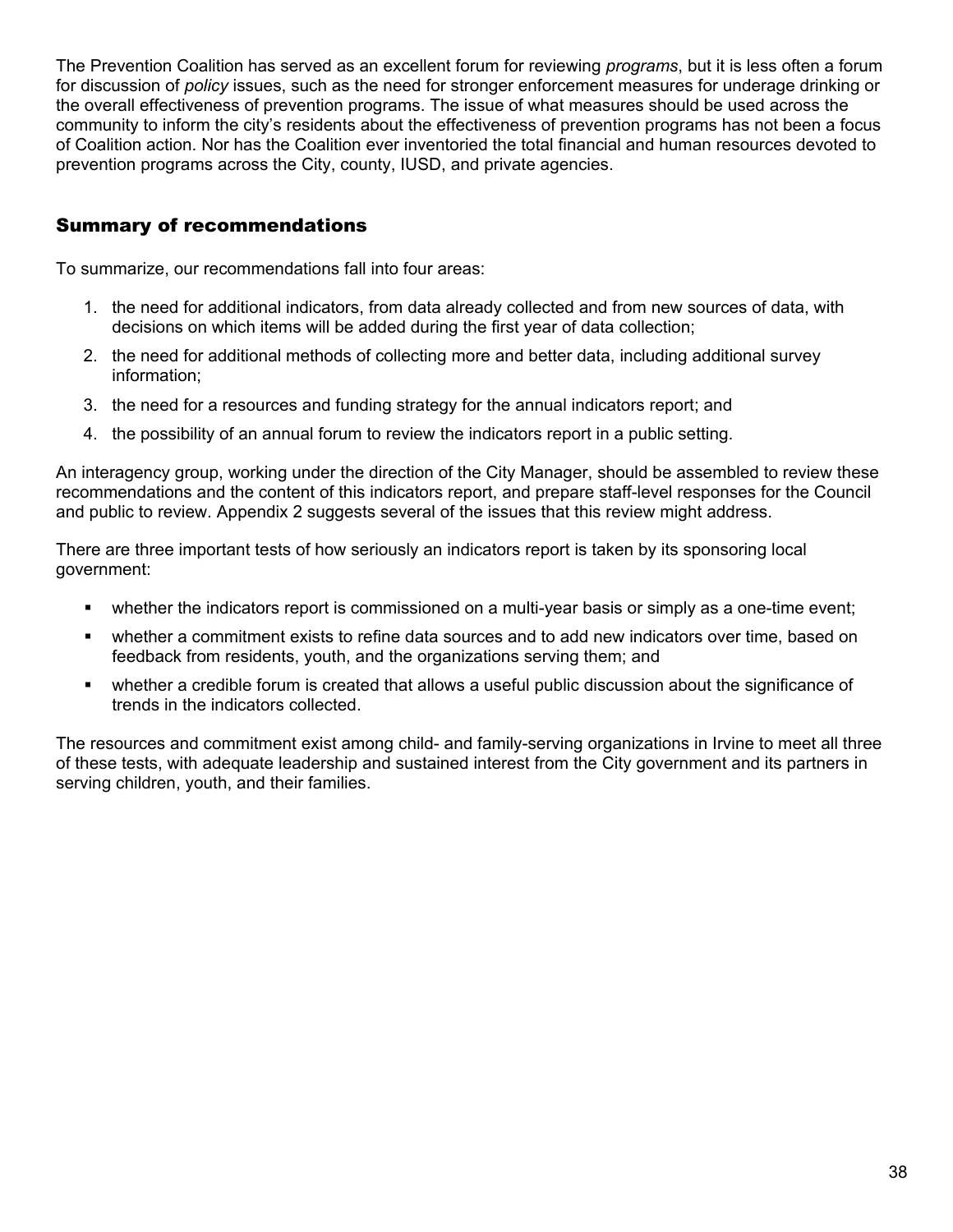# Appendix 1

### City Resident Satisfaction Data from 2004 Survey

The survey conducted by True North which was released in September 2004 included 500 adult residents surveyed in June 2004. The questions about attitudes toward city services included 28 specific services, two of which refer to senior citizens specifically, but none of which mention youth. Those services most identified with children and youth included "provide a variety of recreation programs" and references to the goal of "maintain parks."

In answer to a question about recent participation in recreation programs, 31% of respondents said that they had participated in the last twelve months; 52% of those attended a program focused on children, 22% attended a program for families, and 18% attended a program for teens. Satisfaction was highest for programs for children under the age of 13. A total of 37.7% of respondents had one or more children under the age of 18 living at home.

Overall satisfaction with city services is very high, with 95% of residents indicating satisfaction with overall city performance. Reviewed by income (of the 500 respondents, 10.4% reported income under \$35,000 and 10.9% reported income between \$35,000 to \$50,000), satisfaction with services overall was lower for the two lowest income groups, but still at very high levels of satisfaction (89.3% positive for under 35K and 92.4% for 35-50K, compared with 95% among all respondents).

It is interesting to compare the responses of participants aged 18 to 24 to those of the entire sample, even though they represent only 90 of the 500 total respondents. Citywide, 59% of total respondents rated the overall quality of life in Irvine as excellent; the corresponding number among 18- to 24-year-olds was 52%. Only 5% of the total number of respondents rated the quality of life as negative ("fair" or "poor"), while 10% of 18- to 24-year-olds rated it as negative.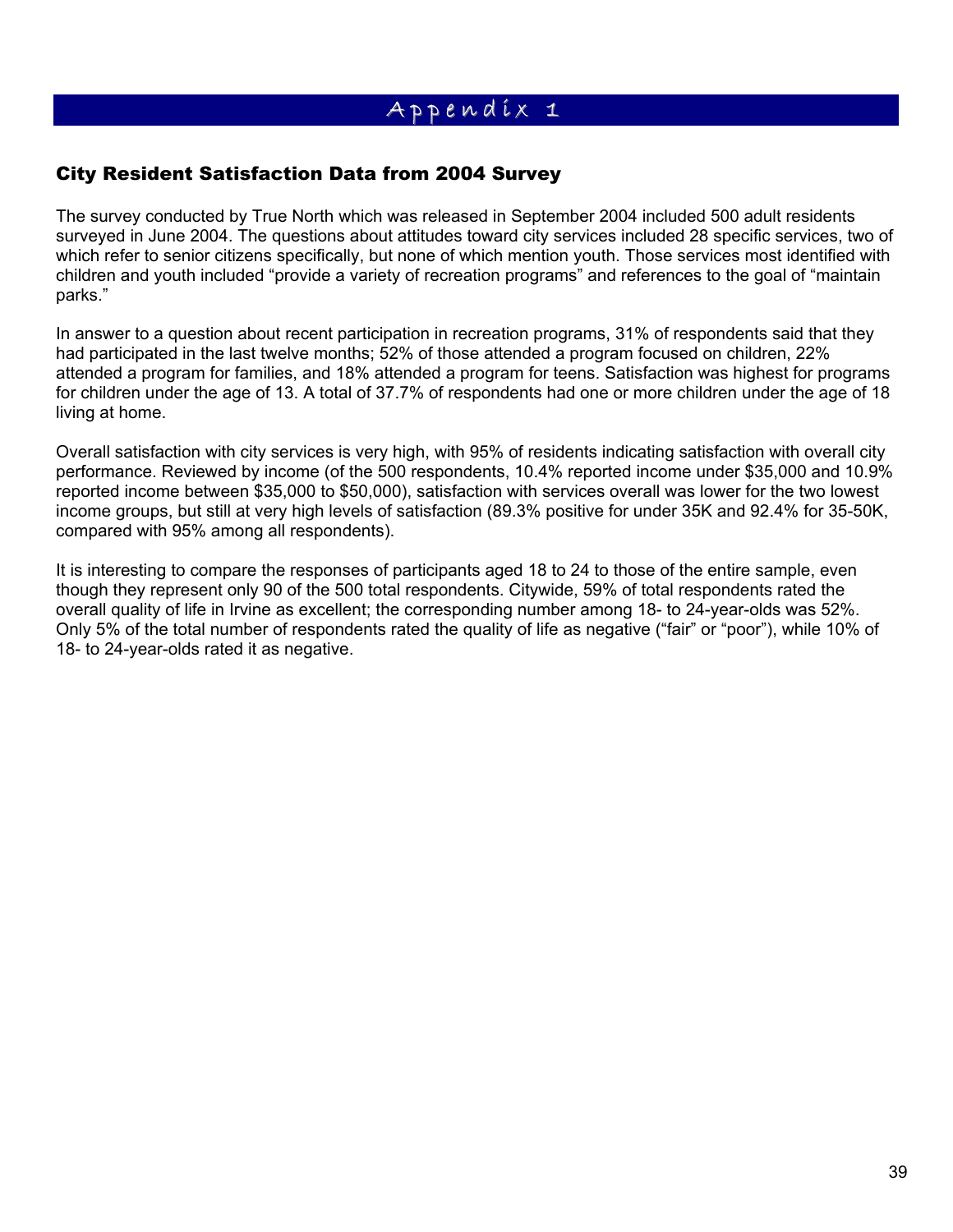# $Appendix$  2

### Major Issues Emerging from the 14 Indicators

If a citywide forum were held to review the fourteen indicators, these questions could be used to guide the discussion:

- 1. How do the City and IUSD budgets reflect the priority of these fourteen indicators as targets of city and IUSD resources? Which indicators are or could be the focus of specific budget allocations that are assessed annually based on whether the indicators move in the desired direction? More directly, what budget decisions are informed by—or could be informed by—these indicators?
- 2. How significant are the indicators measuring alcohol, tobacco, and other drug use among youth in Irvine? The extent of underage (and thus illegal) drinking appears to involve a significant number of students, especially compared with the relatively small number of arrests connected with that use.
- 3. How significant are the self-reported depression-like symptoms of nearly one-third of all responding students?
- 4. How should publicly funded prevention programs be assessed according to these or other indicators of the effectiveness of prevention programs?
- 5. Which of the proposed additional indicators should be given priority for new resources, as a means of strengthening the array of indicators in future reports?
- 6. Do these indicators taken as a whole reflect an adequate commitment to performance measures and outcomes-based accountability? State and federal funding streams are shifting toward greater emphasis on these forms of accountability for results, rather than measurement of inputs and outputs.
- 7. Does the relative absence of indicators measuring the extent of family economic stress among lowerincome families in Irvine adequately reflect the importance of these problems? This issue is discussed further in the June 2004 report on poverty issues.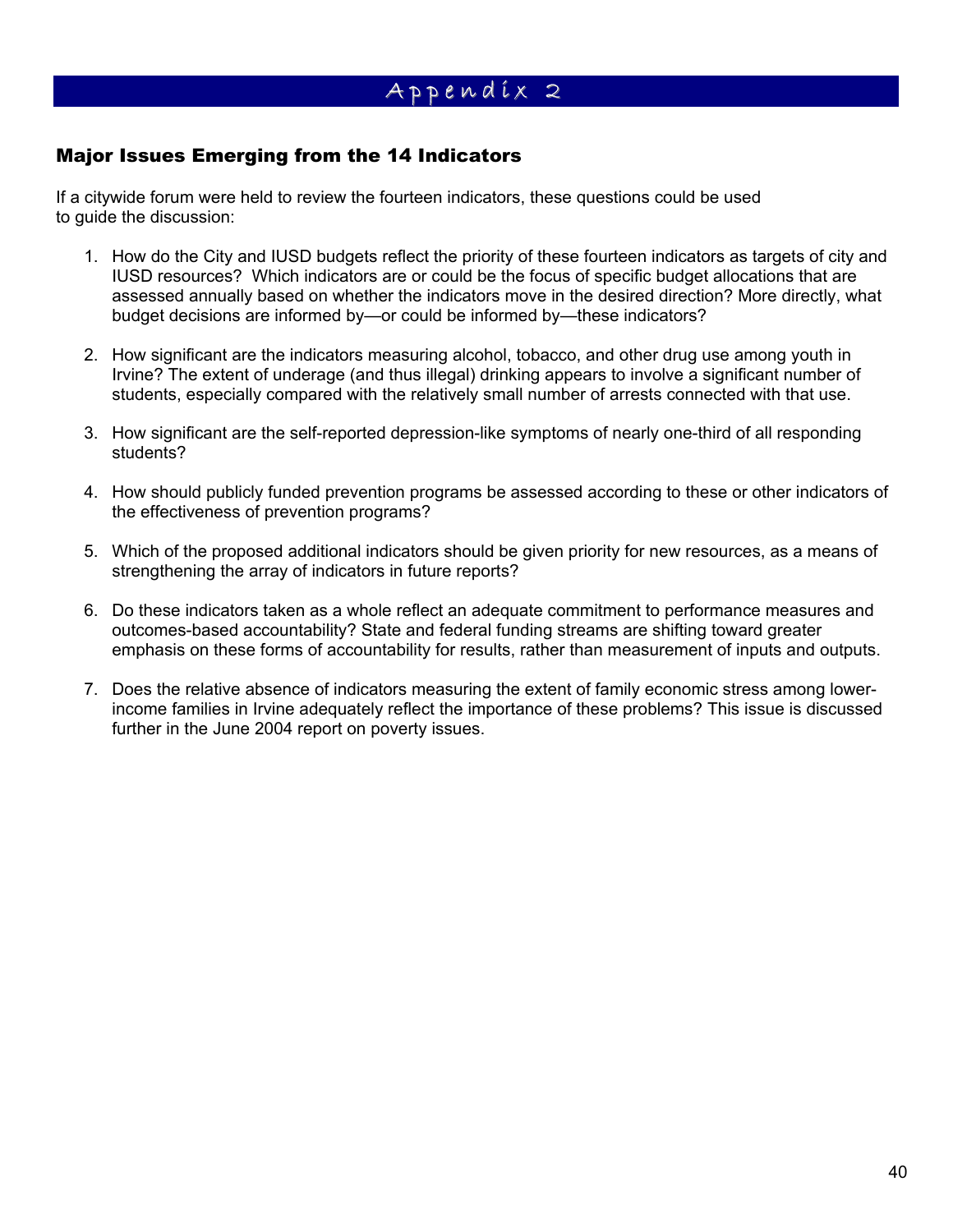# G l o s s a r y

- 1. ATOD: Alcohol, tobacco, and other drugs
- 2. AAP: American Academy of Pediatrics
- 3. CDE: California Department of Education
- 4. CFPA: California Food Policy Advocates
- 5. CHSEE: California High School Exit Exam
- 6. CalWORKs: California Work Opportunity and Responsibility to Kids
- 7. CDC: Centers for Disease Control and Prevention
- 8. CMHS: Center for Mental Health Services
- 9. CFF: Children and Family Futures
- 10. DHHS: Department of Health and Human Services
- 11. DV: Domestic violence
- 12. FVPF: Family Violence Prevention Funds
- 13. FAS: Fetal alcohol syndrome
- 14. IPD: Irvine Police Department
- 15. IUSD: Irvine Unified School District
- 16. LBW: Low birth weight
- 17. NCANDS: National Child Abuse and Neglect Data System
- 18. NCLB: No Child Left Behind act
- 19. NIC: National Institute of Corrections
- 20. NSLP: National School Lunch Program
- 21. OJJDP: Office of Juvenile Justice and Delinquency Prevention
- 22. ROP: Regional Occupational Program
- 23. STAR: Standardized Testing and Reporting
- 24. SAMHSA: Substance Abuse and Mental Health Services Administration
- 25. SIDS: Sudden infant death syndrome
- 26. TANF: Temporary Assistance for Needy Families
- 27. YAT: Youth Action Team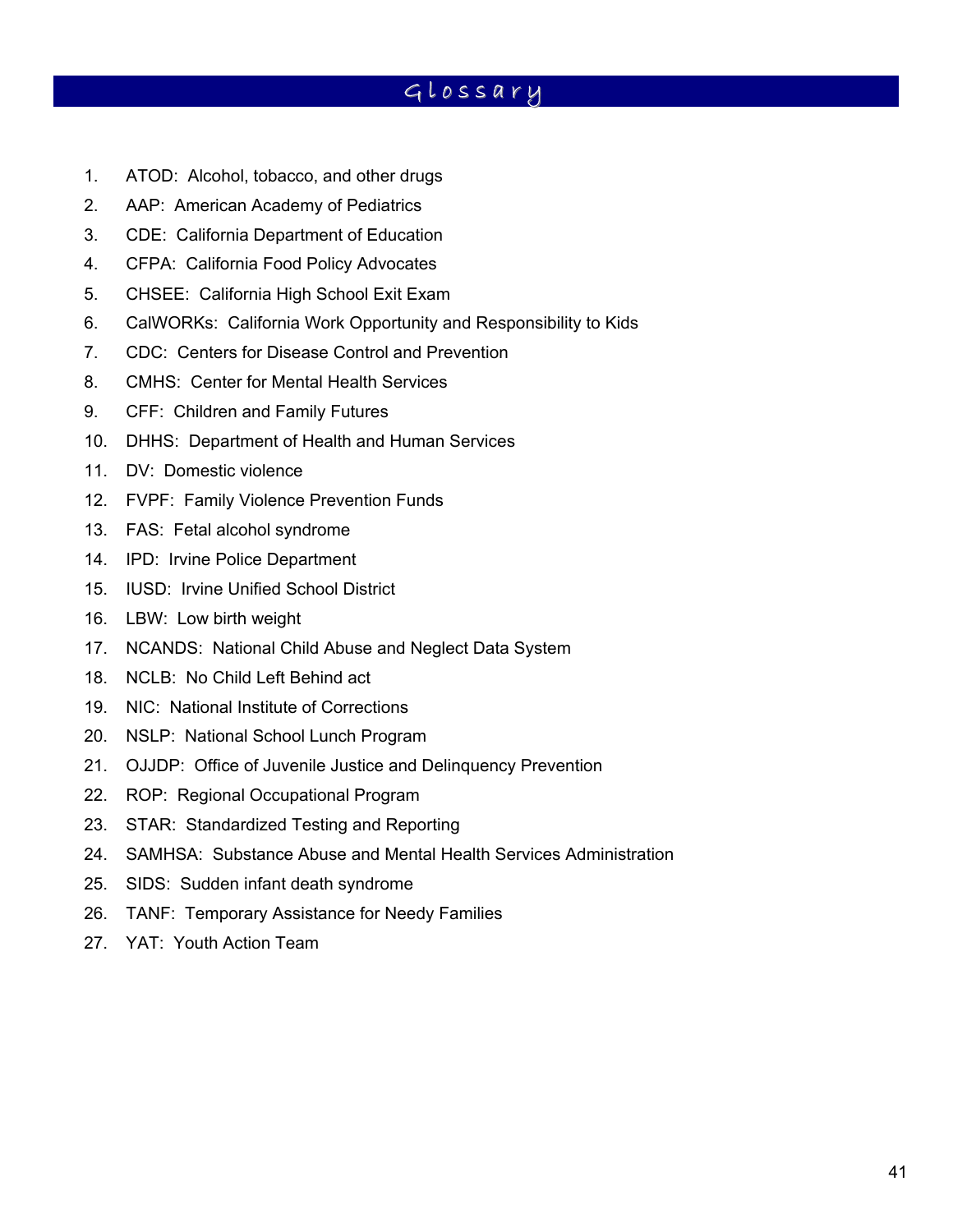### N o t e s

- <sup>25</sup> California Department of Education http://data1.cde.ca.gov/dataquest/DistEnr2.asp?TheName=Irvine+&cSelect=3073650--IRVINE+UNIFIED&cChoice=DistEnrGrd&cYear=2003-04&cLevel=District&cTopic=Enrollment&myTimeFrame=S&submit1=Submit
- <sup>26</sup> California Department of Education http://data1.cde.ca.gov/dataquest/Distgrad2.asp?cYear=2002-03&cSelect=3073650--IRVINE^UNIFIED&cChoice=DstGrad2&level=District
- <sup>27</sup> California Department of Educations http://cahsee.cde.ca.gov/ExitSchList.asp?cSelect=3073650^^--^Irvine^Unified-000&cYear=2003-04&TestType=E&cAdmin=C&tDate=000000&Pageno=1
- <sup>28</sup> California Department of Education http://data1.cde.ca.gov/dataquest/ASPGraph3.asp?Level=District&cName=IRVINE^UNIFIED&cCode=3073650

 $\overline{a}$ 1 The U.S. Department of Agriculture, Food, Nutrition, and Consumer Services http://www.fns.usda.gov/cnd/governance/notices/iegs/IEGs04-05.pdf <sup>2</sup> The California Department of Education http://www.cde.ca.gov/nr/ne/yr03/yr03rel36.asp <sup>3</sup> California Food Policy Advocates http://www.cfpa.net/press/ <sup>4</sup> California Department of Health Services; Center for Health Statistics; Birth Profiles by Zip Code, California 2002 http://www.dhs.ca.gov/hisp/chs/OHIR/Publication/ZipCodeTables/bzips02.xls <sup>5</sup> The Department of Health and Human Services; Centers for Disease Control and Prevention http://www.cdc.gov/mmwr/preview/mmwrhtml/mm5127a1.htm <sup>6</sup> Social Support During Pregnancy Can Affect Fetal Growth And Birth Weight http://www.hbns.org/newsrelease/social9-22-00.cfm <sup>7</sup> Child Trends http://www.childtrends.org/Files/FAAG2003.pdf <sup>8</sup> The Right Start for America's Newborns http://www.aecf.org/kidscount/rightstart2003/ <sup>9</sup> The Right Start for America's Newborns http://www.aecf.org/kidscount/rightstart2003/2000\_state\_rankings.pdf <sup>10</sup> California Department of Health Services; Teen Birth Rates and Annual Percent Change by County and Year, CA 2000 to 2002 http://www.mch.dhs.ca.gov/documents/pdf/00\_02%20press%20release%20teen%20birth%20rates%204-16-02.pdf <sup>11</sup> Institute on Women and Substance Abuse http://cdar.uky.edu/iowasa/index.html <sup>12</sup> Institute on Women and Substance Abuse http://cdar.uky.edu/iowasa/abuse/pregnancy.html <sup>13</sup> The President's Council on Physical Fitness and Sports http://www.fitness.gov/physical\_activity\_fact\_sheet.html <sup>14</sup> Organized sports and Preadolescents http://aappolicy.aappublications.org/cgi/content/full/pediatrics;107/6/1459 15 California Physical Fitness Test http://data1.cde.ca.gov/dataquest/PhysFitness/PFTest\_Dst\_2003.asp?cSelect=3073650^--^IRVINE^UNIFIED-000&cYear=2003-04&cChoice=PFTest3&RptNumber=0&Pageno=1 <sup>16</sup> City of Irvine website http://www.ci.irvine.ca.us/depts/cs/commparks/cparks/default.asp# <sup>17</sup> The Irvine Community Services http://www.ci.irvine.ca.us/pdfs/cs/classreg/Fall2004/ChildrensActivities.pdf  $18$  Electronic Data from staff at Irvine Community Services. October 25, 2004 <sup>19</sup> California Department of Education News Release. December 10, 2002 http://www.cde.ca.gov/nr/ne/yr02/yr02rel37.asp <sup>20</sup> California Standardized Testing and Reporting (STAR) Program http://star.cde.ca.gov/star2004/aboutSTAR.asp <sup>21</sup> California Department of Education http://www.cde.ca.gov/nr/ne/yr04/yr04rel72.asp  $22$  California Standardized Testing and Reporting (STAR) Program; Irvine Unified School District http://star.cde.ca.gov/star2004/viewreport.asp <sup>23</sup>An explanation from education professionals or data analysts who have looked at this pattern is needed and will be sought for future reports. <sup>24</sup> As California compiles standardized numbers, the dropout and graduation rates are no longer computed the same way. Therefore, the graduation rate and the drop out rate will not add up to 100%.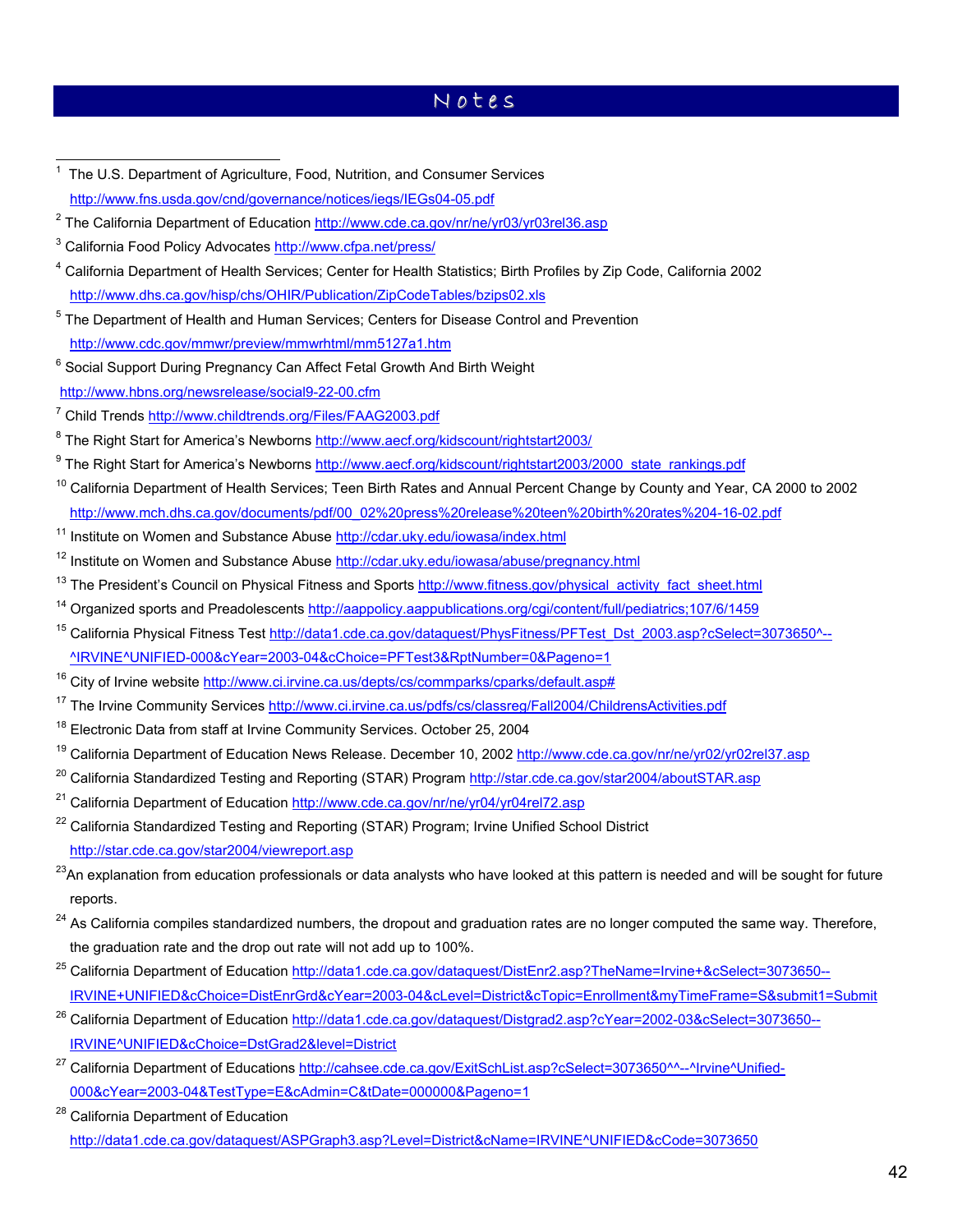- <sup>29</sup> 2004 Orange County Community Indicators
- $30$  Electronic mail from regional staff as of October 20, 2004
- <sup>31</sup> California Department of Justice http://caag.state.ca.us/cjsc/datatabs.htm
- <sup>32</sup> Orange County Probation Department; Business Plan 2004 http://www.ocgov.com/Probation/businessplan/businessplan2004.PDF
- <sup>33</sup> Data obtained through electronic mail from the Manager at the Research Division of Orange County Probation Department as of October 22, 2004
- <sup>34</sup> California Juvenile Delinquency Data, December 2003. Administrative Office of the Courts, Center for Families, Children, and the Courts. http://www.courtinfo.ca.gov/programs/cfcc/pdffiles/JSA\_Delinq\_FS5.pdf
- <sup>35</sup> California Juvenile Statistical Abstract; December 31, 2002 http://www.courtinfo.ca.gov/programs/cfcc/pdffiles/1.29.pdf and Juvenile Probation Department's Caseloads by type and sex and county http://www.courtinfo.ca.gov/programs/cfcc/pdffiles/1.30.pdf
- <sup>36</sup> The American Medical Association http://www.ama-assn.org/ama1/pub/upload/mm/388/alcoholism\_treatable.pdf
- <sup>37</sup> The U.S. Department of Health and Human Services and SAMHSA's National Clearance House for Alcohol and Drug Information http://www.health.org/govpubs/rpo992/
- <sup>38</sup> Multiple-Year Comparison of District and State Data California Healthy Kids Survey
- <sup>39</sup>The Healthy Kids report in 2003 found that of the students surveyed, 5% of 7<sup>th</sup> graders, 14% of 9<sup>th</sup> graders, and 30% of 11<sup>th</sup> graders used alcohol during the past thirty days. We have added mid-point estimates for  $8^{th}$ , 10<sup>th</sup>, and 12<sup>th</sup> graders to derive the total estimate of 2,476, which represents 19% of Irvine youth in these age cohorts. We have also assumed that private school students (who are 5.3% of  $7<sup>th</sup>$ -12<sup>th</sup> graders in Irvine), use alcohol in the same proportion as public school students. The higher number of 3,576 is based on findings from the national surveys of more than 15,000 youth by the Youth Risk Behavior Scale, and applies only to Irvine 9-12 graders.
- <sup>40</sup> Consequences of Underage Alcohol Use http://www.health.org/govpubs/rpo992/
- <sup>41</sup> The U.S. Department of Health and Human Services and SAMHSA's National Clearance House for Alcohol and Drug Information http://www.health.org/govpubs/rpo992/
- <sup>42</sup> Multiple-Year Comparison of District and State Data California Healthy Kids Survey
- 43 Adolescent Drug Use http://www.usdoj.gov/ndic/pubs07/716/adolesc.htm
- 44 Grunbaum, et al: Morbidity and Mortality Weekly Report. May 21, 2004, Vol.53, No. SS-2 http://www.cdc.gov/mmwr/pdf/ss/ss5302.pdf
- <sup>45</sup> The National Center for Injury Prevention and Control. Youth Violence: Fact Sheet http://www.cdc.gov/ncipc/factsheets/yvfacts.htm
- <sup>46</sup> National Mental Health Association http://www.nmha.org/children/green/child\_depression.cfm
- $47$  Depression in Children and Adolescents. September 2000; National Institute of Mental Health http://www.nimh.nih.gov/healthinformation/depressionmenu.cfm)
- <sup>48</sup> California Healthy Kids Survey (Health); California Student Survey http://www.wested.org/chks/pdf/cssinchksformat03\_04.pdf; and Youth Risk Behavior Survey http://www.cdc.gov/mmwr/PDF/SS/SS5302.pdf
- <sup>49</sup> Orange County Chapter of Light for Life Foundation of Southern California; Yellow Ribbon Suicide Prevention Program. Electronic Mail dated August 2004. An age breakdown for Irvine's suicide rate has been requested.
- <sup>50</sup> American Academy of Children and Adolescent Psychiatry http://www.aacap.org/publications/factsfam/suicide.htm
- <sup>51</sup> Orange County Social Services Agency; Children and Family Services, Child Abuse Statistics http://www.oc.ca.gov/ssa/CFSStats/CFSStats.htm
- 52 The U.S. Department of Health and Human Services, Administration for Children and Families http://nccanch.acf.hhs.gov/pubs/factsheets/fatality.cfm
- 53 Child Maltreatment 2002 http://www.acf.dhhs.gov/programs/cb/publications/cm02/cm02.pdf
- <sup>54</sup> The National Child Abuse and Neglect Data System Glossary http://www.acf.hhs.gov/programs/cb/dis/ncands98/glossary/glossary.htm
- <sup>55</sup> California Criminal Justice Profile 2002; Orange County http://justice.hdcdojnet.state.ca.us/cjsc\_stats/prof02/30/14.pdf
- 56 California Criminal Justice Profile 2002; Orange County http://justice.hdcdojnet.state.ca.us/cjsc\_stats/prof02/30/14.pdf